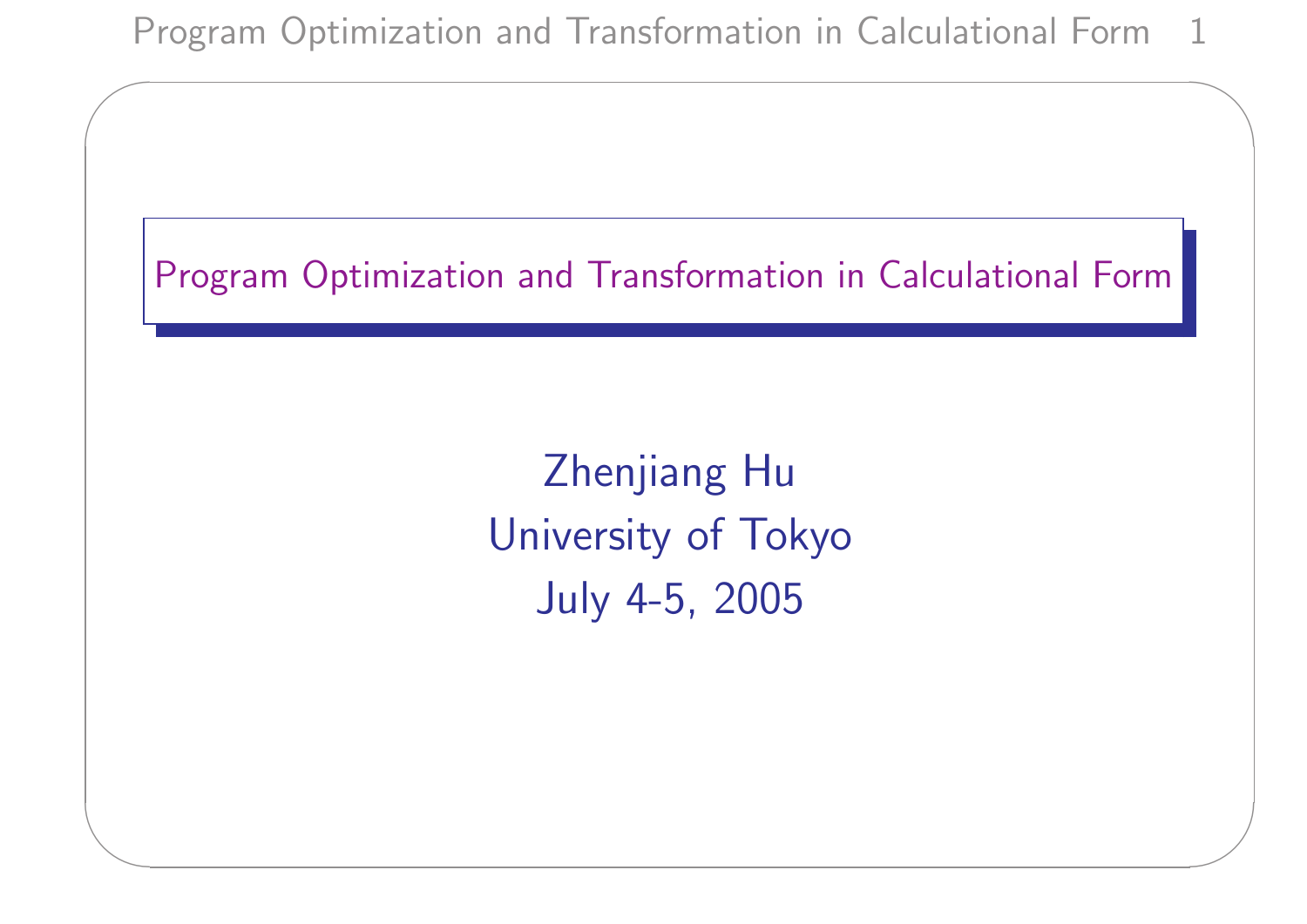# Clarity and Efficiency

A Chinese Proverb

 $\overline{\phantom{a}}$ 

✫

魚和熊掌不可同時兼得

(One cannot have both fishes and bear palms at the same time.)

#### • In Programming

Clearly written programs have the desirable properties of being easier to understand, show correct, and modify, but they are often (extremely) inefficient.

#### • In Software Engineering

Software with high modularity can lead to inefficiency, because of the overhead of communication between components, and because it may preclude potential optimizations across component boundaries.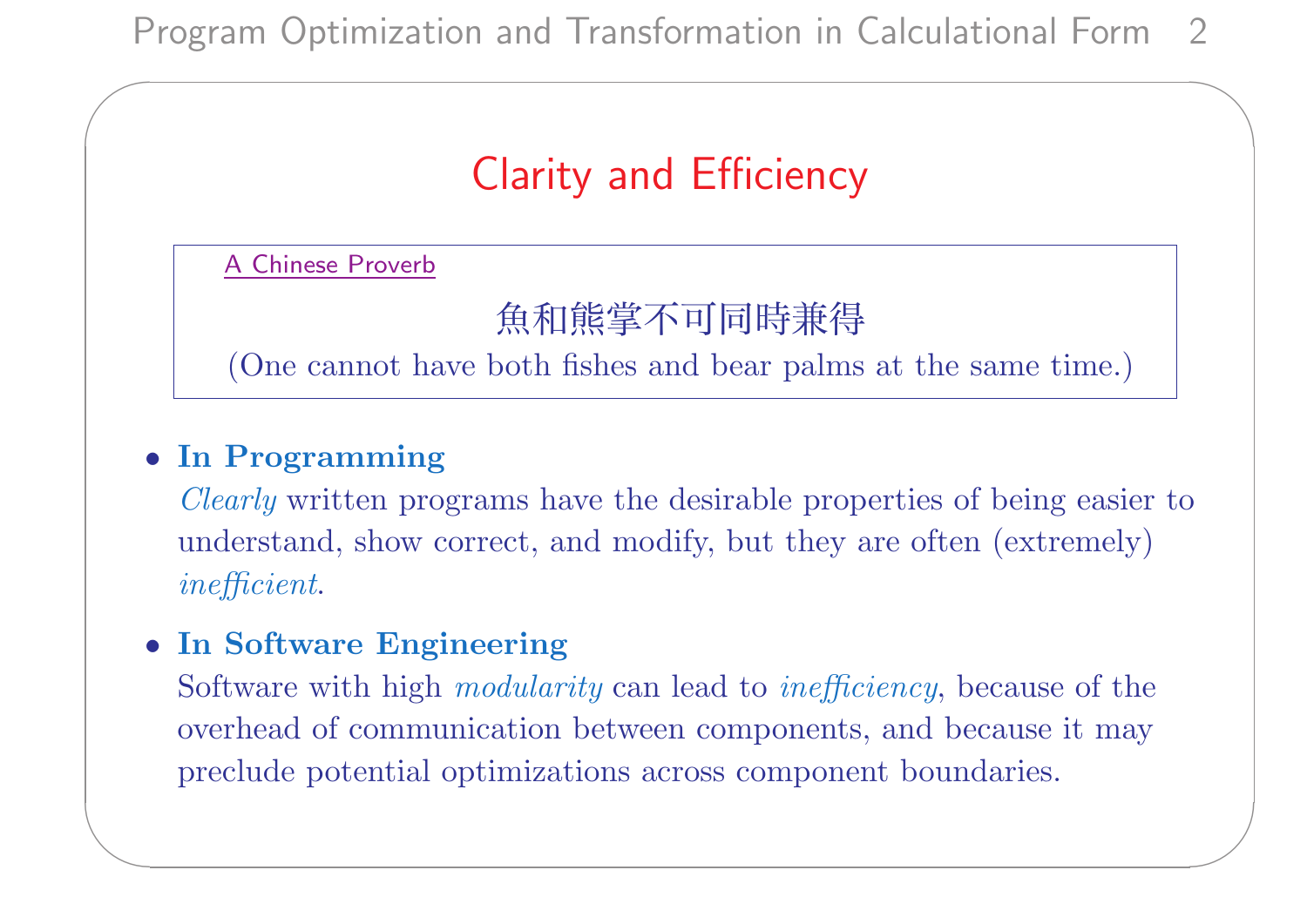# A Simple Programming Problem

Problem: Sum up all the bigger elements in an array.

An element is *bigger* if it is greater than the sum of the elements that follow it till the end of the array.

An Example:

✫

 $\overline{\phantom{a}}$ 

 $[31, 4, 1, 5, 9, 2, 6] \Rightarrow 46$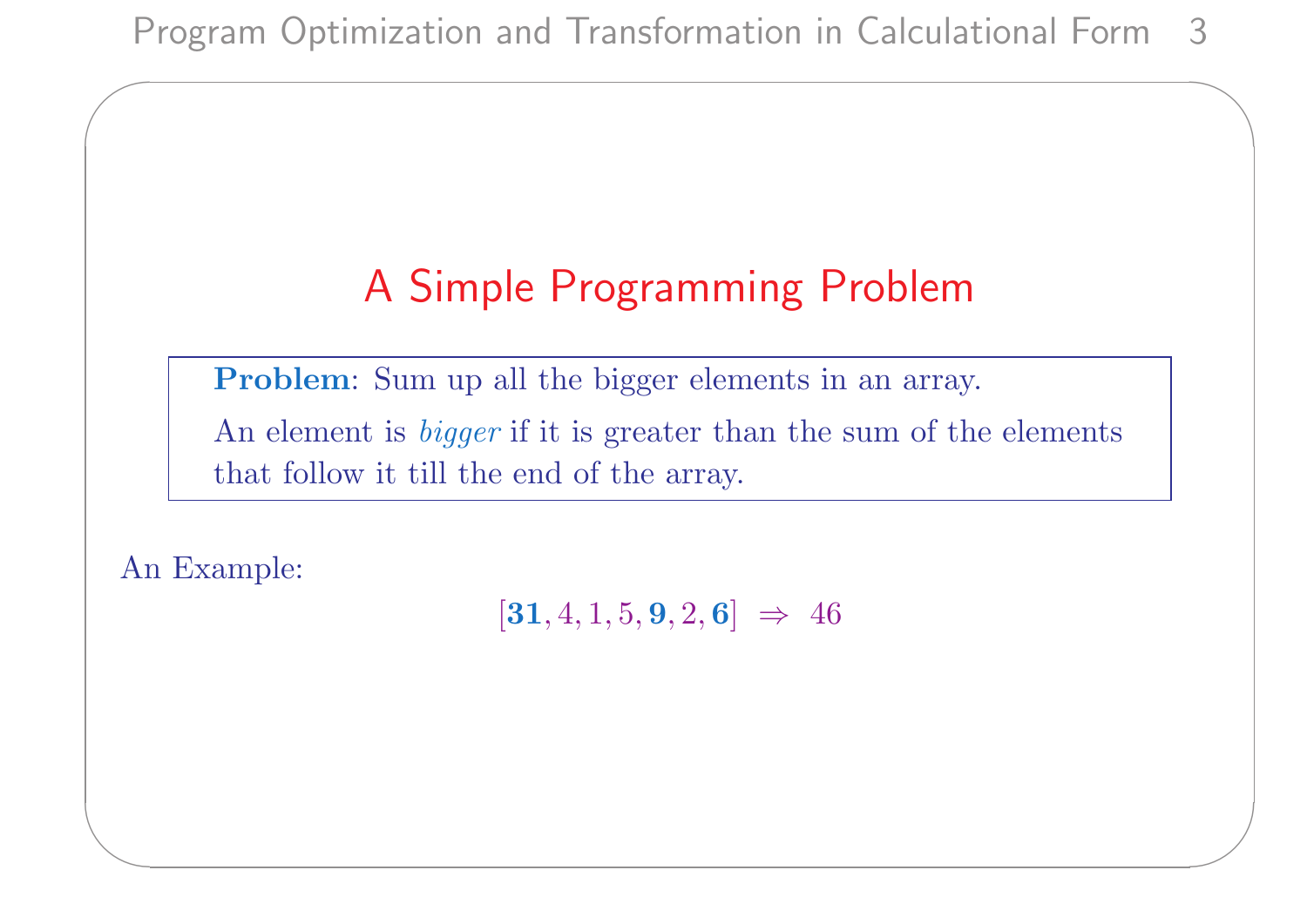### A Clear Solution in C:

 $\overline{\phantom{a}}$ 

```
/* copy all bigger elements from A[0..n-1] into B[] */
count = 0;for (i=0; i \le n; i++) {
    sumAfter = 0;for (j=i+1; j\le n; j++) {
        sumAfter += A[j];\mathcal{F}if (A[i] > sumAfter)B[count++] = A[i];}
/* compute the sum of all elements in B[] * /sumBiggers = 0;
for (i=0; i<count; i++) {
    sumBiggers += B[i];
}
return sumBiggers;
```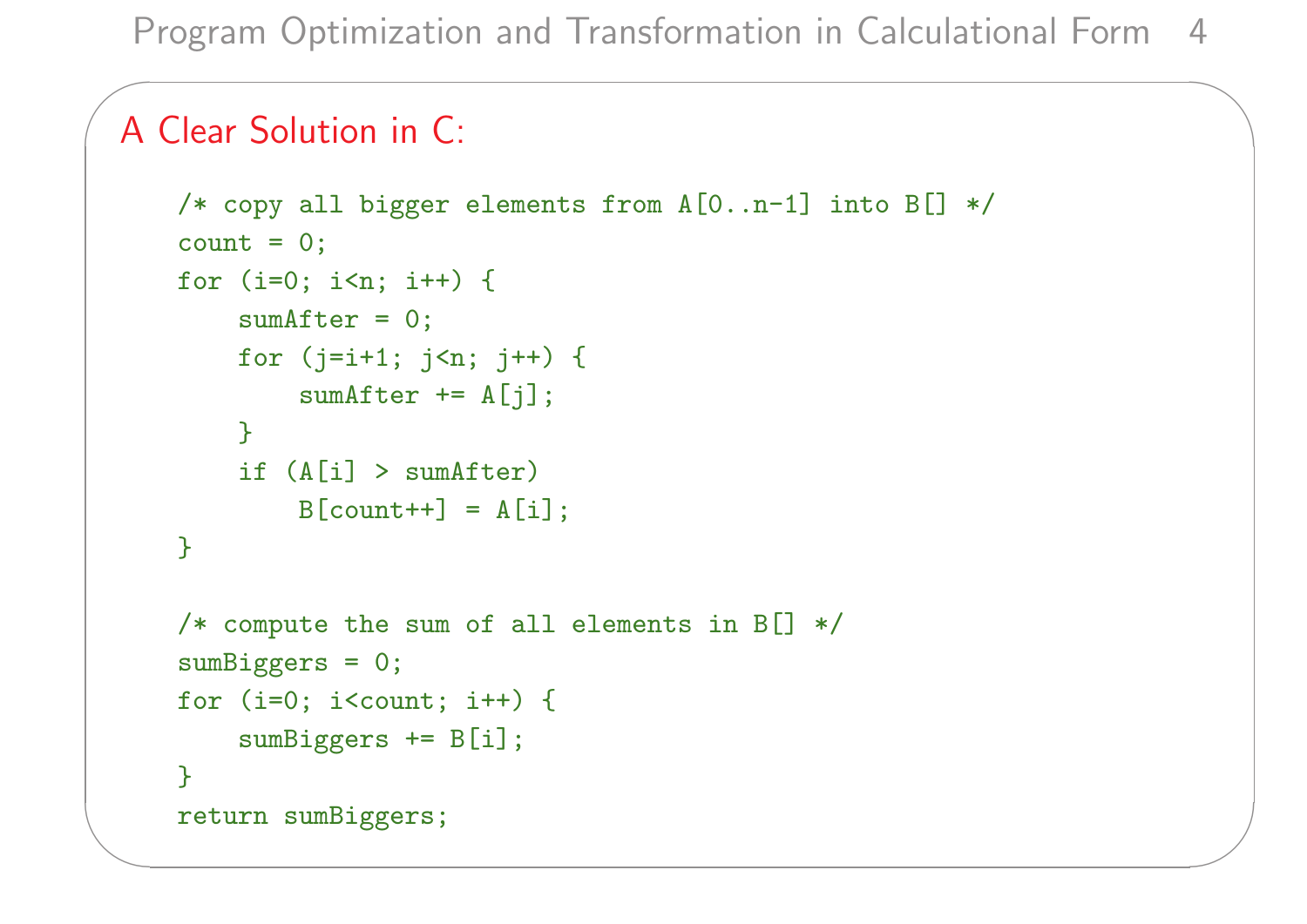```
A More Efficient Solution in C:
```

```
sumBiggers = 0;
sumAfter = 0;for (i=n-1; i>=0; i--) {
    if (A[i] > sumAfter)sumBiggers += A[i];
    sumAfter += A[i];
}
return sumBiggers;
```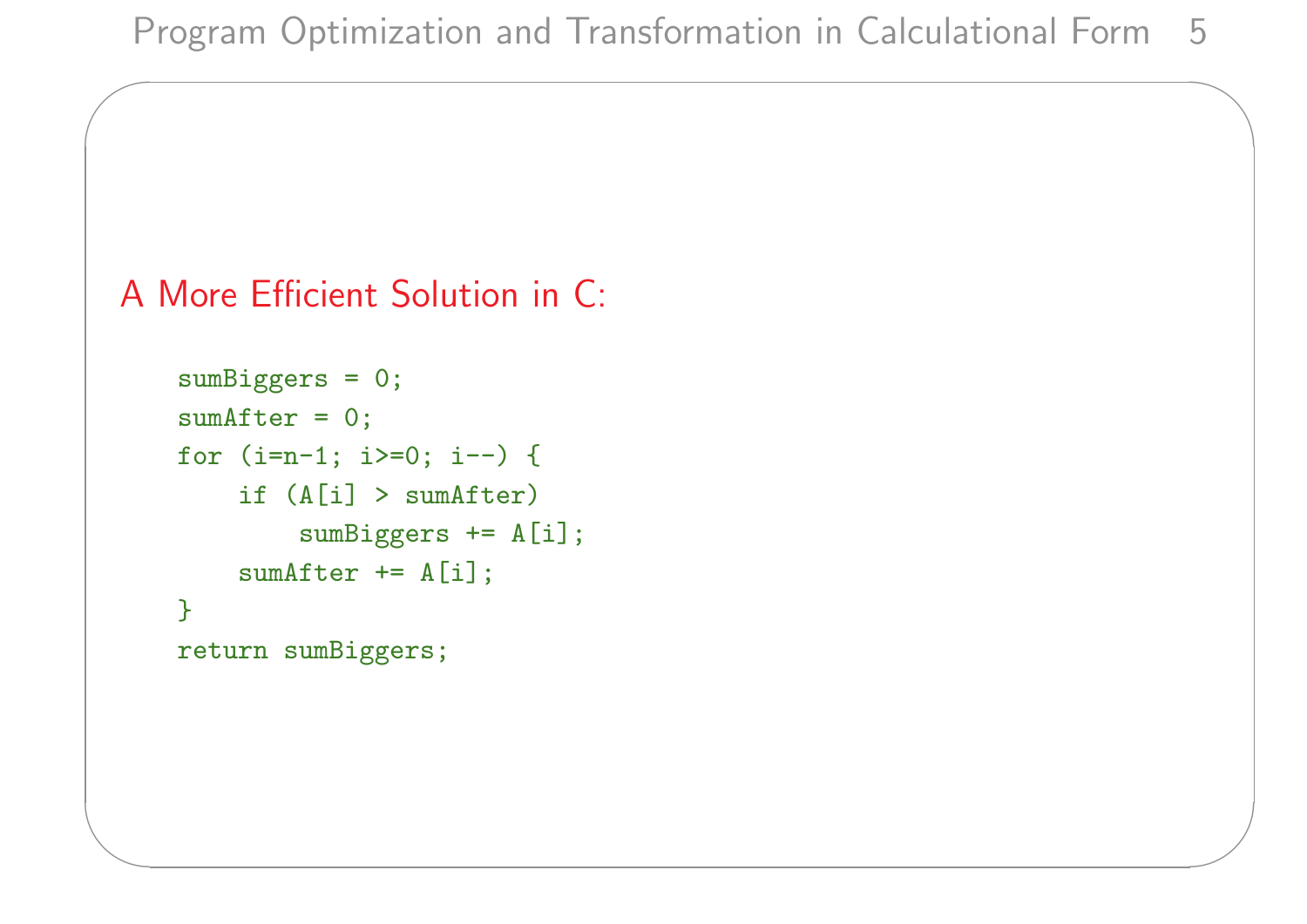✫



### 魚和熊掌**不可**同時兼得

(One **cannot** have both fishes and bear palms at the same time.)

⇓

### 魚和熊掌**可不**同時兼得

(One can have both fishes and bear palms not at the same time.)

We start by writing clean and correct programs, and then use *program* transformation techniques to transform them step-by-step to more efficient equivalents.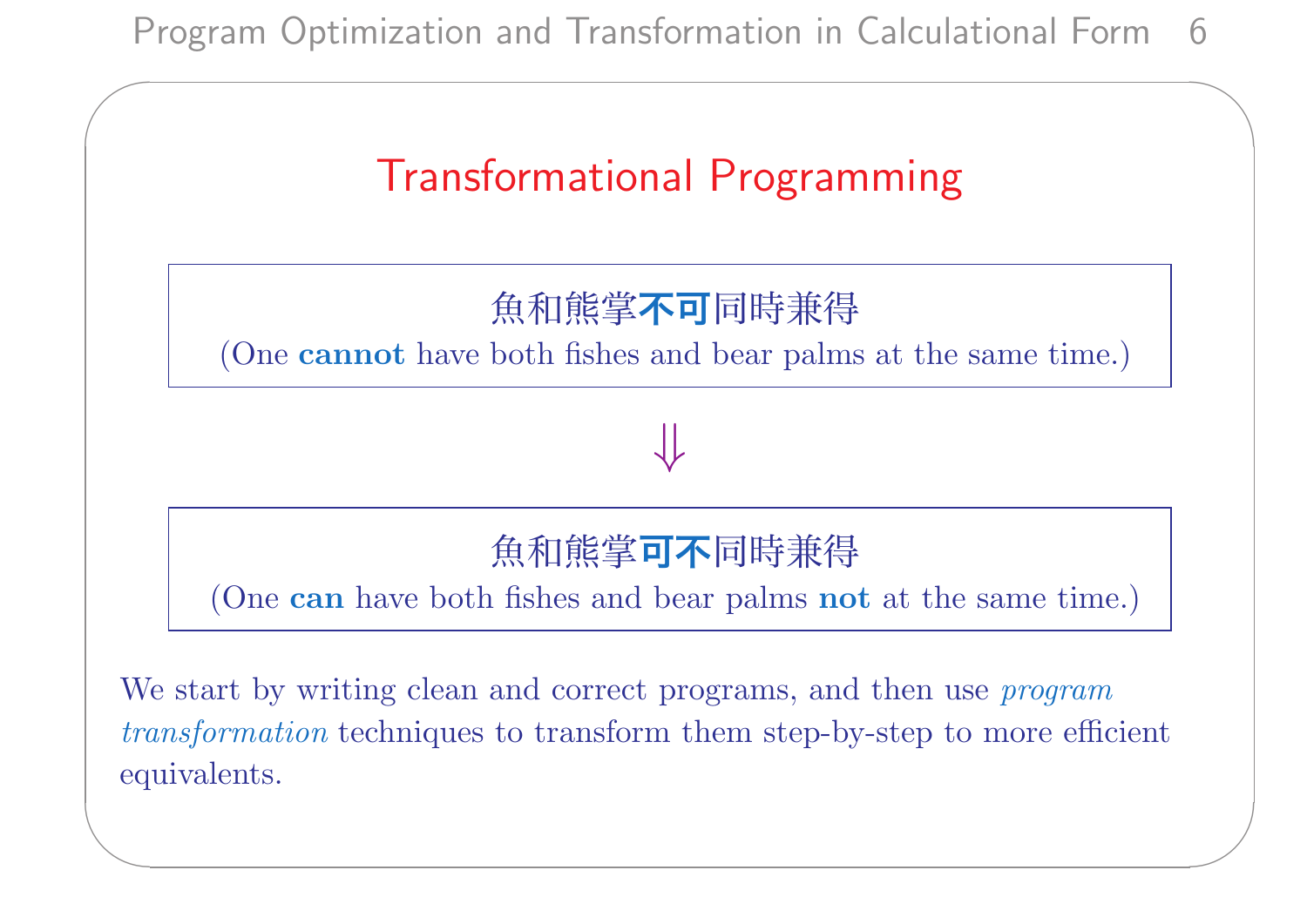✫

## Program Calculation

Program calculation is a kind of program transformation based on the theory of Constructive Algorithmics. (Bird:87, de Moor:91, Meijer:91, Fokkinga:92, Johan:93, Hu:96)

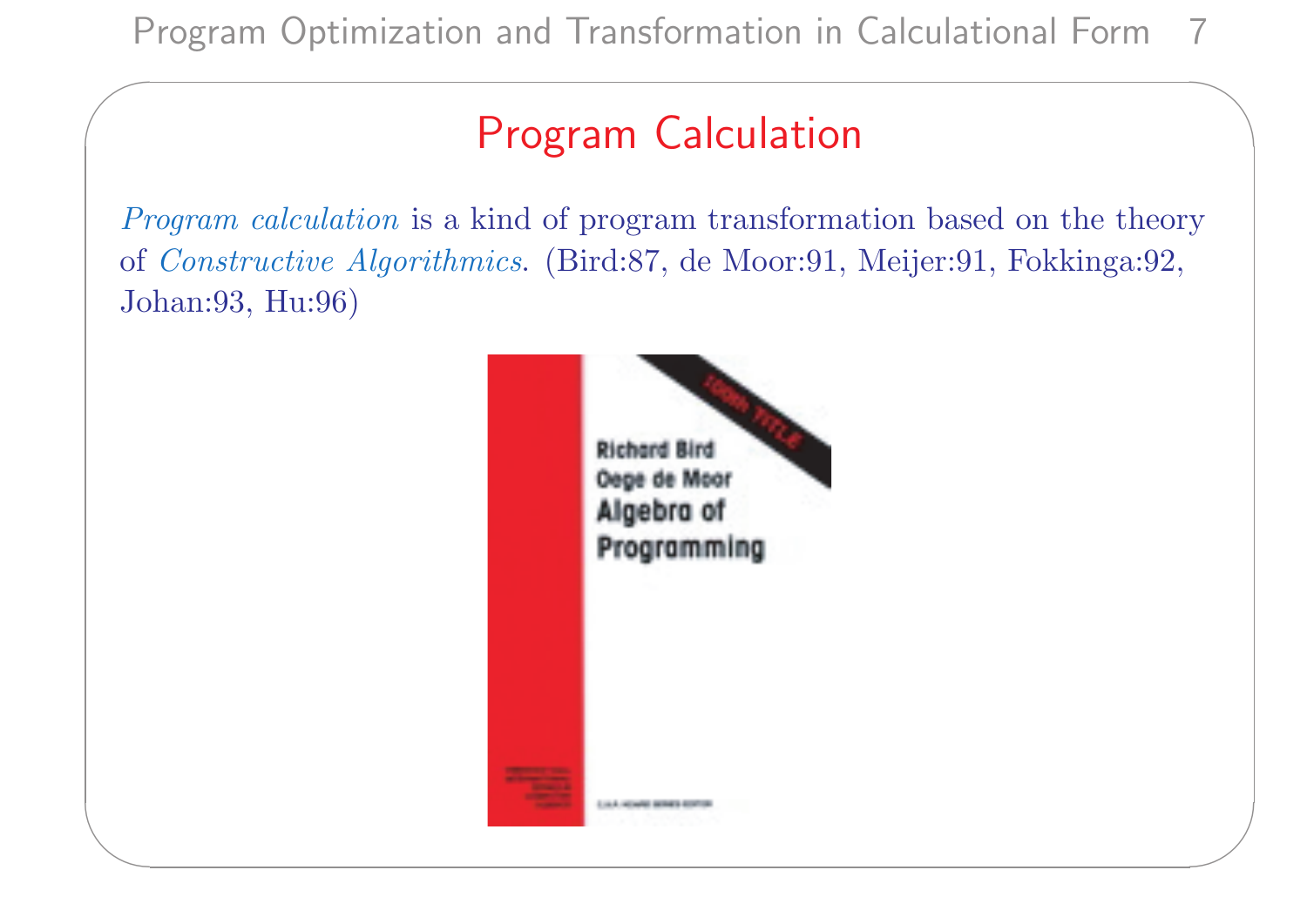#### What does it mean by calculation?

 $\overline{\phantom{a}}$ 

✫

Recall the manipulation of formulas as in high school algebra.

The following example shows a calculation of the solution of  $x$  for the equation  $x^2 - c^2 = 0$ .

$$
x^{2} - c^{2} = 0
$$
  
\n
$$
\equiv \{ \text{ by identity: } a^{2} - b^{2} = (a - b)(a + b) \}
$$
  
\n
$$
(x - c)(x + c) = 0
$$
  
\n
$$
\equiv \{ \text{ by law: } ab = 0 \Leftrightarrow a = 0 \text{ or } b = 0 \}
$$
  
\n
$$
x - c = 0 \text{ or } x + c = 0
$$
  
\n
$$
\equiv \{ \text{ by law: } a = b \Leftrightarrow a \pm d = b \pm d \}
$$
  
\n
$$
x = c \text{ or } x = -c
$$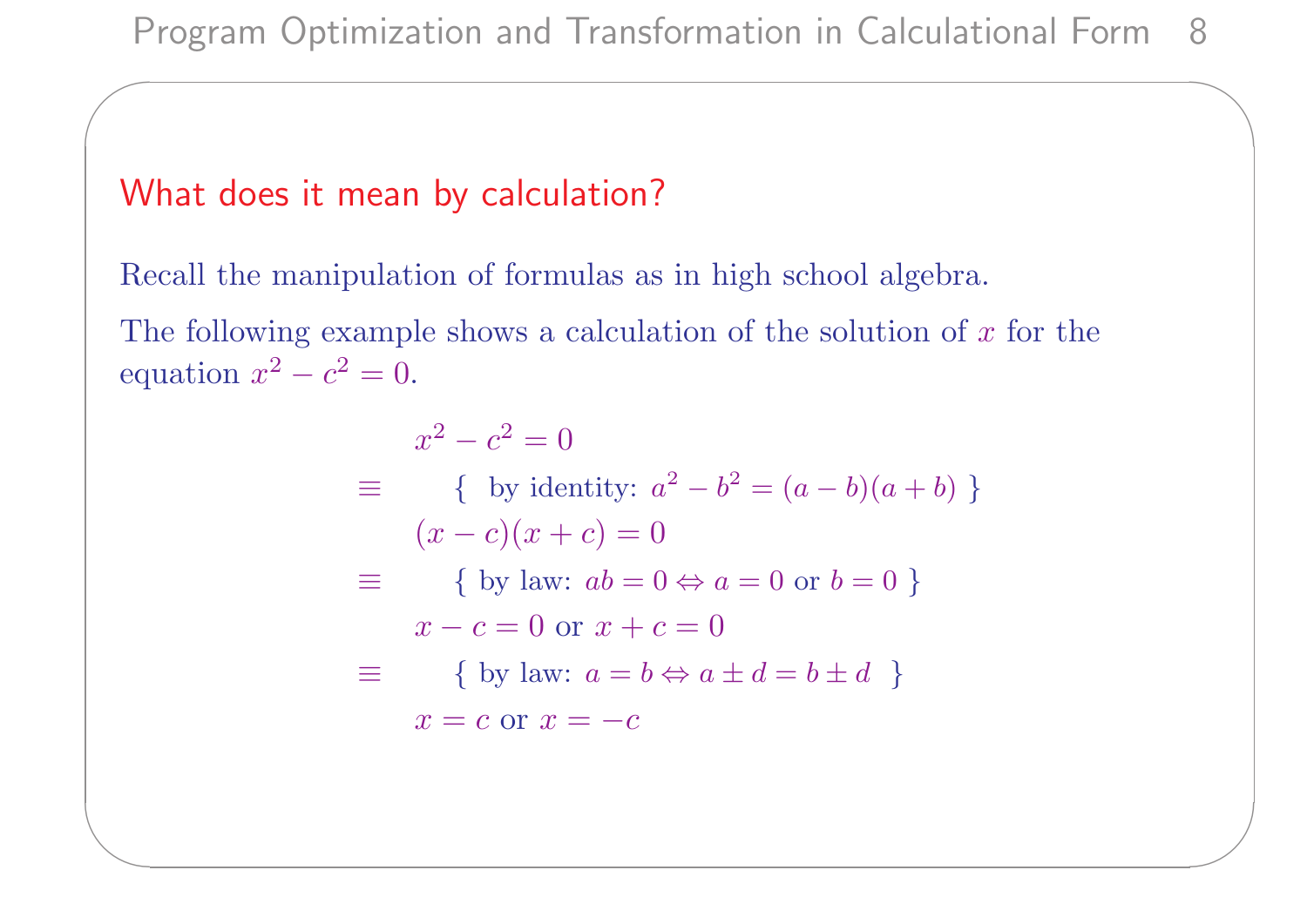### Bird-Meertens Formalism (Bird:87)

A program calculus designed for

 $\overline{\phantom{a}}$ 

✫

- developing identities/laws/rules for calculating programs;
- deriving correct and efficient algorithms from specification based on developed identities/laws/rules.

Proved to be Useful for Algorithm Derivation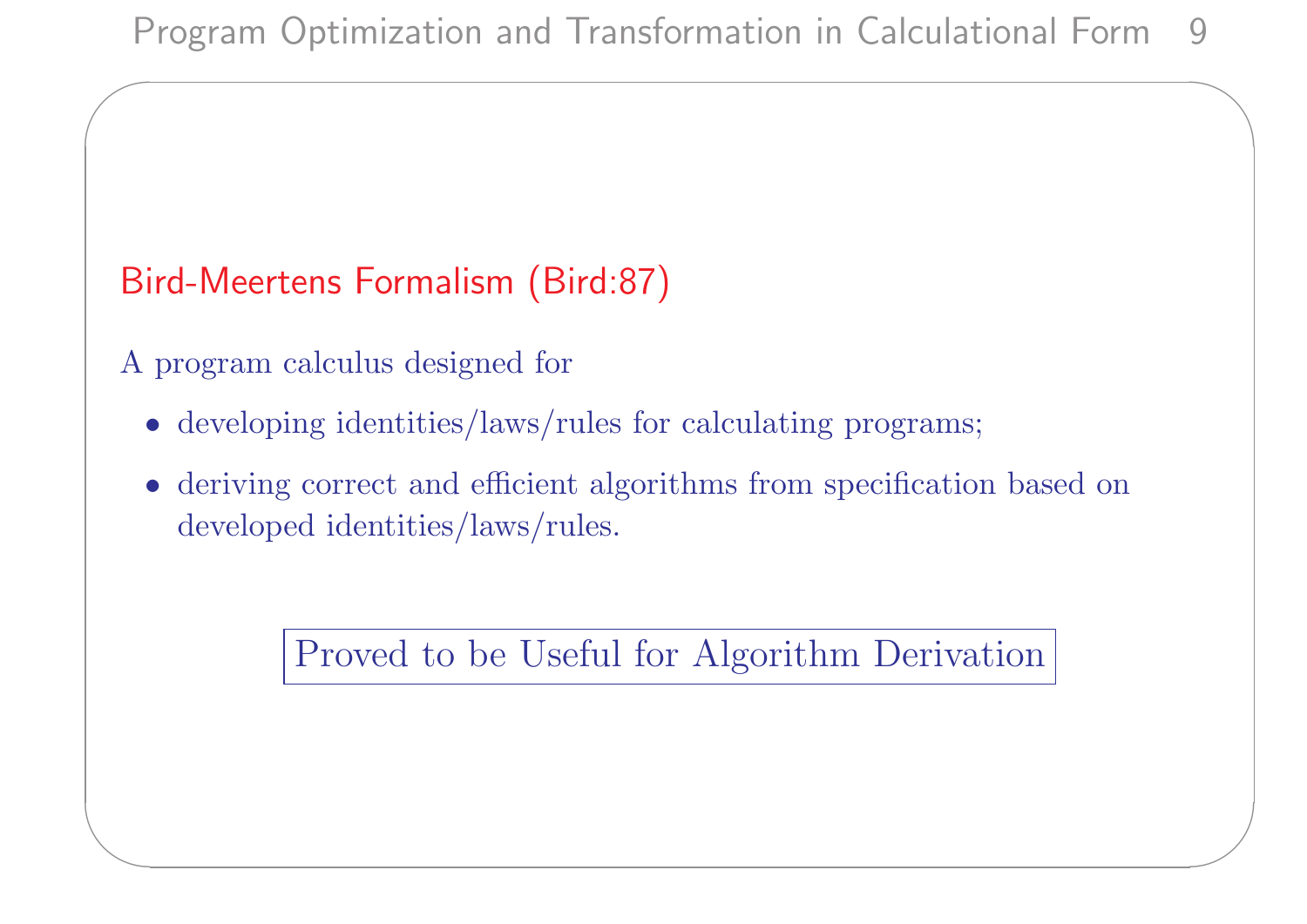Calculational approach is useful for automatic program optimization and transformation

- Fusion Transformation in Calculational Form Gill&Peyton Jones&Launchbury:FPCA93, Takano&Meijer:FPCA95, Hu&Iwasaki&Takeichi: ICFP96
- Tupling Transformation in Calculational Form Hu&Iwasaki&Takeichi: ICFP97, TOPLAS(97)

 $\overline{\phantom{a}}$ 

- Accumulation Transformation in Calculational Form Hu&Iwasaki&Takeichi: New Generation Computing (99)
- Parallelization Transformation in Calculational Form Hu&Takeichi&Chin: POPL98, Hu&Takeichi&Iwasaki: ESOP02
- Bidirectional Transformation in Calculational Form Hu&Mu&Takeichi: PEPM04, MPC04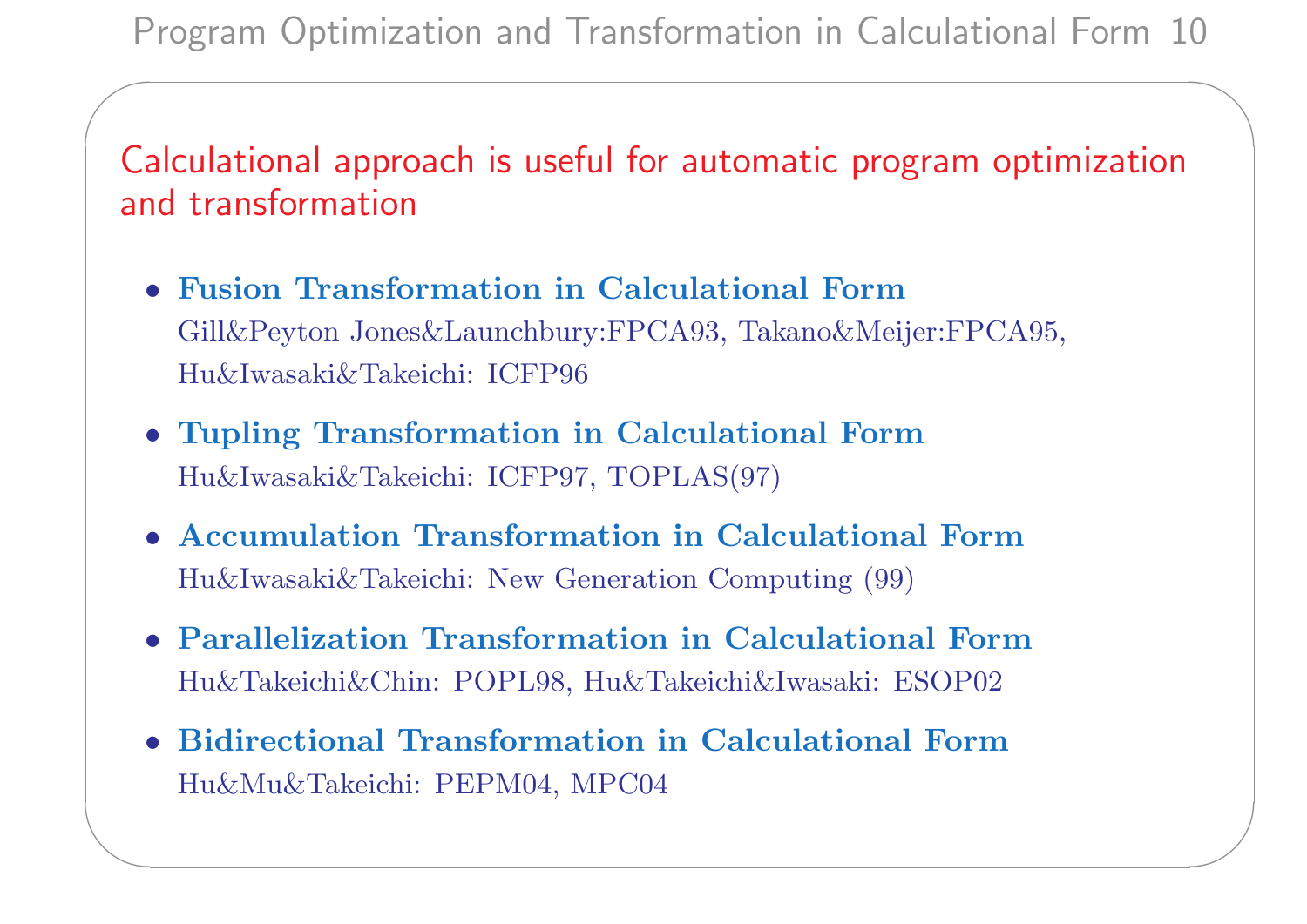## About this Tutorial

We demonstrate how to formalize program optimizations and transformations in calculational form, with two examples:

- program optimization by loop fusion
- parallelizing program transformation

to show that program transformation in calculational form

• has higher modularity;

 $\overline{\phantom{a}}$ 

✫

• is more suitable for efficient implementation.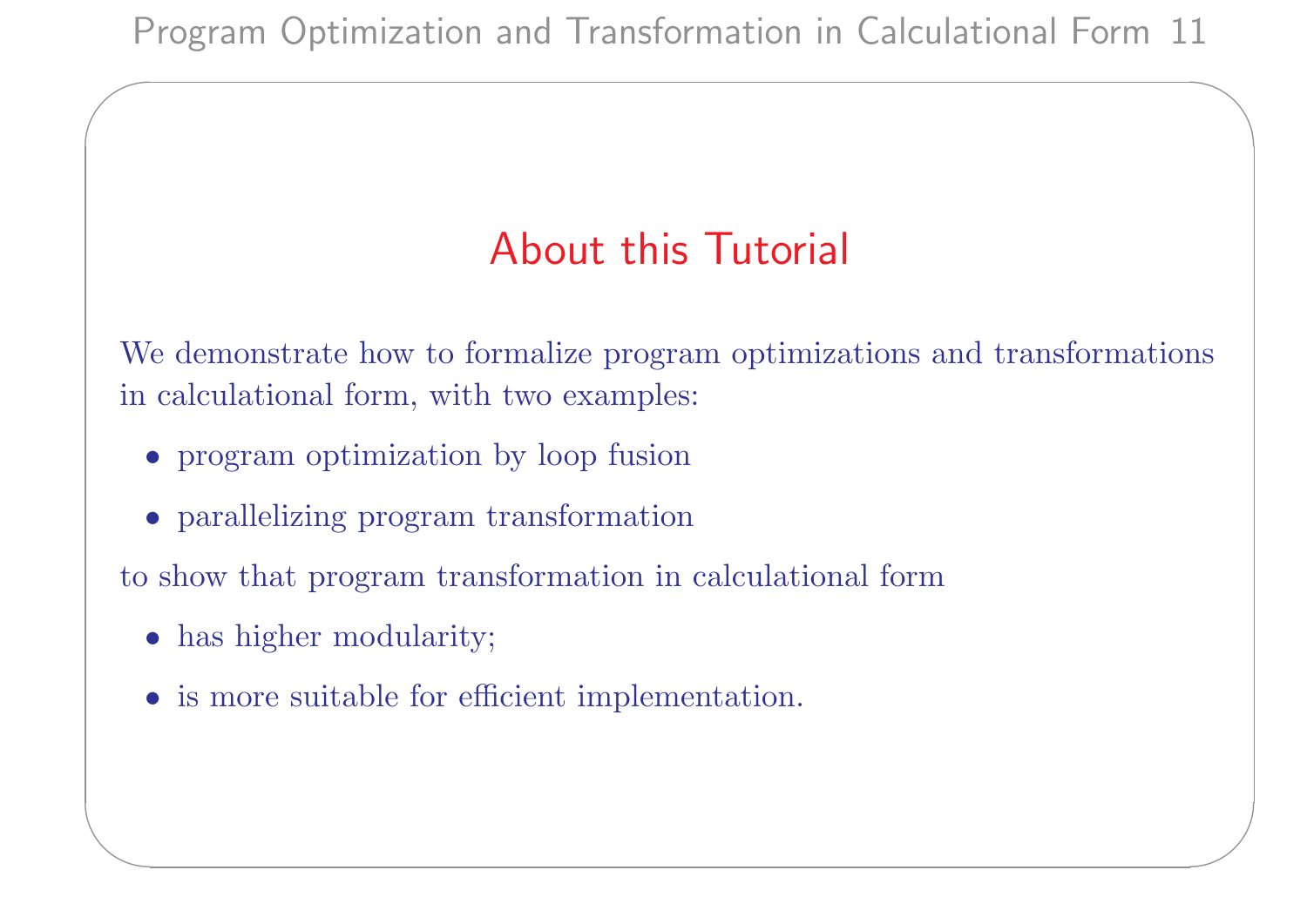## **Outline**

#### • Introduction

 $\overline{\phantom{a}}$ 

- Program Calculation vs Fold/Unfold Program Transformation
- Loop Fusion in Calculational Form
- Parallelization in Calculational Form
- Implementing Program Calculation in Yicho
- Conclusion

✫

#### Yicho's Home Page:

```
http://www.ipl.t.u-tokyo.ac.jp/yicho/
         (by Tetsuro Yokoyama)
```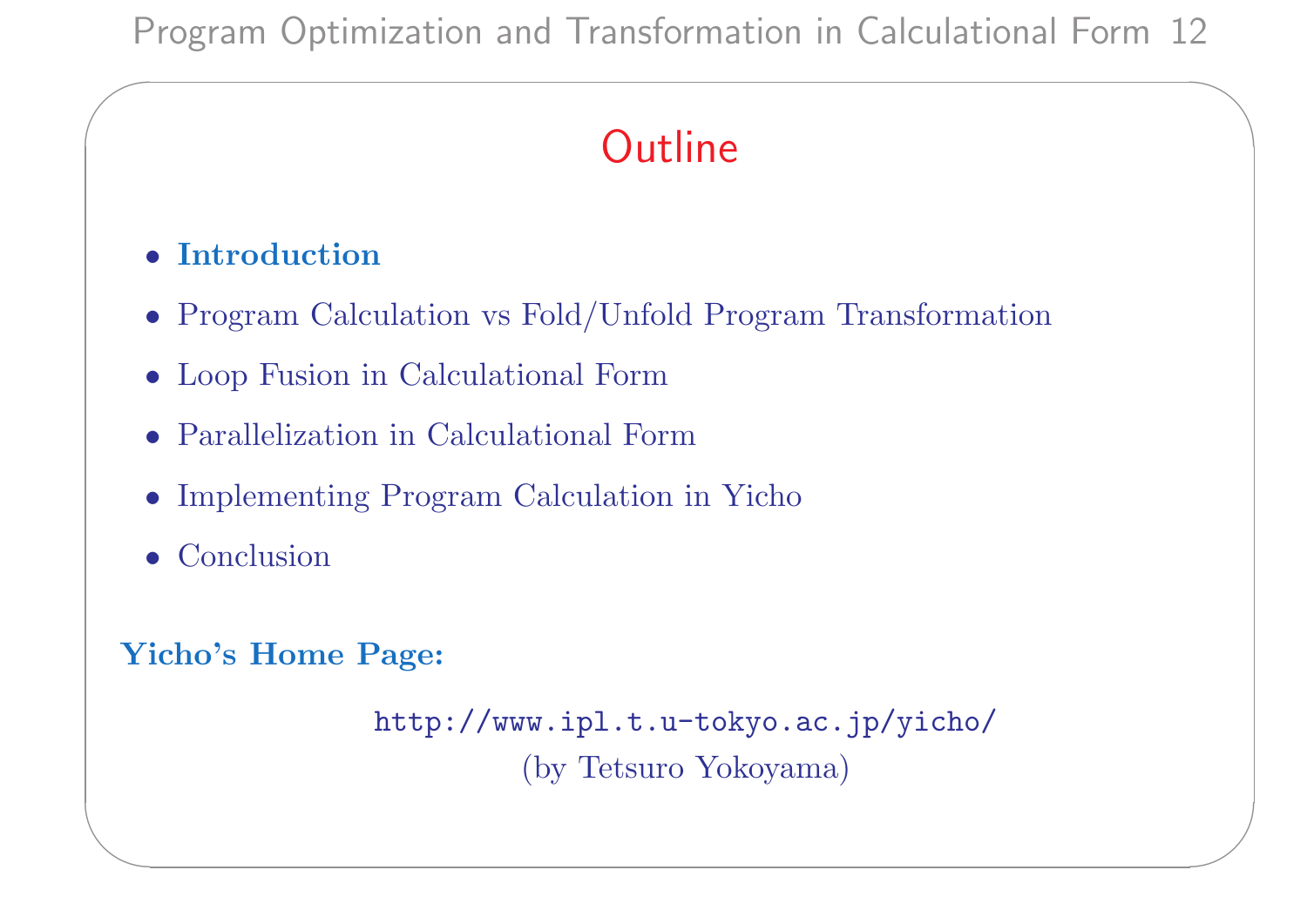# **Outline**

#### • Introduction

 $\overline{\phantom{a}}$ 

- Program Calculation vs Fold/Unfold Program Transformation
	- Notation for writing programs and specifying calculation rules
	- Fold/Unfold approach to program transformation
	- Program calculation and program transformation in calculational form
- Loop Fusion in Calculational Form
- Parallelization in Calculational Form
- Implementing Program Calculation in Yicho
- Conclusion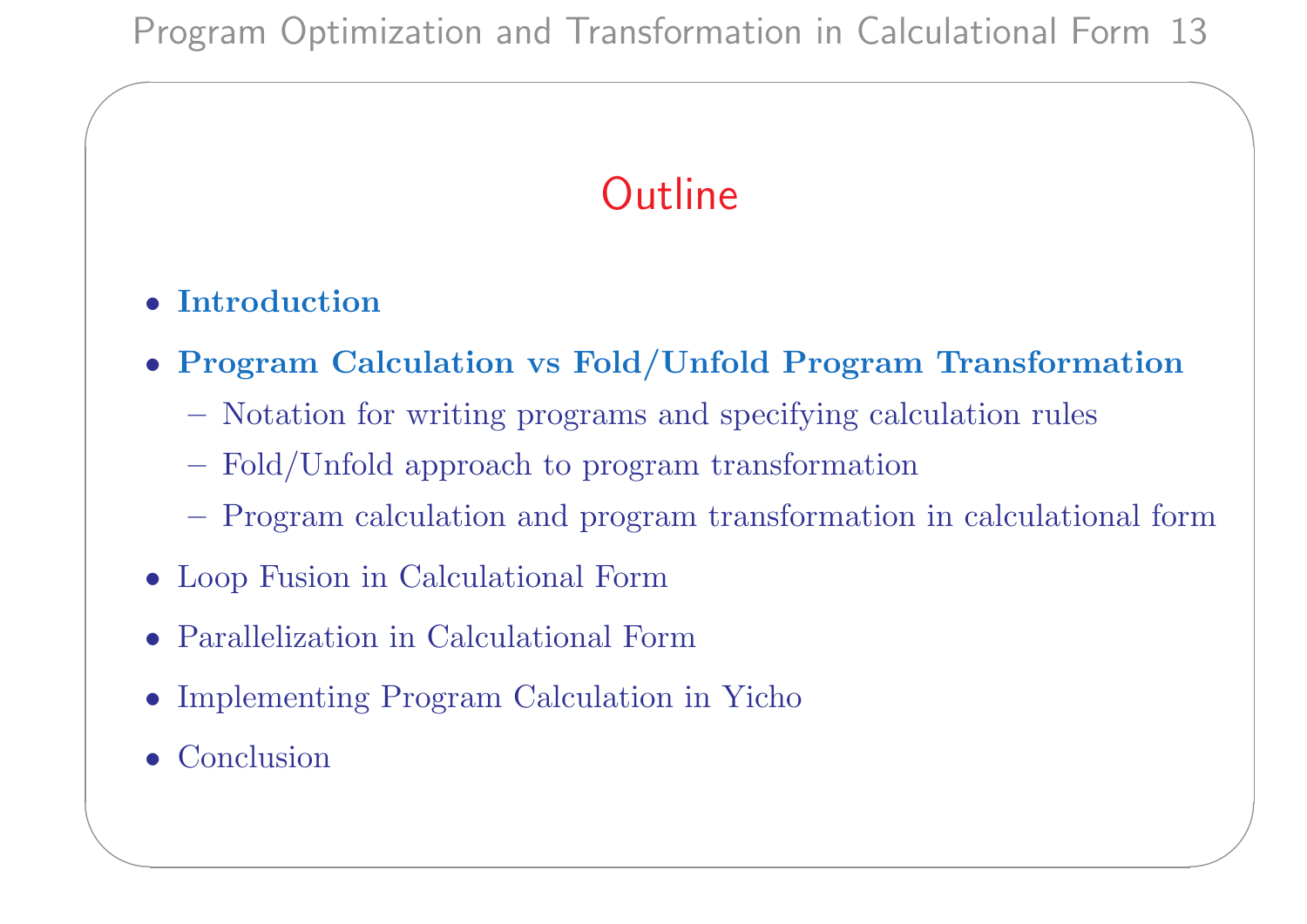# Notation

Haskell is a popular functional language, which will be used for writing programs and specifying transformation laws/rules.

- It is good for writing clear and modular programs, because it supports a powerful and elegant programming style.
- It is good for performing transformation, because of its nice mathematical properties.

 $\overline{\phantom{a}}$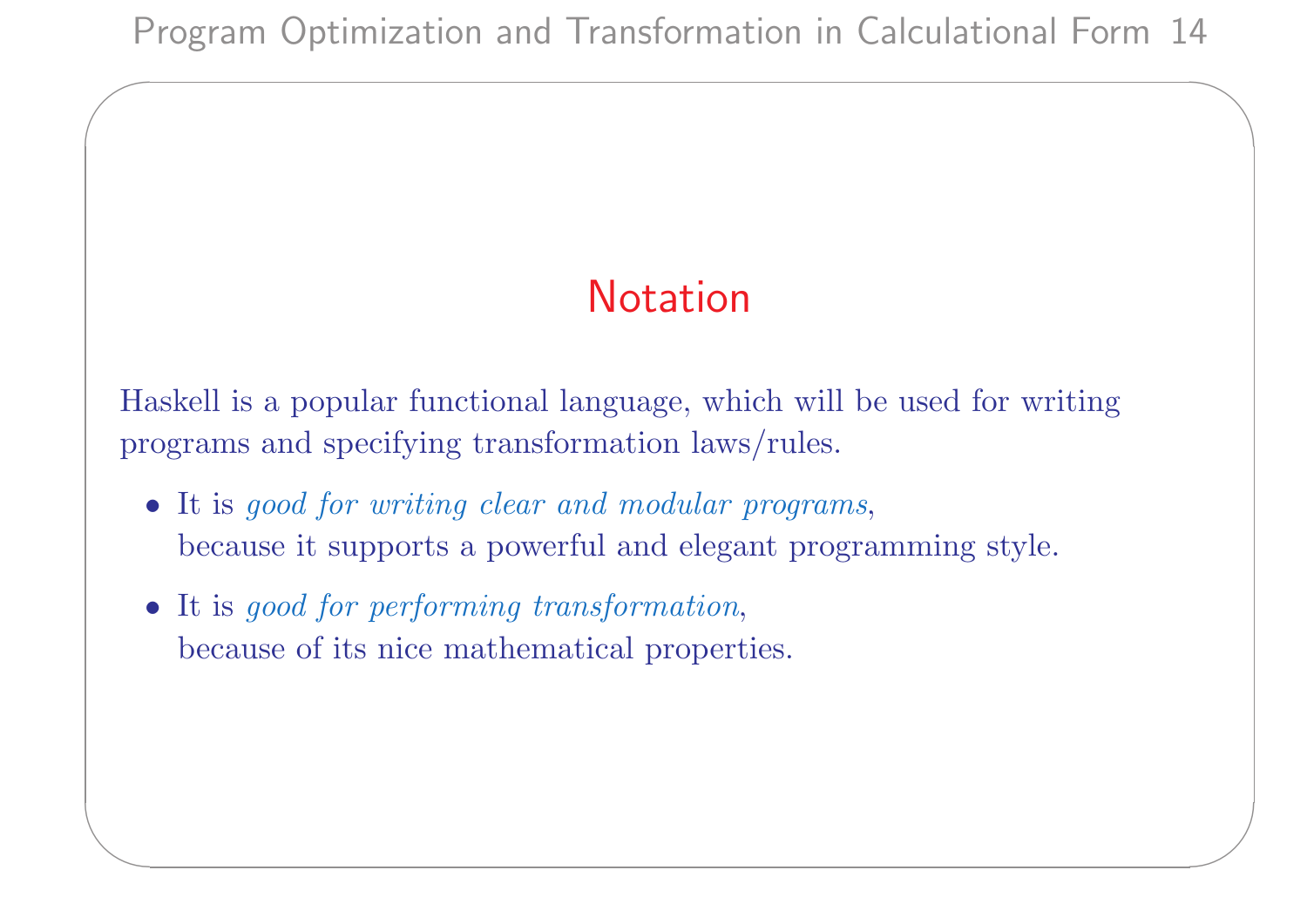### Functions

 $\overline{\phantom{a}}$ 

✫

Programs are a list of function definitions.

square  $x = x * x$ larger x  $y =$  if  $x > y$  then x else y

Lambda expressions are used to define a function without giving its name.

 $\lambda x \cdot x * x$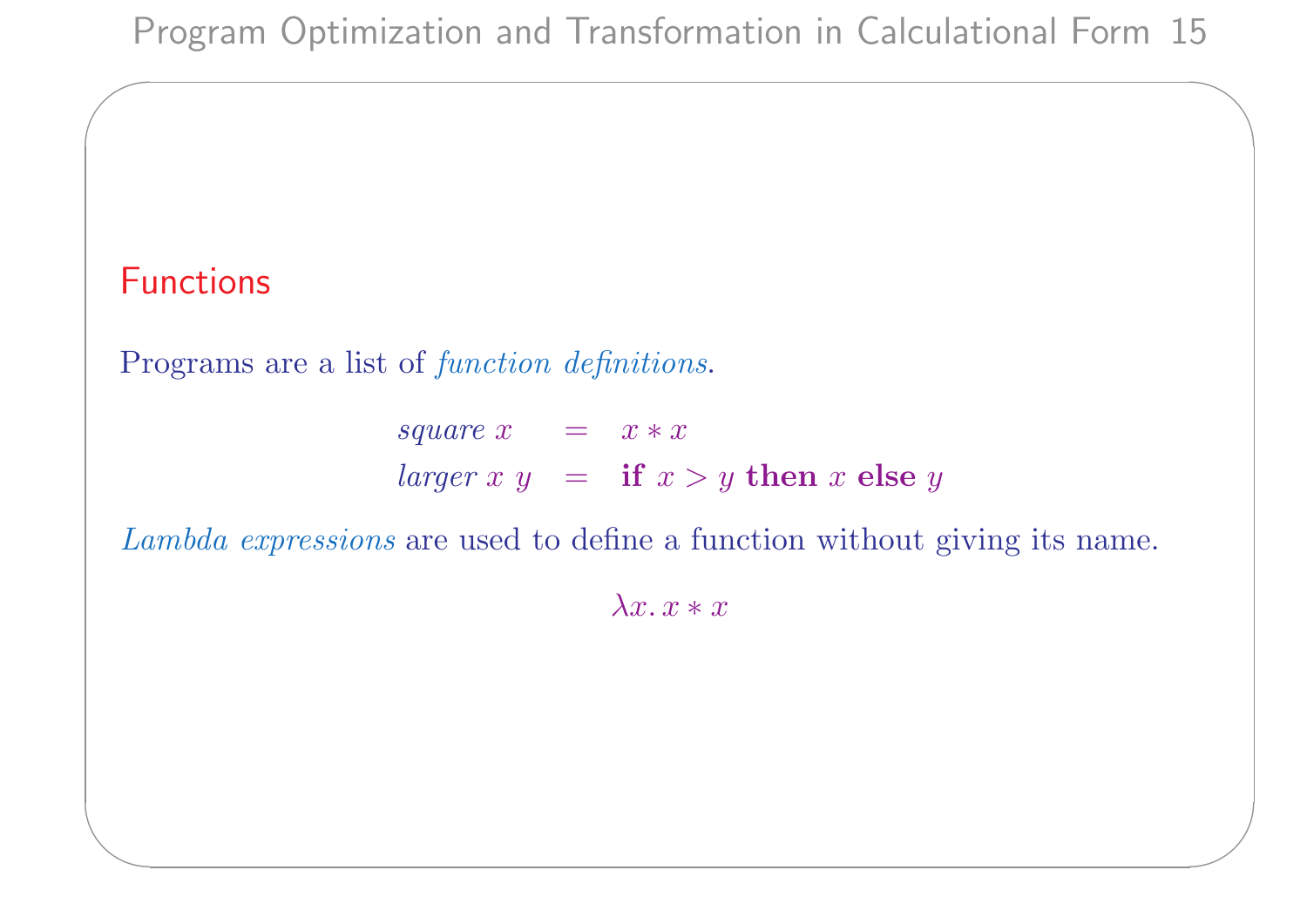Functional application is denoted by a space and the argument.

 $\overline{\phantom{a}}$ 

✫

square 5  $\Rightarrow$  25  $larger 3 2 \Rightarrow 3$  $(\lambda x. x * x) 5 \Rightarrow 25$ 

Functional application is regarded as stronger binding than any other operator.

square  $5 + 3 = (square 5) + 3 \neq square (5 + 3)$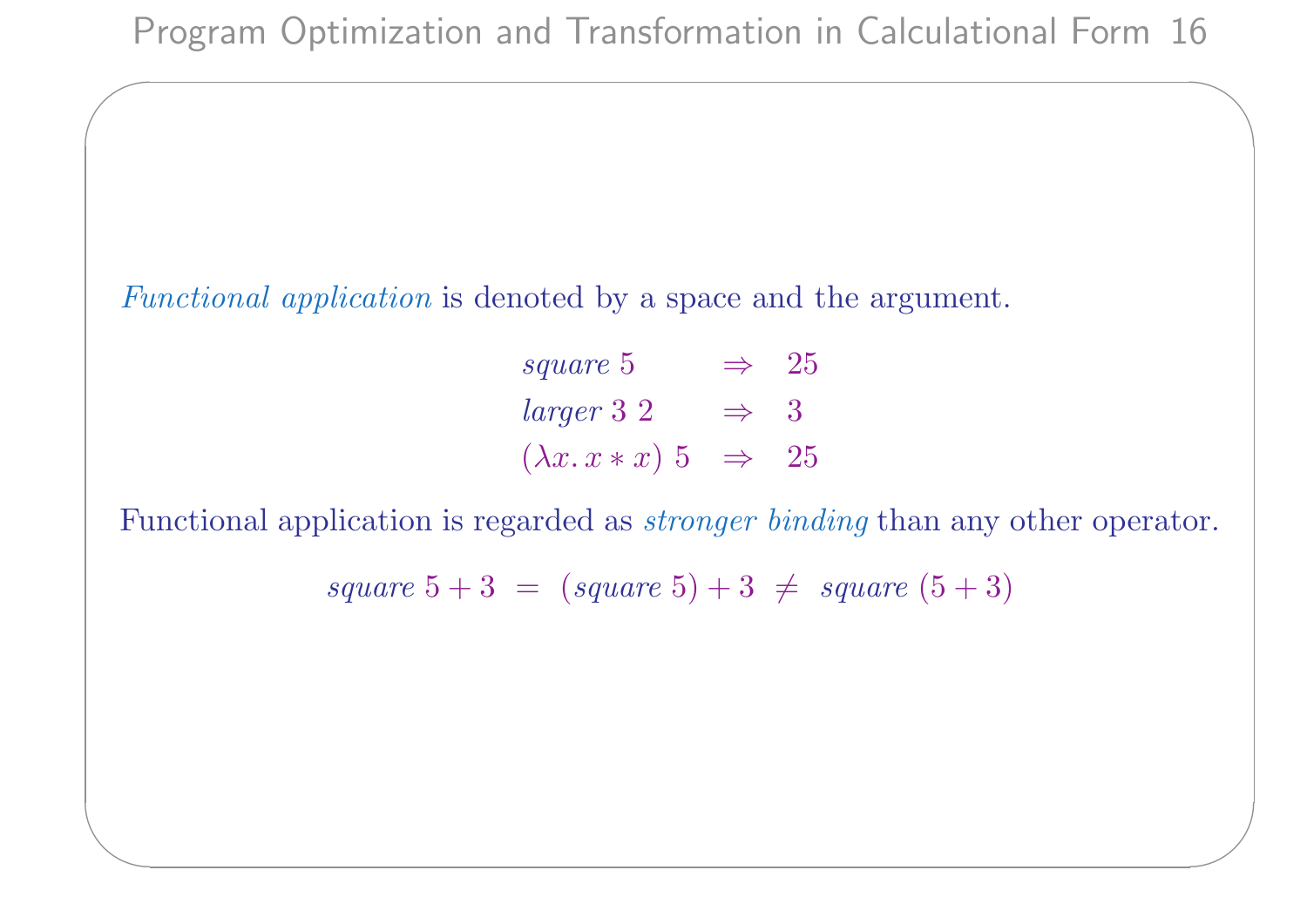Functional composition is denoted by a centralized circle  $\circ$ .

 $\overline{\phantom{a}}$ 

✫

 $(f \circ g) x = f(g x)$ 

Functional composition is an associative operator, and the identity function, denoted by id, is its unit.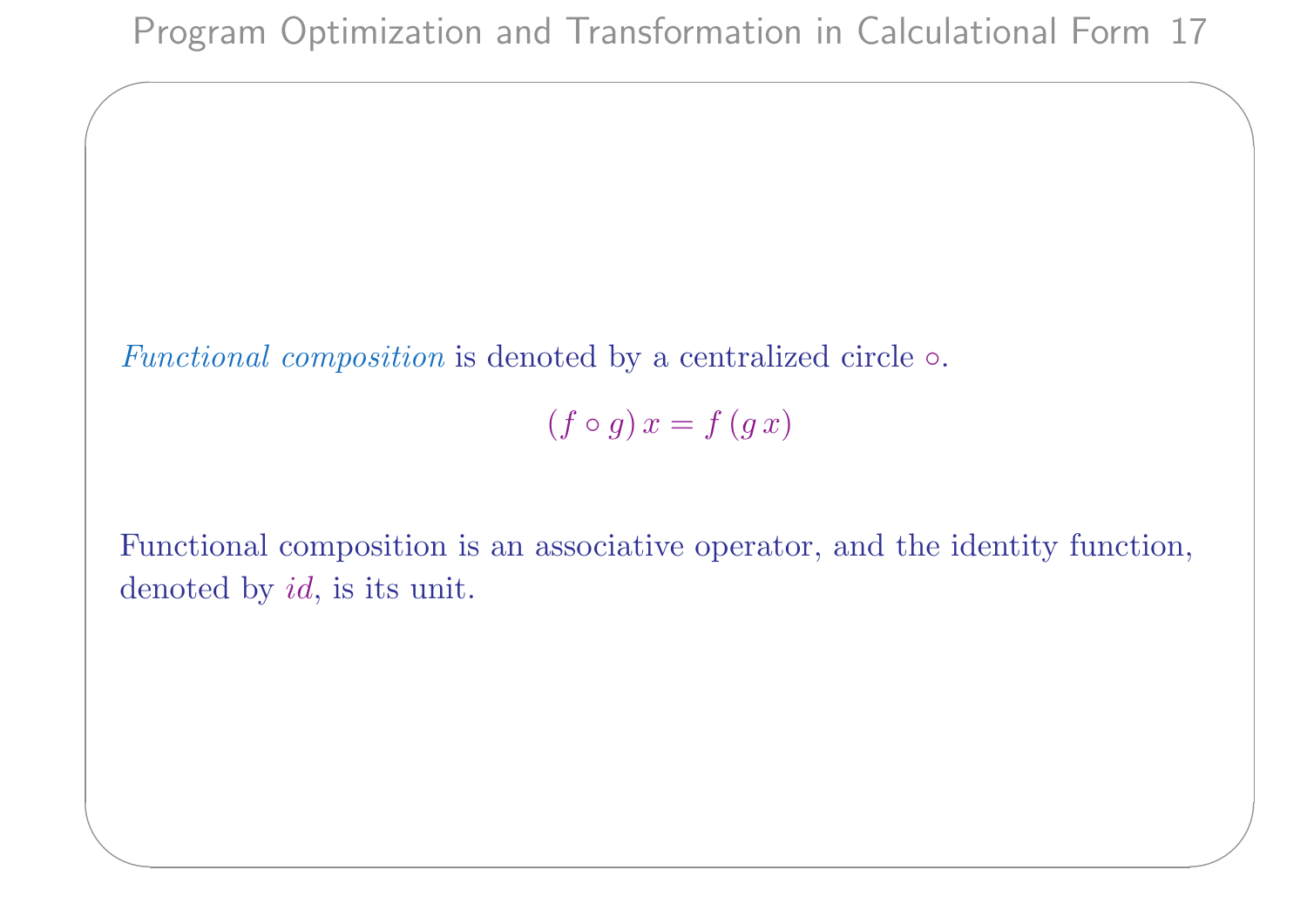Infix binary operators will often be denoted by  $\oplus$ ,  $\otimes$  and can be sectioned; an infix binary operator like  $\oplus$  can be turned into unary functions as follows.

 $(a\oplus) b = a \oplus b = (\oplus b) a$ 

What do the following functions denote?

 $\overline{\phantom{a}}$ 

✫

 $(1+)$  $(2)$  $(== 9) \circ (1+) \circ (*2)$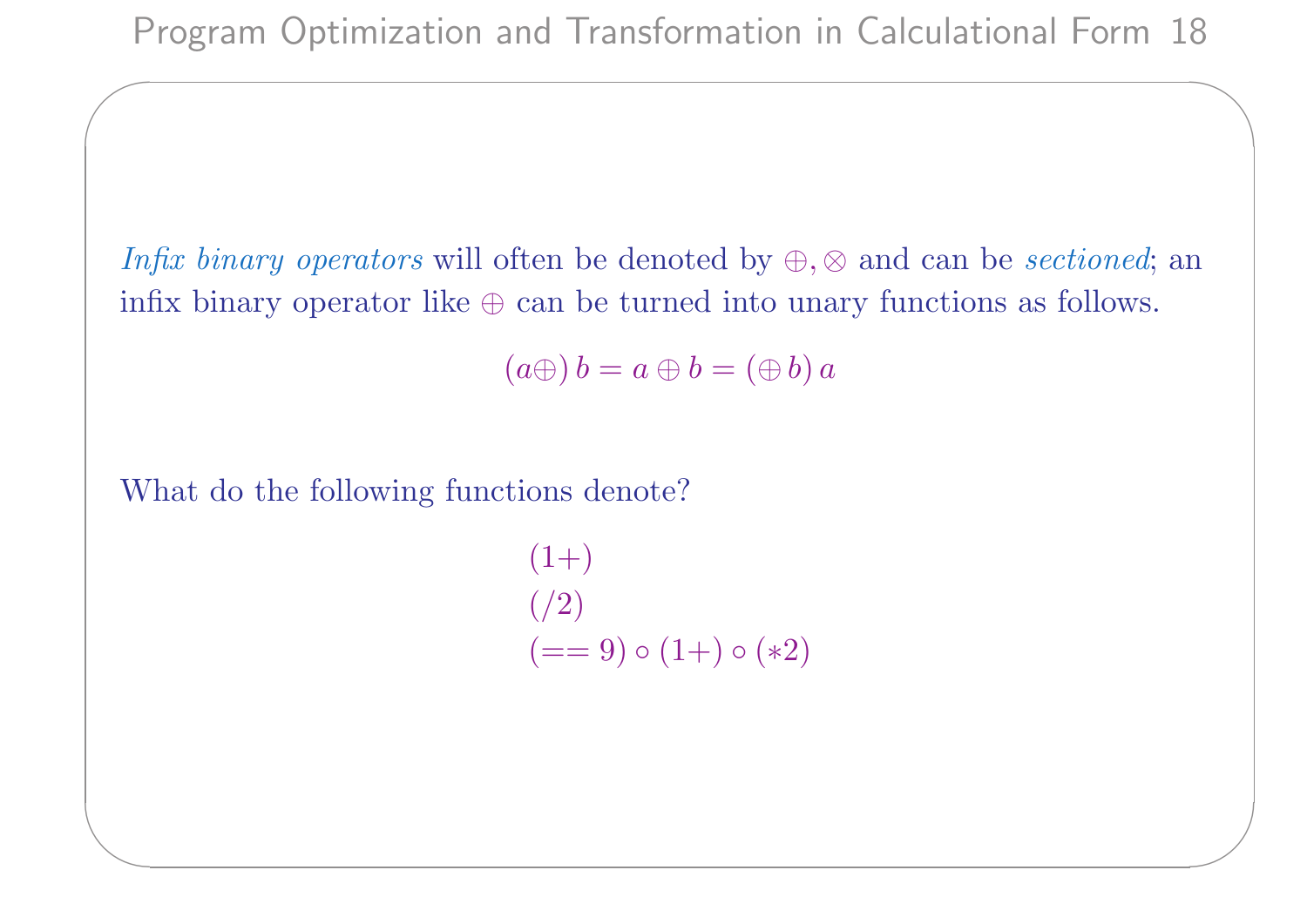### List (Array)

 $\overline{\phantom{a}}$ 

Lists are finite sequences of values of the same type. The type of the *cons* lists with elements of type *a* is defined as follows.

data  $[a] = [] \mid a : [a]$ 

Abbreviation:

✫

$$
[x_1, x_2, \ldots, x_n] = x_1 : (x_2 : (\ldots : (x_n : []))
$$

List concatenation function  $+$ :

 $[1, 2, 3] + [4, 5, 6] = [1, 2, 3, 4, 5, 6]$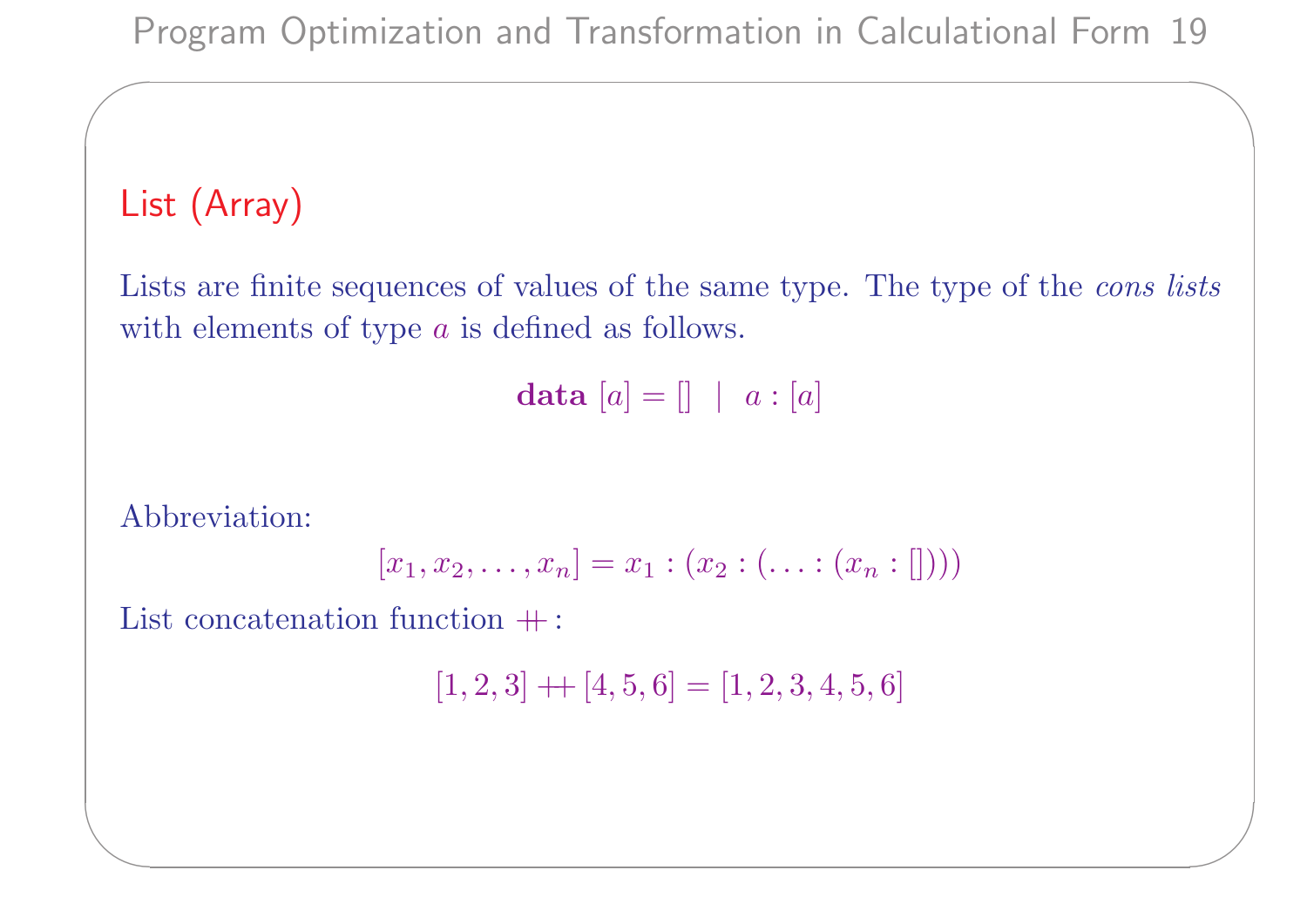### Recursion

 $\overline{\phantom{a}}$ 

✫

Functions may be defined recursively.

 $sort[]$  = [] sort  $(a : x)$  = insert a (sort x)

insert a  $\left[\right]$  =  $\left[a\right]$ insert  $a(b : x) =$  if  $a \geq b$  then  $a : (b : x)$ else b : insert a x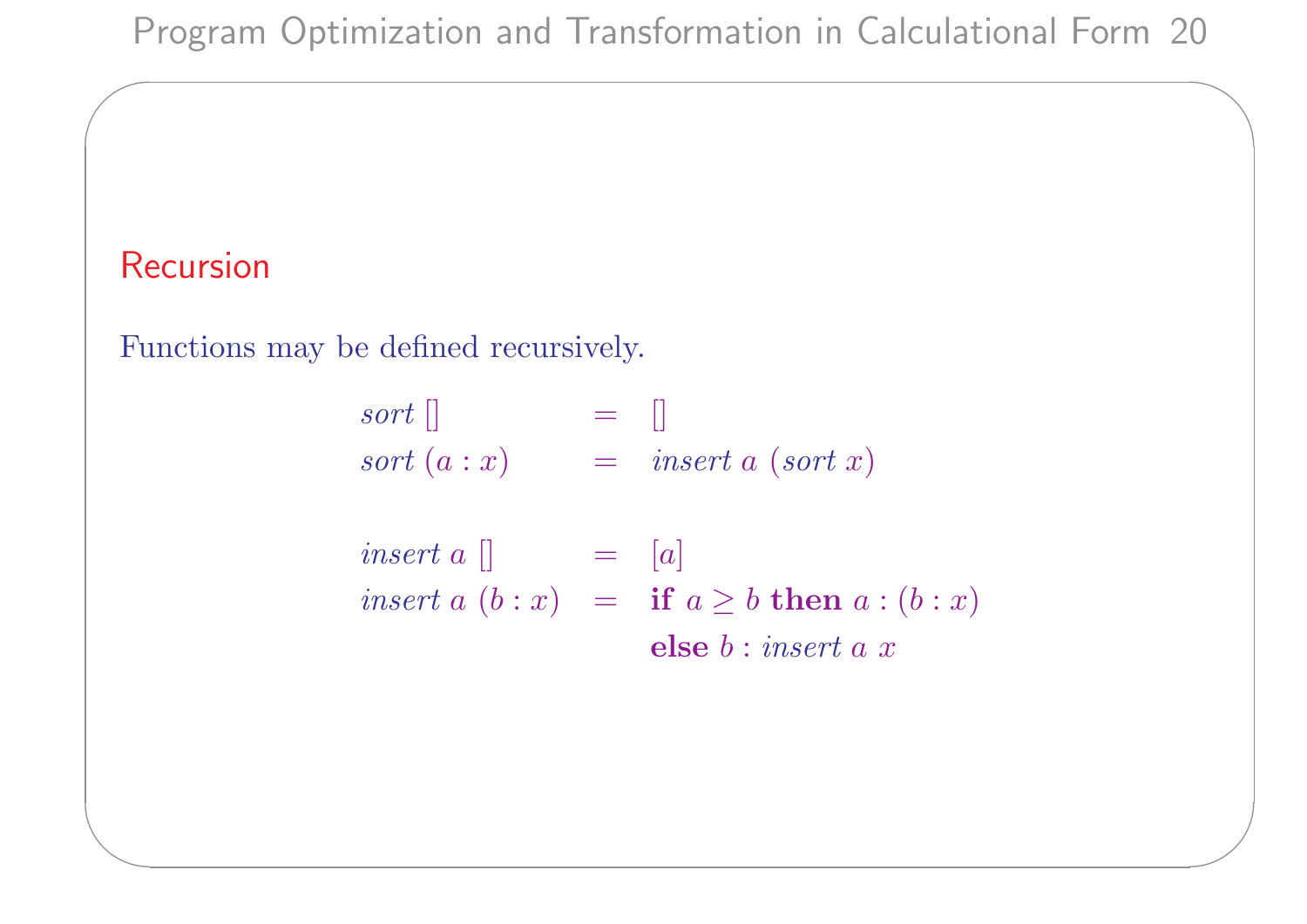### Higher-order Functions

 $\overline{\phantom{a}}$ 

✫

Higher-order functions are functions which can take other functions as arguments, and may also return functions as results.

 $map (1+) [1, 2, 3, 4, 5] = [2, 3, 4, 5, 6]$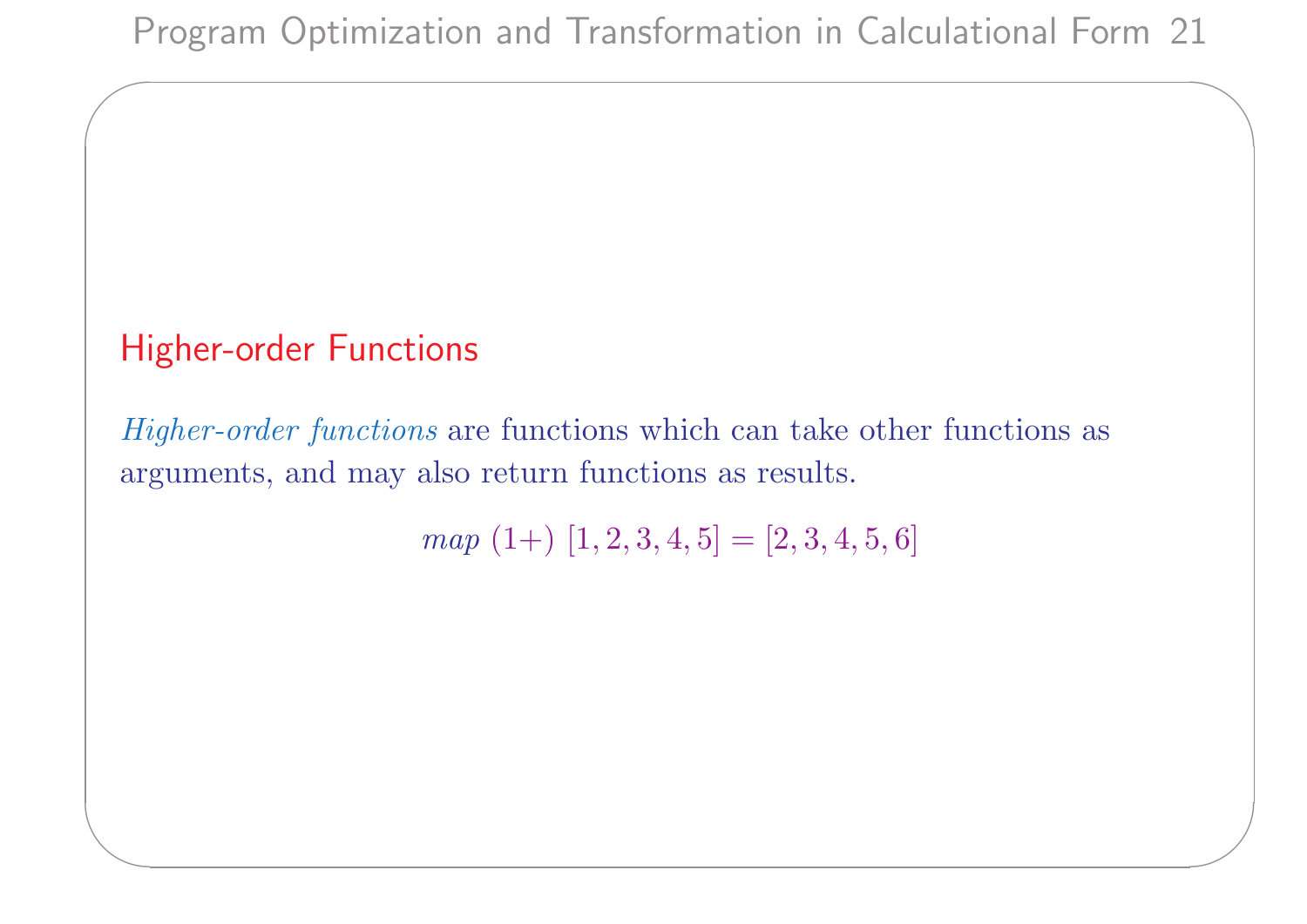### Can you understand the following Haskell program?

 $\overline{\phantom{a}}$ 

```
sumBigegers = sum \circ biggerswhere
    biggers [] = []biggers (a : x) = if a > sum x then a : biggers x else biggers x
    sum \mid = 0
    sum (a : x) = a + sum x
```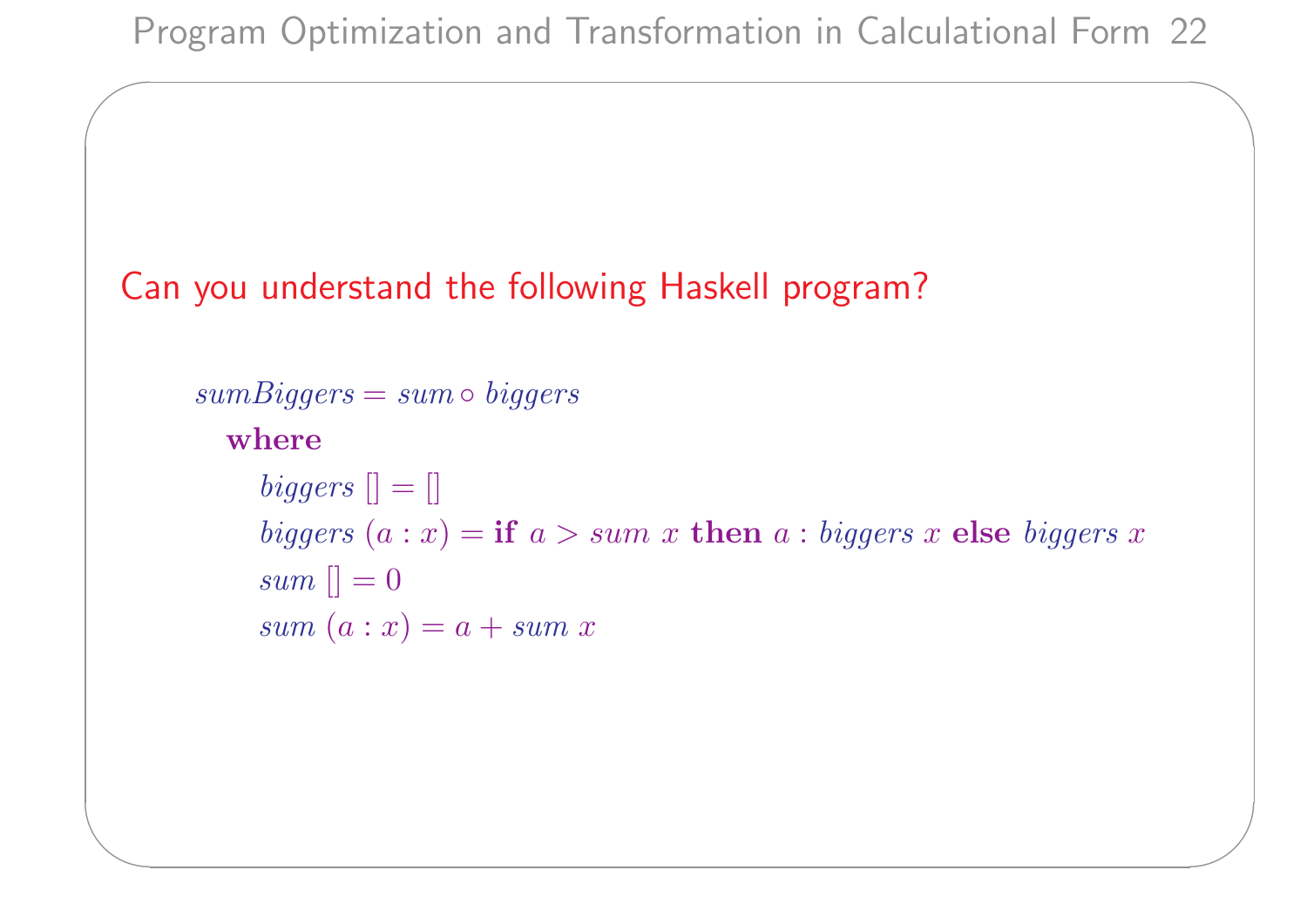```
How about this?
   sumBiggers x = \text{let } (b, c) = sumBig \arg \arg s' \cdot x in a
      where
        sumBiggers' [] = (0,0)sumBiggers' (a : x) = \textbf{let} (b, c) = sumBiggers' xin if a > c then (a + b, a + c) else (b, a + c)
```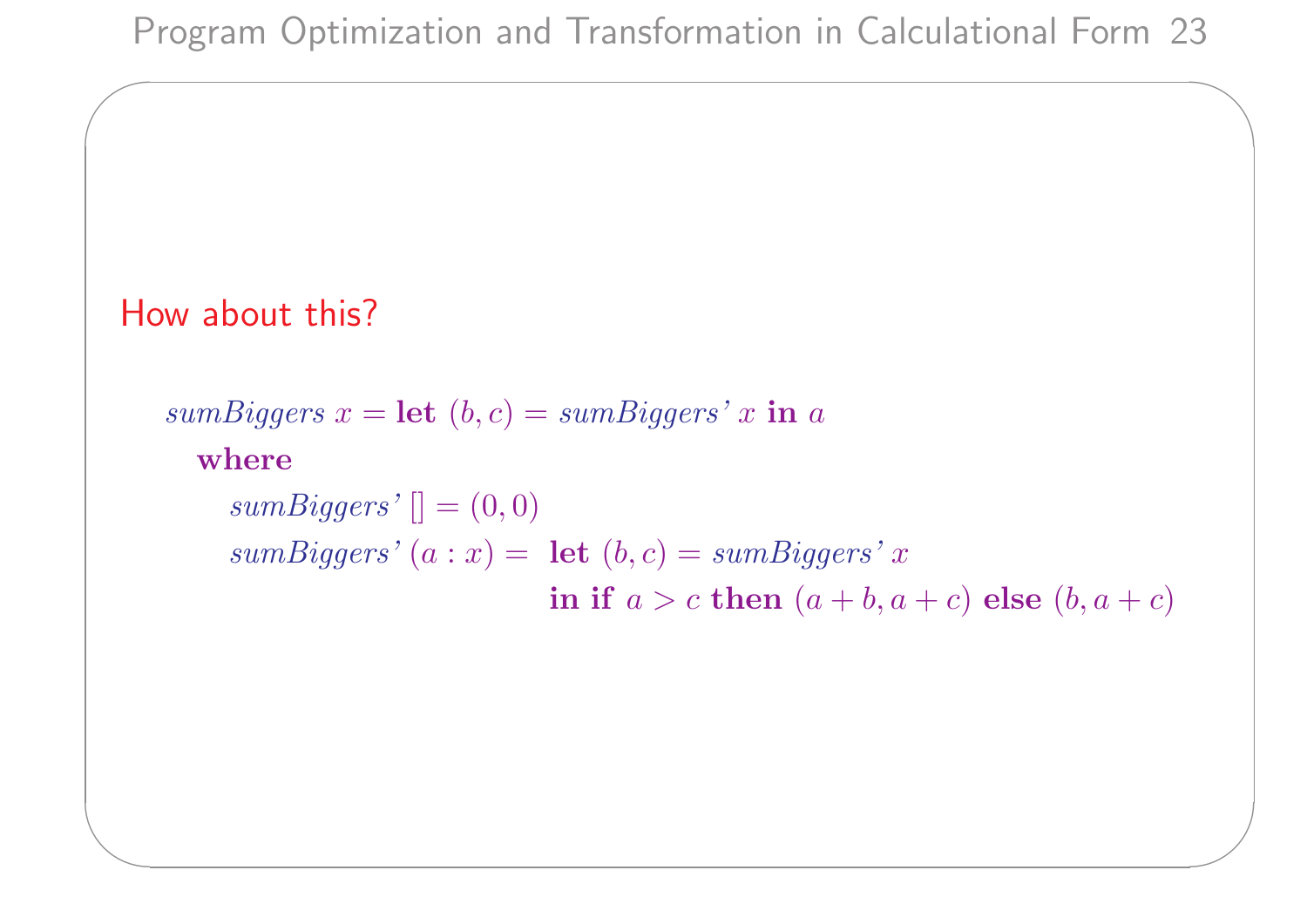# **Outline**

#### • Introduction

 $\overline{\phantom{a}}$ 

- Program Calculation vs Fold/Unfold Program Transformation
	- Notation for writing programs and specifying calculation rules
	- Fold/Unfold approach to program transformation
	- Program calculation and program transformation in calculational form
- Loop Fusion in Calculational Form
- Parallelization in Calculational Form
- Implementing Program Calculation in Yicho
- Conclusion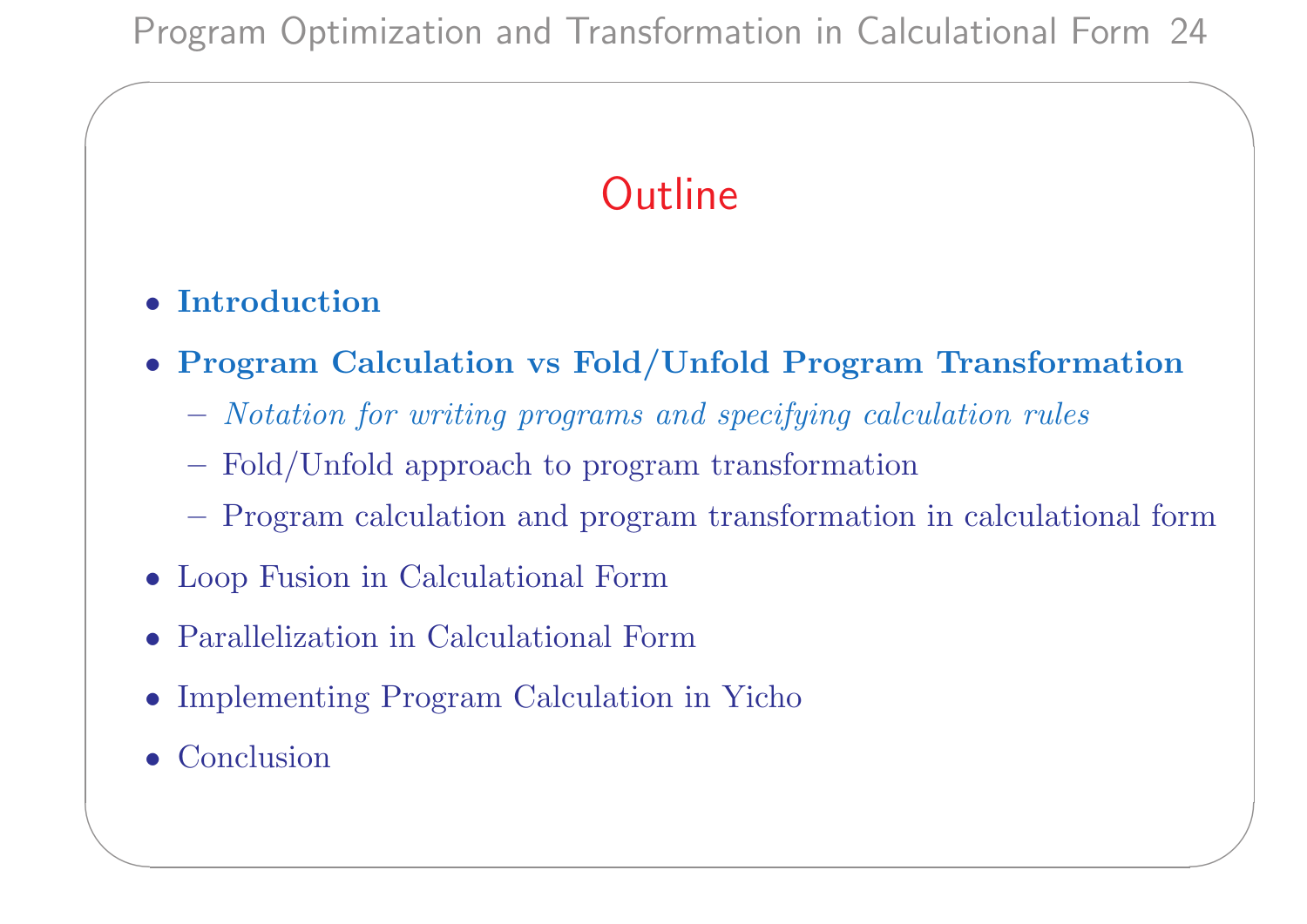## Fold/Unfold Approach to Program Transformation

Transform programs (basically) by repeatedly applying unfolding rules or folding rules.

For any function definition of a program:

$$
f\ x_1\ \ldots\ x_n=e
$$

we have a unfolding rule:

$$
f x_1 \ldots x_n \Rightarrow e
$$

and a folding rule:

✫

 $\overline{\phantom{a}}$ 

$$
f x_1 \ldots x_n \Leftarrow e.
$$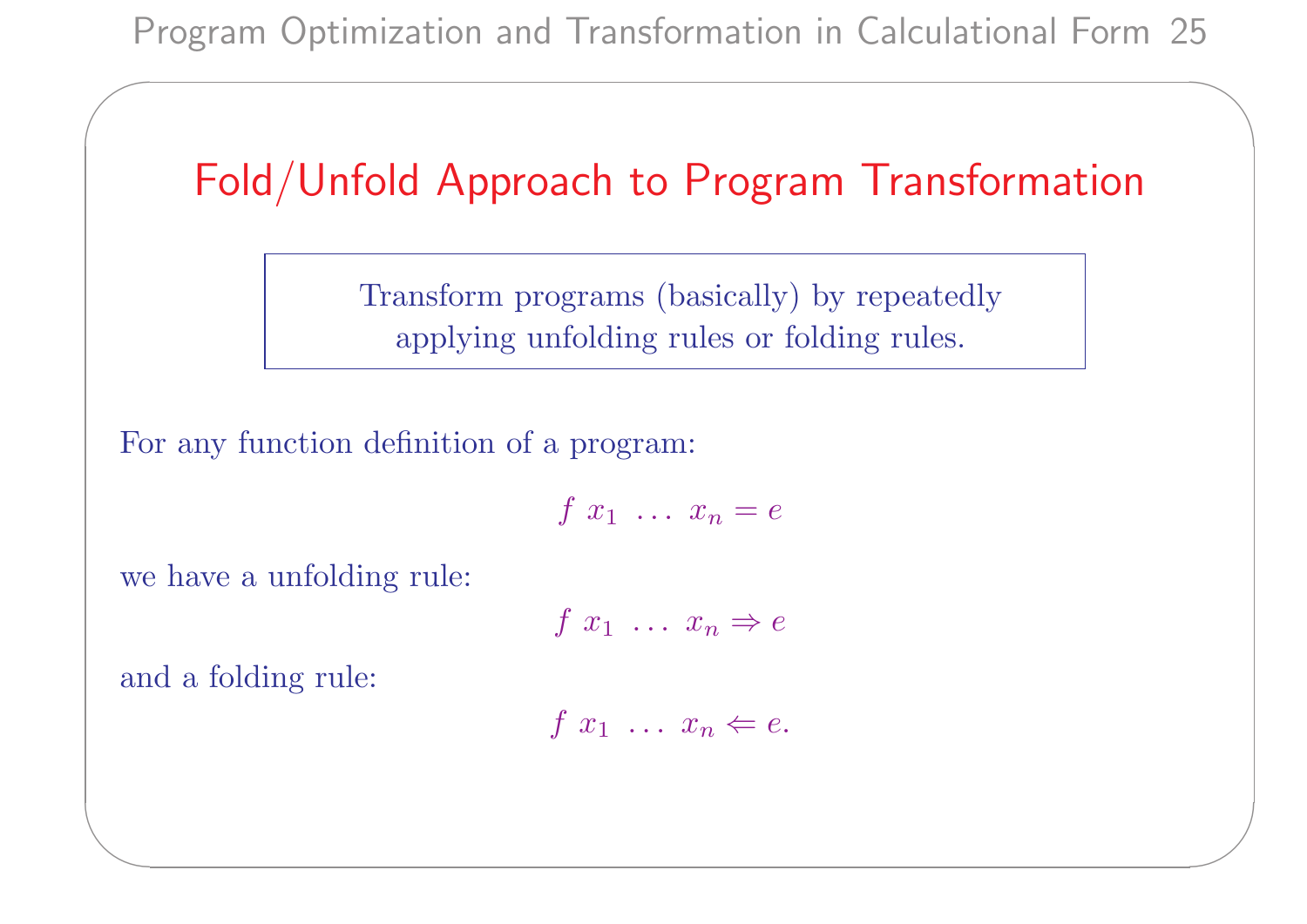## An Example of Fold/Unfold Transformations

### A Programming Problem

Find a maximum element in a list.

#### A Naive Solution

Suppose that we already have sort. Then, a direct solution is to sort the input and to return the first element:

$$
max x = hd (sort x)
$$

where

✫

 $\overline{\phantom{a}}$ 

 $hd \parallel$  =  $-\infty$ hd  $(a : x) = a$ .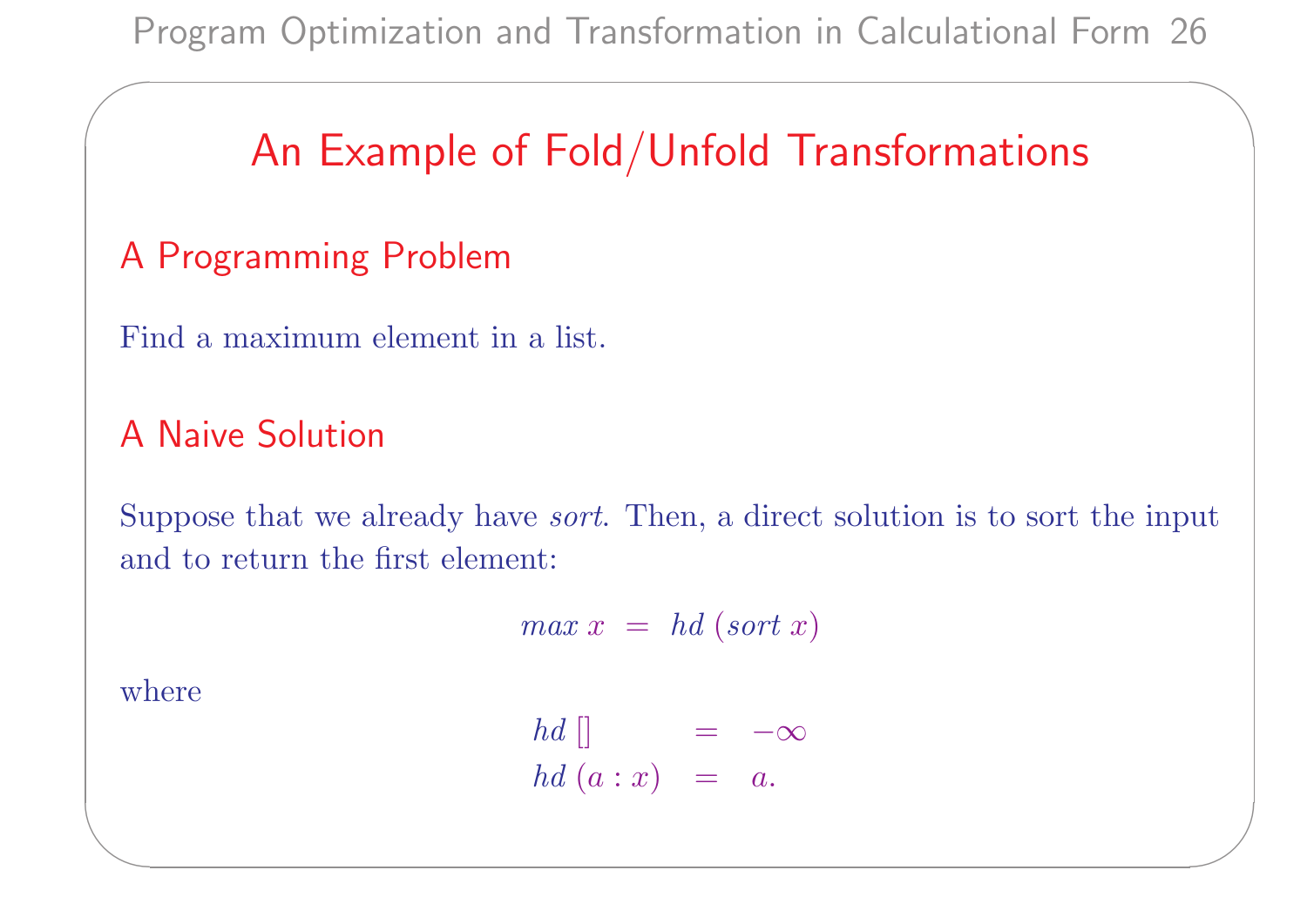### Optimization by Fold/Unfold Transformations

 $\overline{\phantom{a}}$ 

✫

We aim to derive a new recursive definition for *max*. For the base case, we have:

> $max$  $=$  { unfold *max* }  $hd$  (sort  $\vert\vert$ )  $=$  { unfold *sort* }  $hd$  $=$  { unfold  $hd$ }  $-\infty$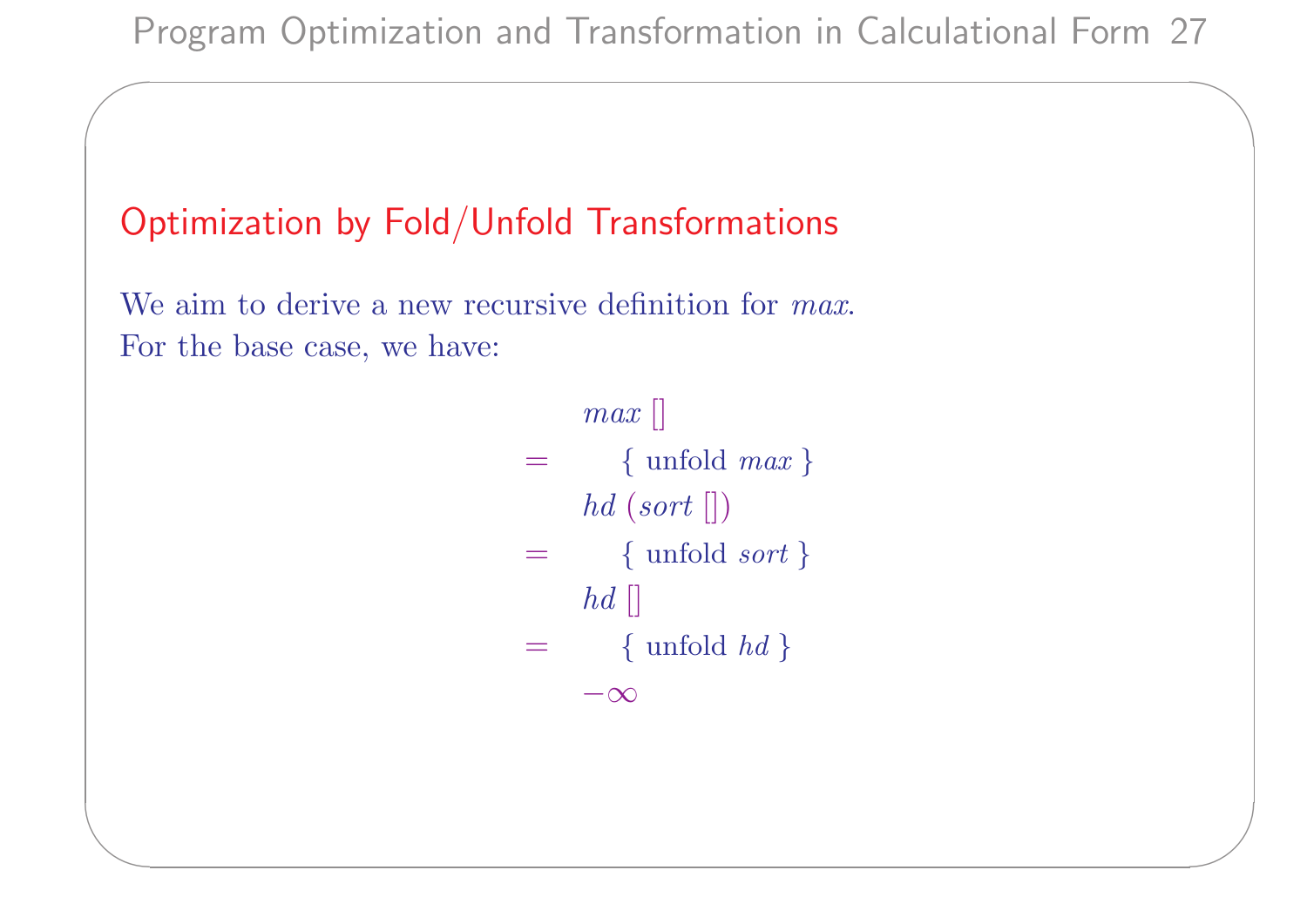For the recursive case, we do unfolding similarly.

 $max(a : x)$  $=$  { unfold *max* } hd  $(sort (a : x))$  $=$  { unfold *sort* } hd (insert a (sort x))

We get stuck; we can neither unfold *insert* because we do not know whether sort x is empty or not, nor perform folding to get a recursive definition.

 $\Rightarrow$  To instantiate x.

✫

 $\overline{\phantom{a}}$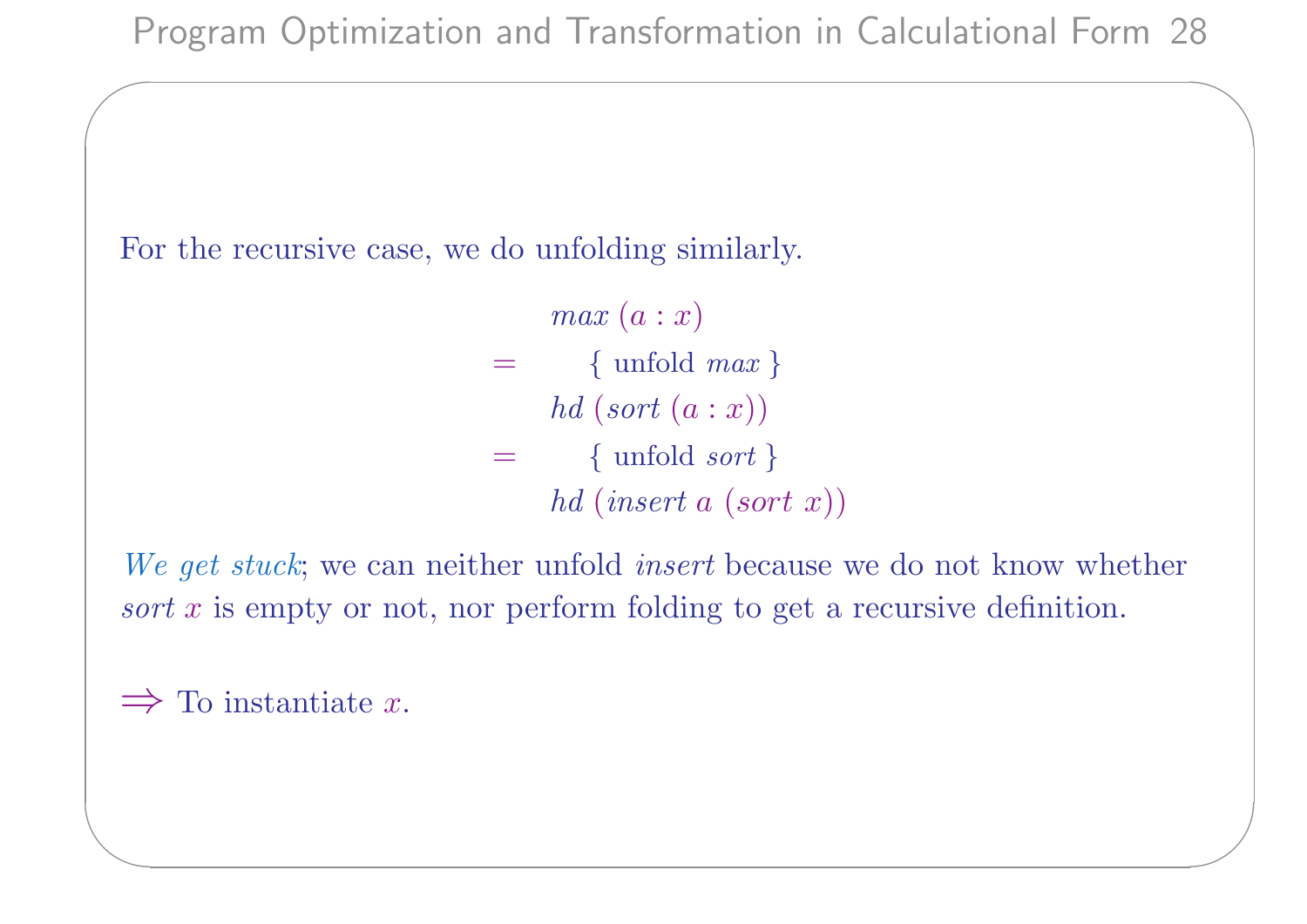For the case where  $x = []$ , we can easily obtain  $max [a] = a$ . For the case where  $x$  is not empty, we unfold *insert*, by assuming  $b: x' = sort x$ , that is

 $\overline{\phantom{a}}$ 

✫

 $b = hd (sort x)$  $x' = tail (sort x)$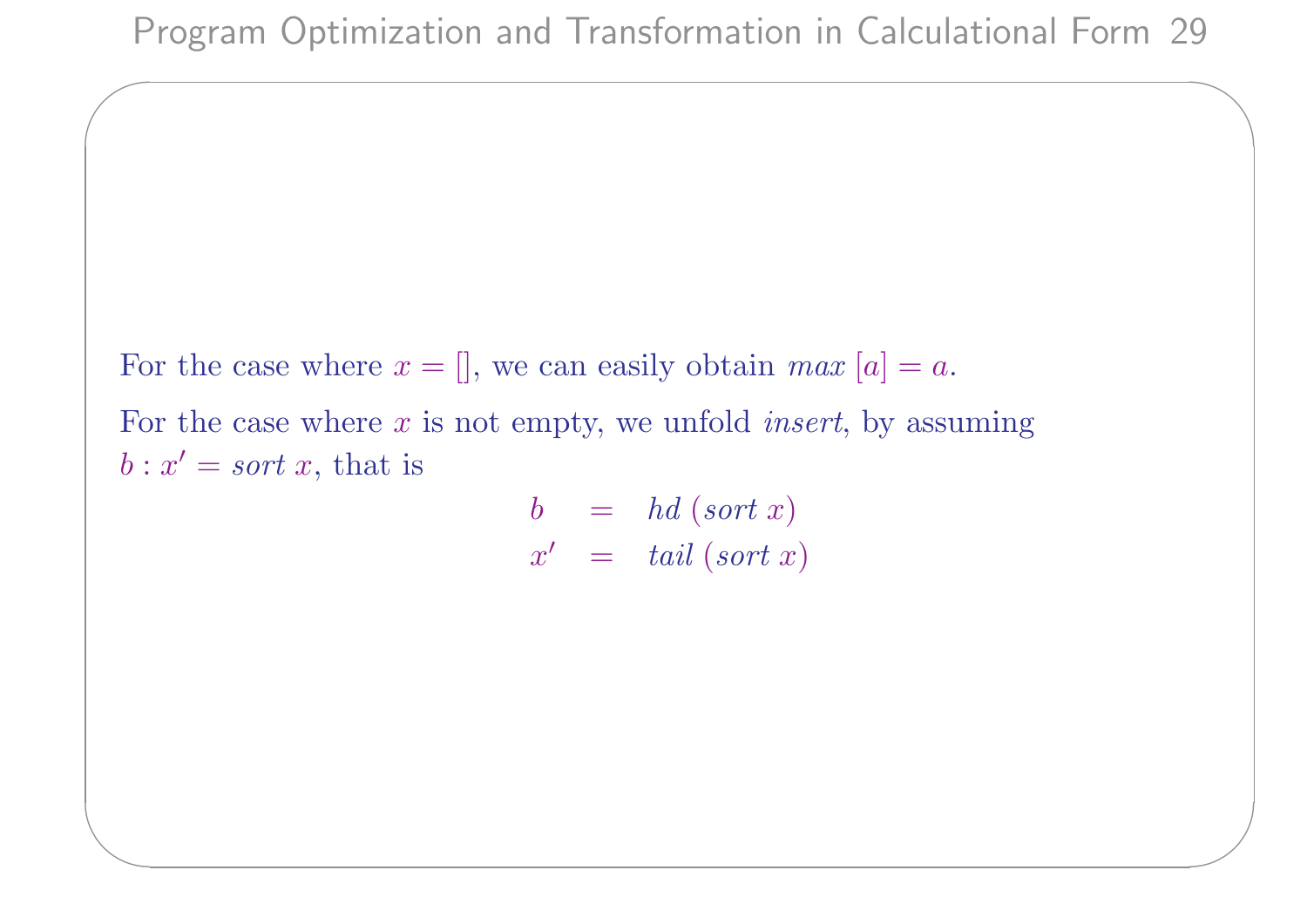Here is the detailed transformation.

 $\overline{\phantom{a}}$ 

✫

hd (insert  $a(b:x')$ )

- $=$  { unfold *insert* }
	- hd (if  $a \geq b$  then  $a:(b:x)'$  else  $b: insert\ a\ x')$
- = { law:  $f$  (if b then  $e_1$  else  $e_2$ ) = if b then  $f$   $e_1$  else  $f$   $e_2$  } if  $a \geq b$  then  $hd(a:(b:x'))$  else  $hd(b:insert\ a\ x')$
- $=$  { unfold  $hd$ }
	- if  $a \geq b$  then a else b
- $=$  { unfold  $b$ }

if  $a \geq hd$  (sort x) then a else hd (sort x)

 $= \{ \text{fold } max \}$ 

if  $a \geq max x$  then a else max x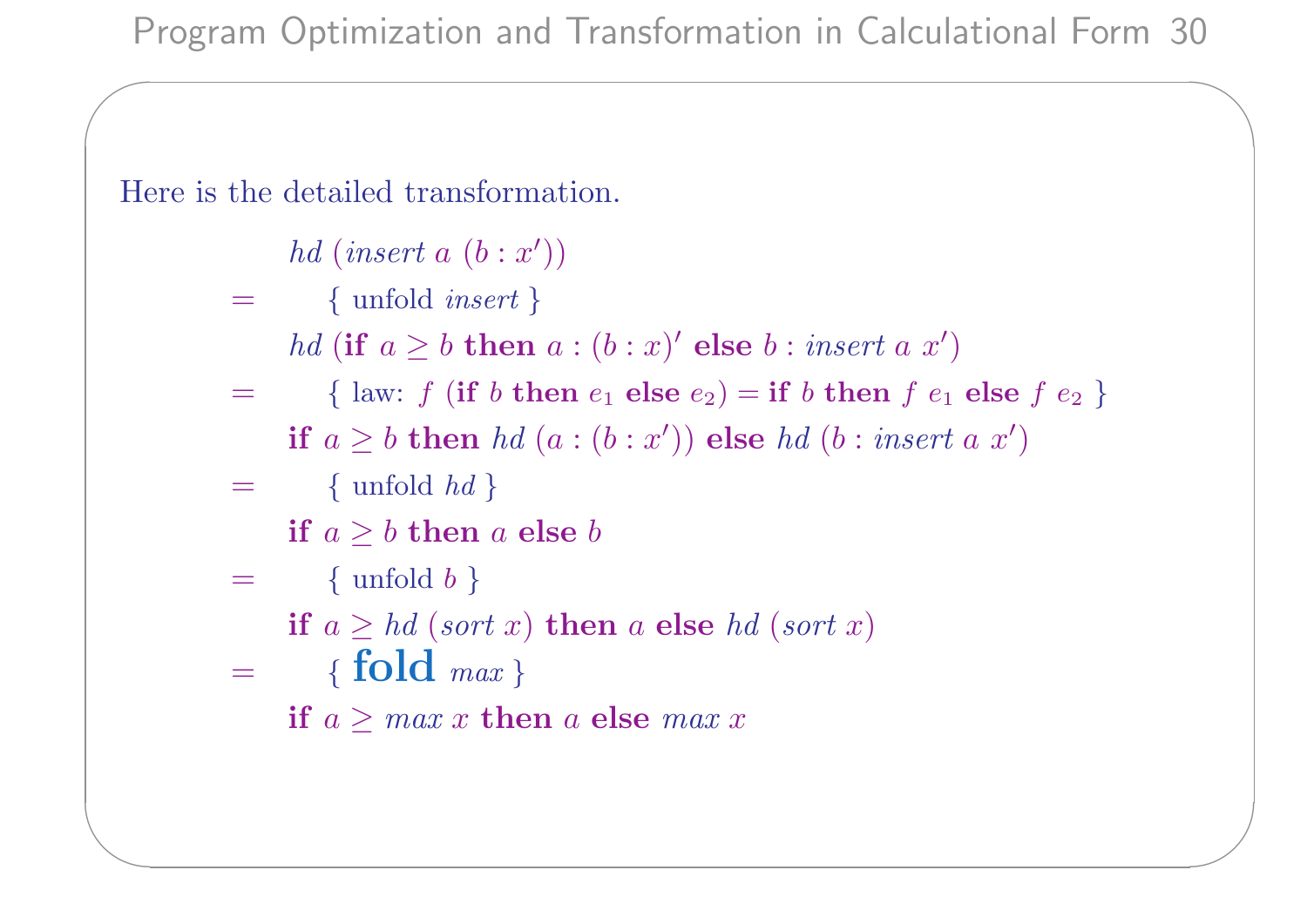### Derived Efficient Program

 $\overline{\phantom{a}}$ 

✫

$$
max [ \n\nmax [a] = -\infty\n\nmax (a : x) = if a \ge max x then a else max x
$$

Or it is simple as follow:

$$
max [] = -\infty
$$
  

$$
max (a : x) = if a \ge max x then a else max x
$$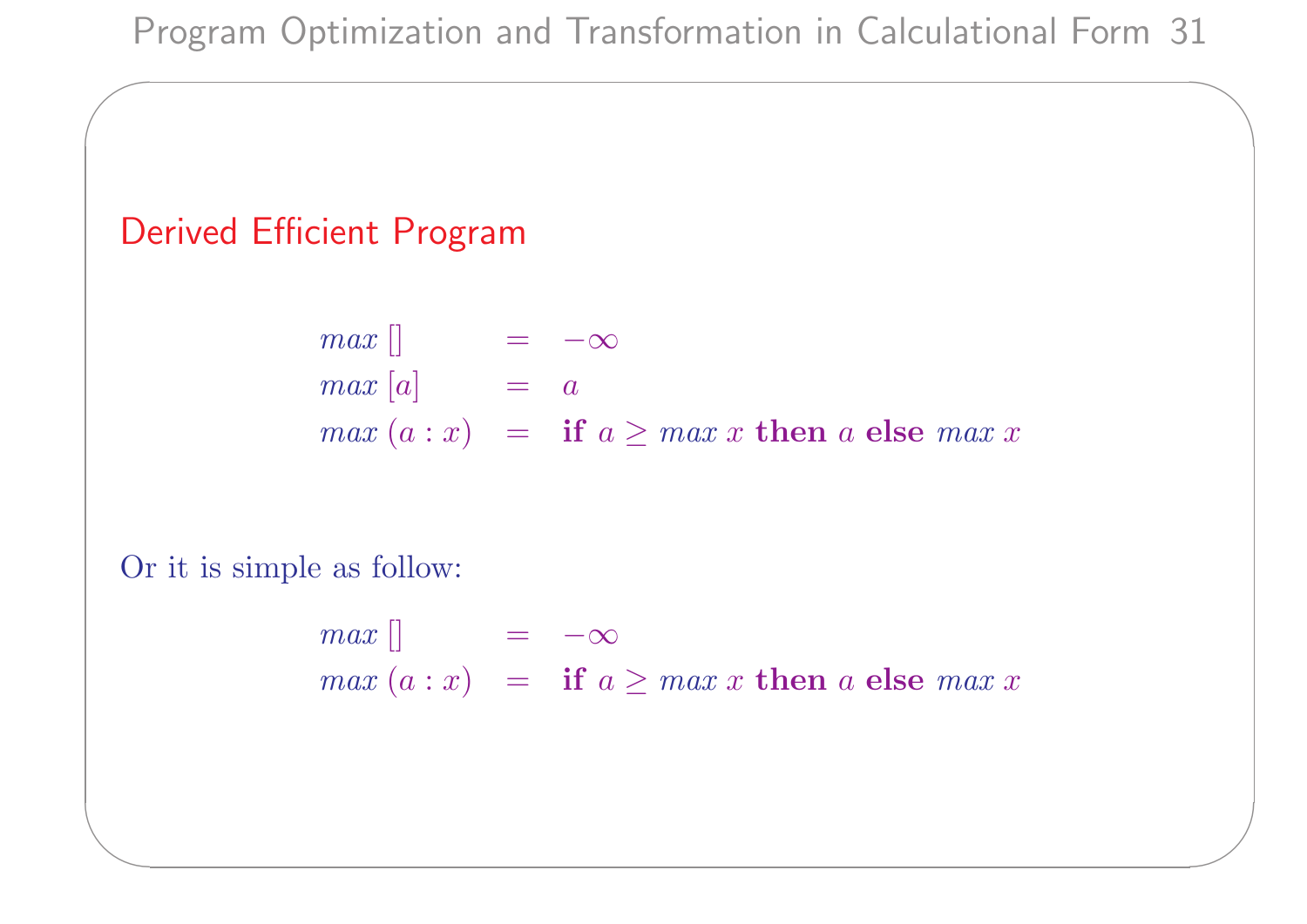### Limitations of Fold/Unfold Transformations

 $\overline{\phantom{a}}$ 

✫

It is *general and powerful*, but suffers from several problems which often prevent it from being used in practice.

- It is difficult to decide when unfolding steps should stop while guaranteeing exposition of enough information for later folding steps.
- It is *expensive to implement*, because it requires keeping records of all possible folding patterns and have them checked upon any new subexpressions produced during transformation.
- Each transformation step is very small, but an effective way is *lacking to* group and/or structure them into bigger steps.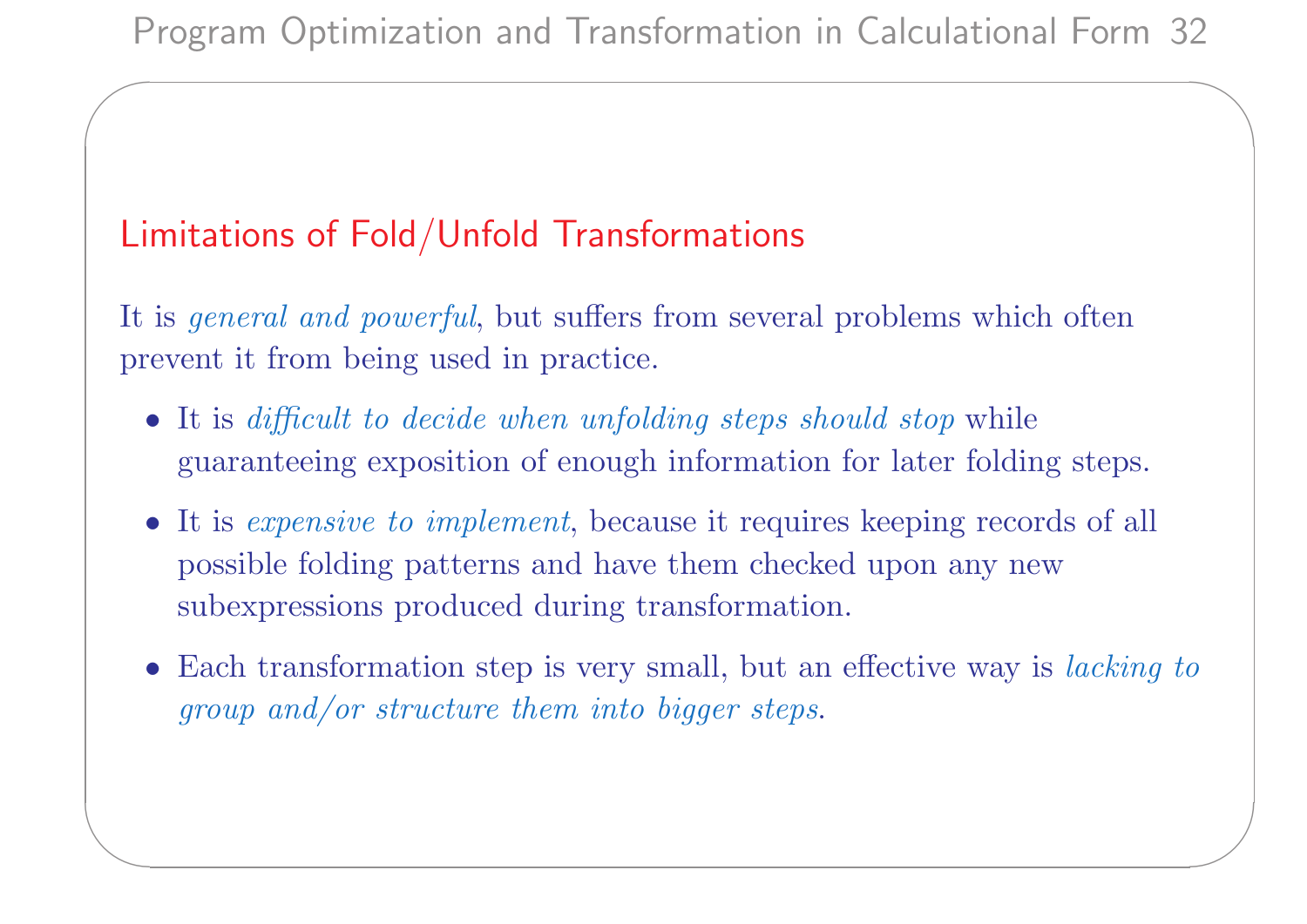Program Optimization and Transformation in Calculational Form 33

## **Outline**

#### • Introduction

 $\overline{\phantom{a}}$ 

- Program Calculation vs Fold/Unfold Program Transformation
	- Notation for writing programs and specifying calculation rules
	- Fold/Unfold approach to program transformation
	- Program calculation and program transformation in calculational form
- Loop Fusion in Calculational Form
- Parallelization in Calculational Form
- Implementing Program Calculation in Yicho
- Conclusion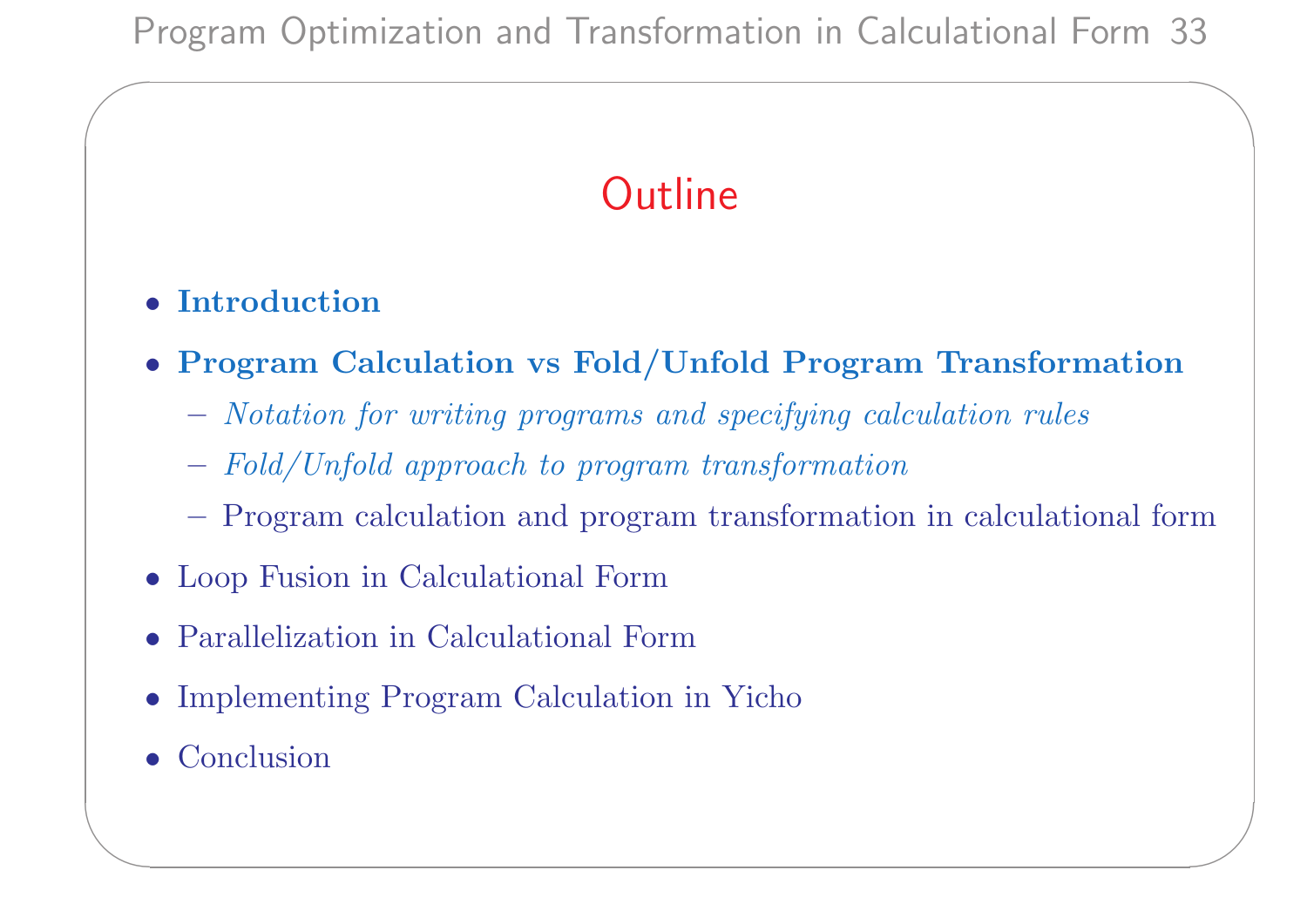✫

Program Transformations in Calculational Form Fold-free Program Transformations

> Transformations are based on a set of calculation laws but exclude the use of folding steps.

The challenge is how to formalize necessary folding steps by means of calculation laws.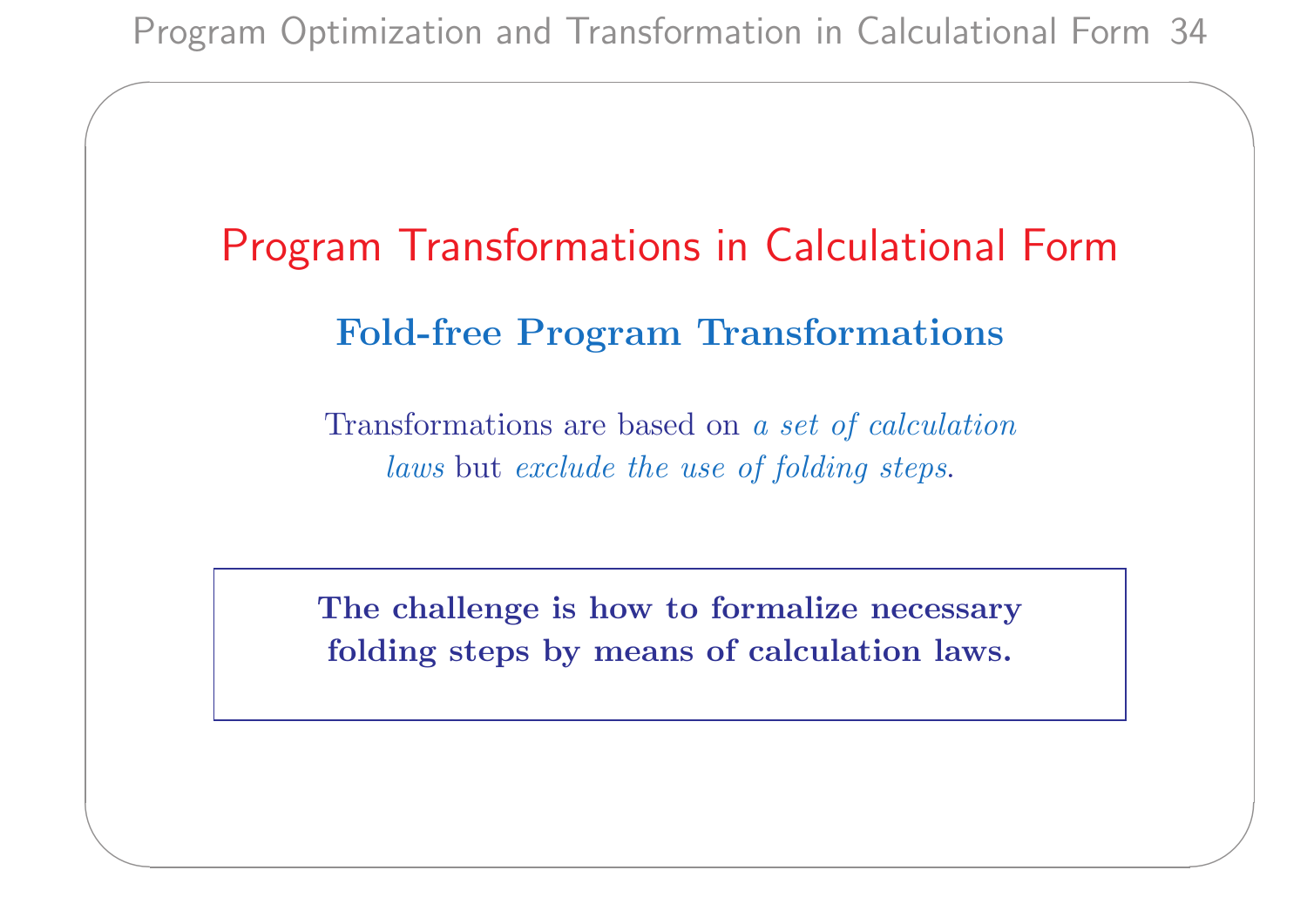✫

## Three-Step Formalization Procedure

- 1. Define a specific form of programs that are best suitable for the transformation and can be used to describe a class of interesting computations.
- 2. Develop calculational rules (laws) for implementing the transformation on programs in the specific form.
- 3. Show how to turn *more general programs* into those in the specific form and how to apply the newly developed calculational rules systematically.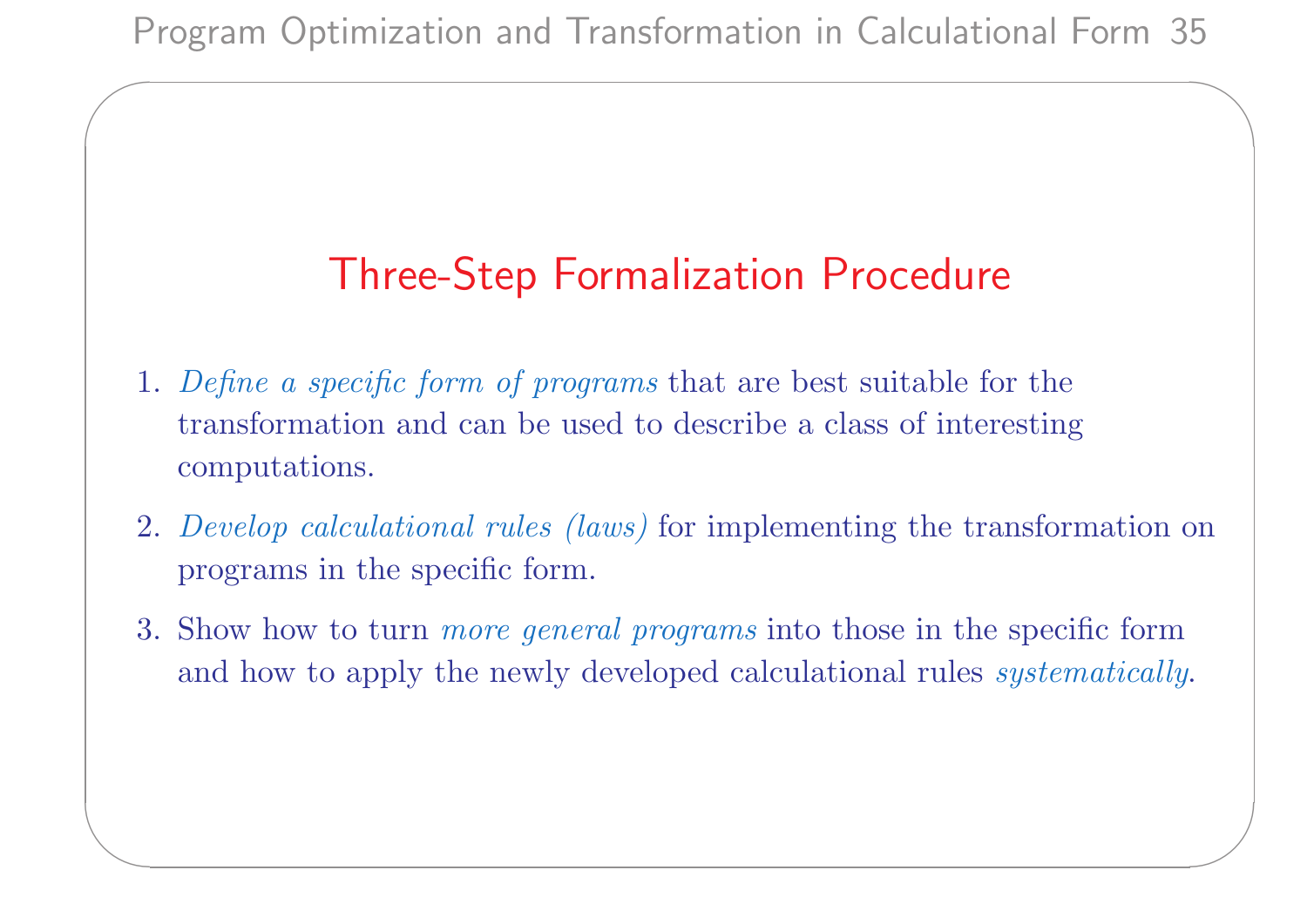✫

## Homomorphisms: A Generic Recursive Form

It is known that goto is considered harmful to write clear programs and to optimize programs.

Loop (recursion) should be structured for efficient manipulation!

$$
f\left[\right] = \cdots
$$
  

$$
f(a:x) = \cdots f x \cdots f(gx) \cdots f(fx) \cdots
$$
  

$$
\downarrow
$$

Composition of recursive functions in simpler form.

$$
\begin{array}{rcl}\nhom_l \; & = & e \\
\hline\nhom_l \; (a:x) & = & a \oplus \hom_l \; x.\n\end{array}
$$

$$
\boxed{hom_l = (\![e,\oplus]\!]_l}
$$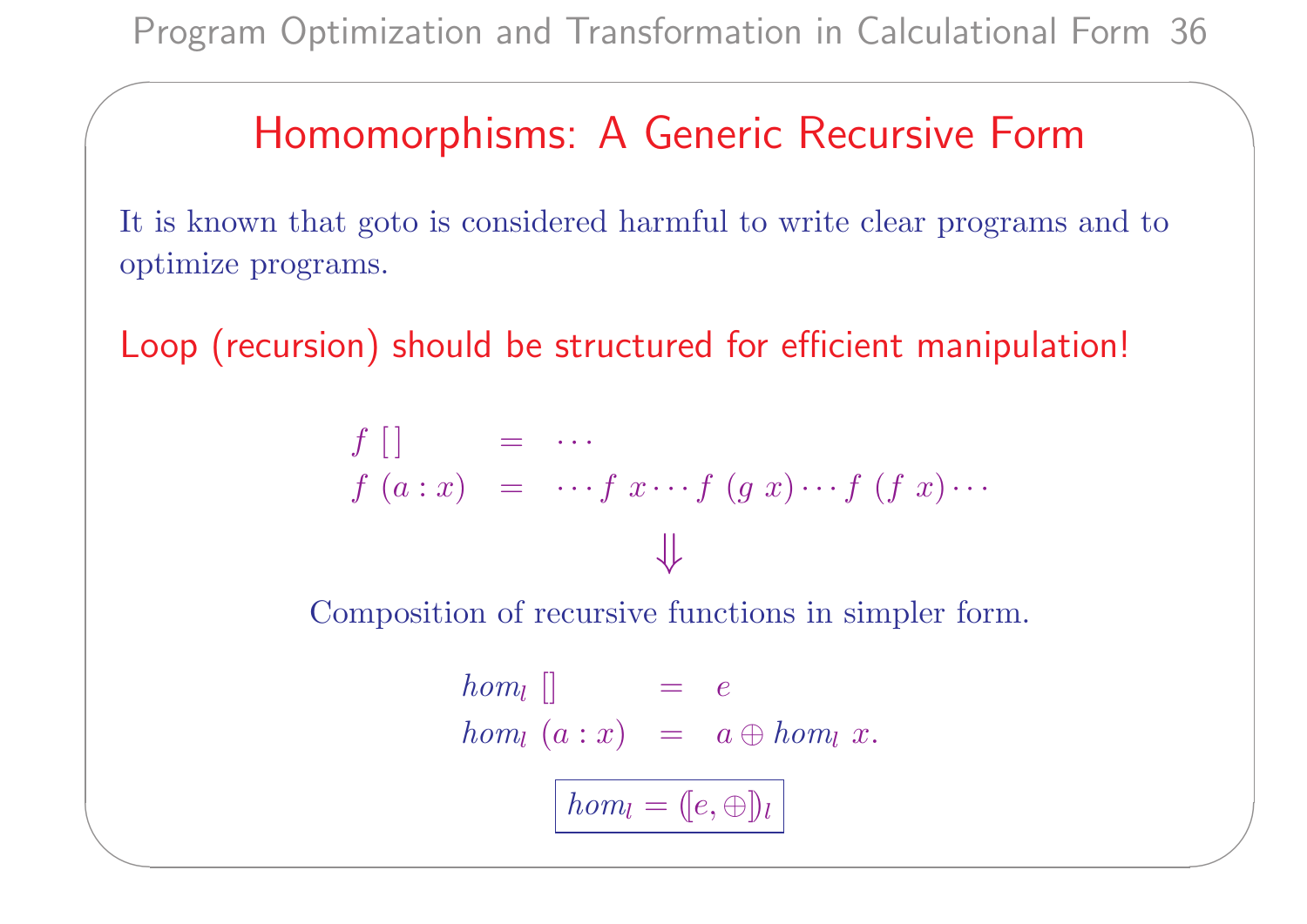### Examples of (List) Homomorphisms

 $\overline{\phantom{a}}$ 

✫

sum = 
$$
(0, +)
$$
  
\nprod =  $(1, \times)$   
\nmaxlist =  $(-\infty, \uparrow)$  where  $a \uparrow r = \textbf{if } a \geq r$  then a else  $r$   
\nreverse =  $([], \oplus)$  where  $a \oplus r = r + [a]$   
\ninits =  $([[\parallel], \oplus)$  where  $a \oplus r = [] : map (a :) r$   
\nmap  $f = ([\parallel, \oplus)$  where  $a \oplus r = f a : r$ 

 $sort = ([], insert])$ 

Compositions of homomorphisms can describe complicated computation concisely.

 $mis = maxlist \circ (map sum) \circ inits$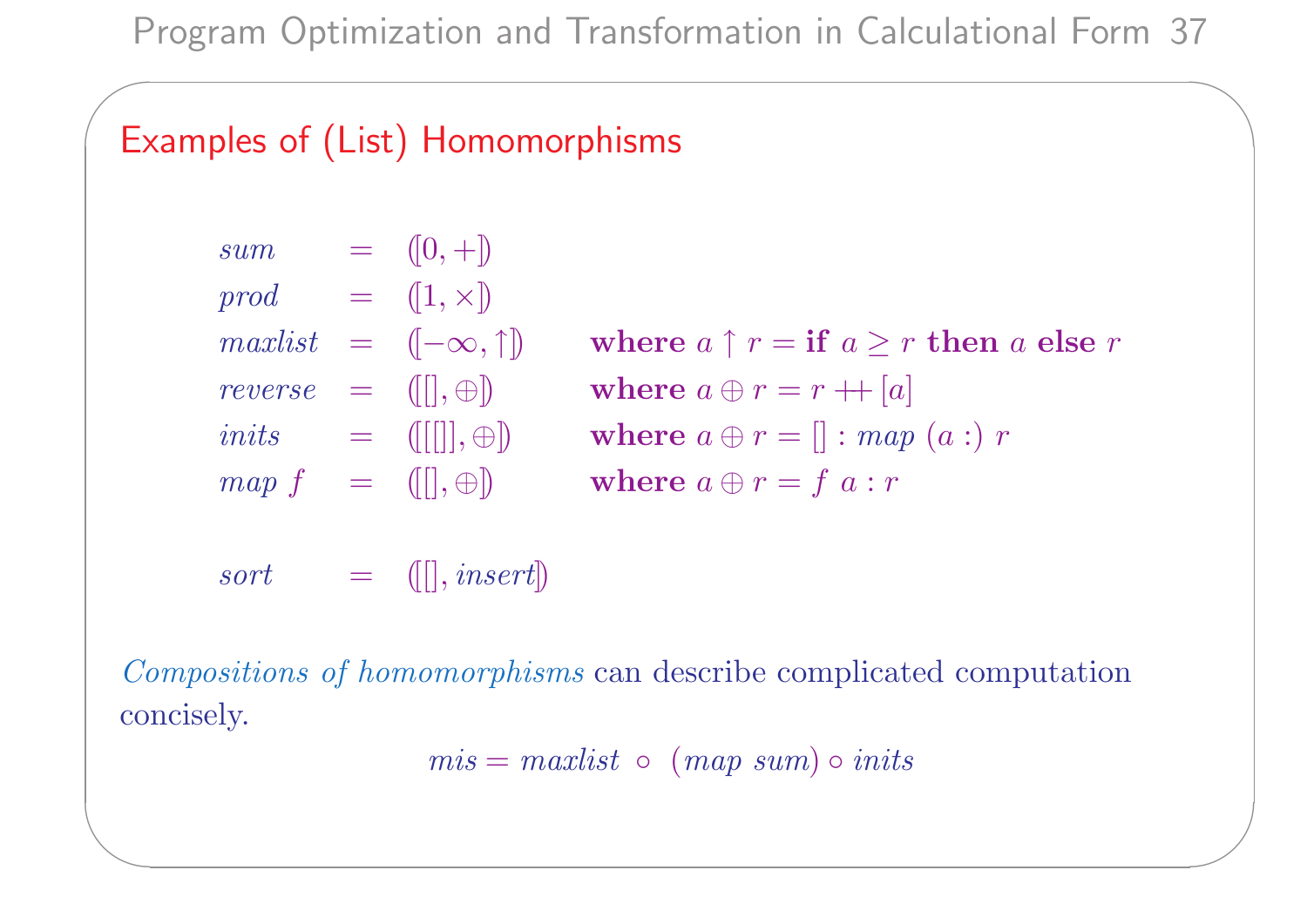$\overline{\phantom{a}}$ 

✫

## Promotion: A Generic Calculation Law

$$
\text{promotion:} \quad \frac{f\ (a \oplus x) = a \otimes f \ x}{f \circ (e, \oplus) = (f \ e, \otimes)}
$$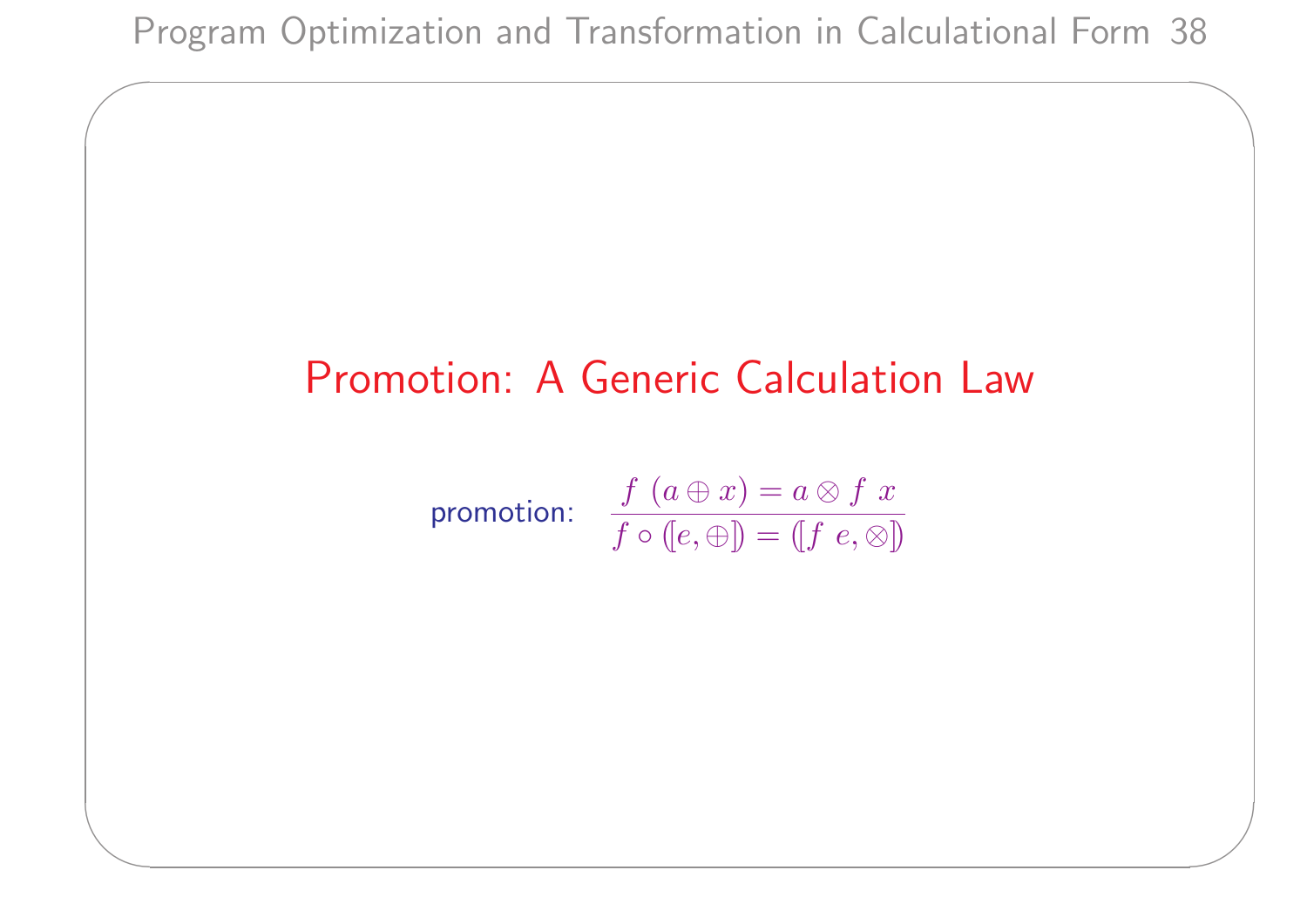### Revisit max: Program Calculation without Folding Steps

 $max = hd \circ sort$ 

We may calculate as follows.

 $\overline{\phantom{a}}$ 

✫

max

 $=$  { define max in terms of hom }  $hd \circ ([]], insert]$ 

= { promotion:  $\forall a, x.$  hd (insert a x) =  $a \otimes bd x$  }  $([hd\;[], \otimes])$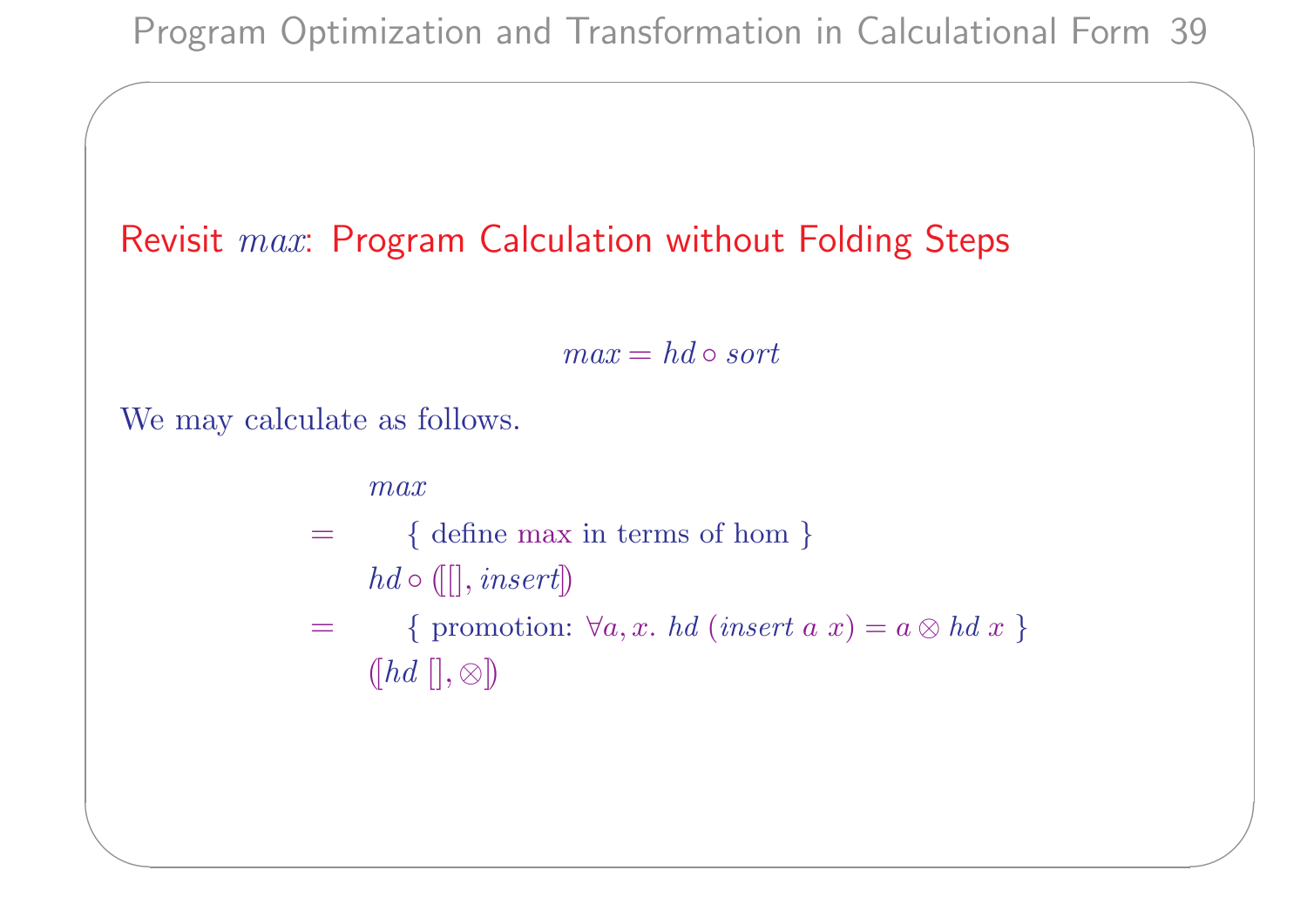The ⊗ that satisfies

 $\overline{\phantom{a}}$ 

✫

$$
\forall a, x. \; hd \; (insert \; a \; x) = a \otimes hd \; x
$$

may be obtained via a higher order matching algorithm. Here, we show another concise calculation.

$$
a \otimes b
$$
 = { let *x* be any list; by **inversion** }  
 $a \otimes hd (b : x)$ 

= { the condition in the promotion rule } hd  $(inset a (b : x))$ 

$$
= \{ \ definition \ of \ insert \}
$$

hd (if  $a \geq b$  then  $a : (b : x)$  else  $b : insert a x$ )

$$
= \{ \text{ if property } \}
$$

if  $a \geq b$  then  $hd(a:(b:x))$  else  $hd(b:insert\ a\ x)$ 

$$
= \{ \text{ definition of } hd \}
$$
  
if  $a \ge b$  then a else b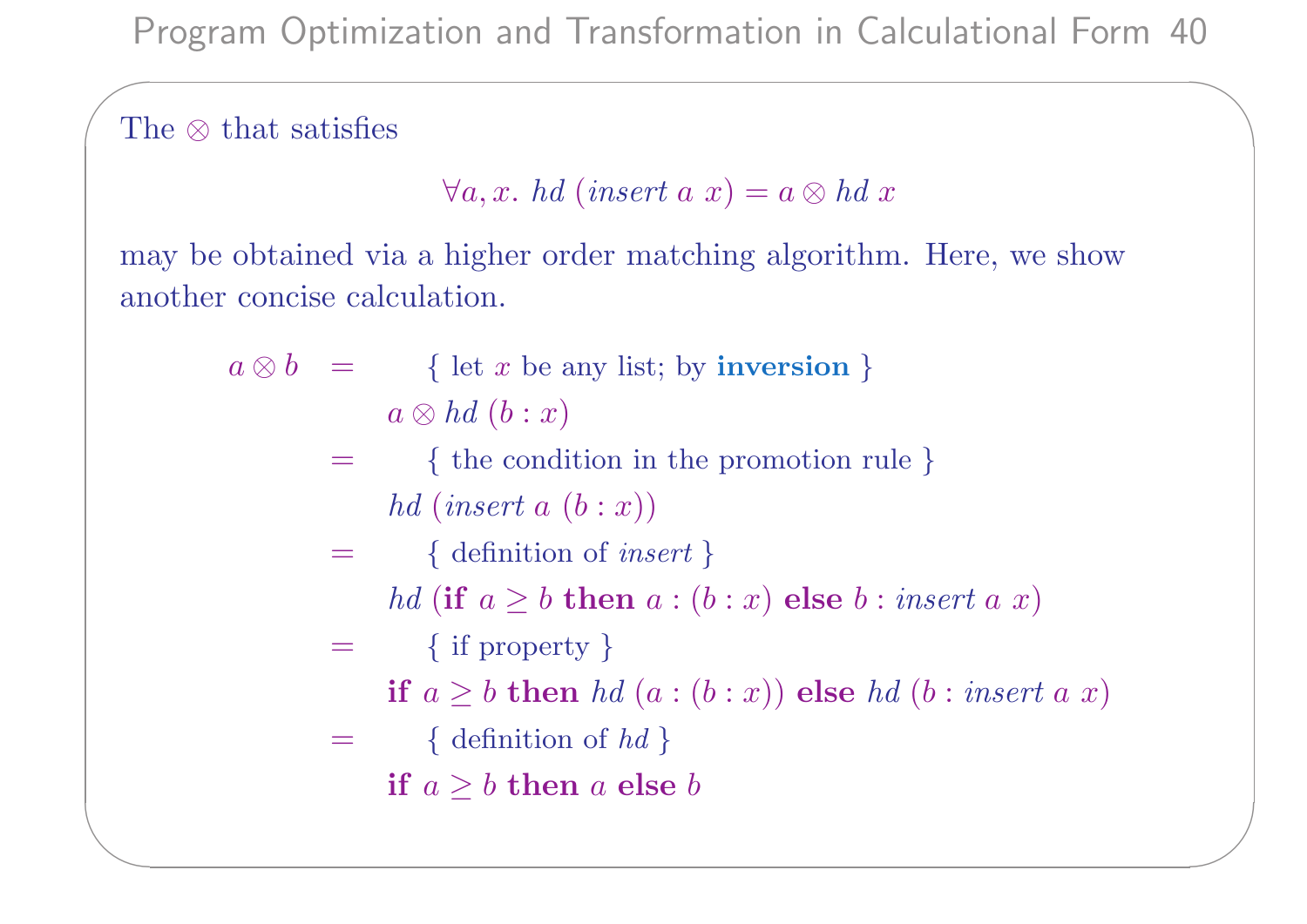## How to Obtain Homomorphisms?

Generally, the promotion rule can do this.

 $\overline{\phantom{a}}$ 

✫

$$
f=f\circ id=f\circ ([[],(:))
$$

In practice, we may need to find more efficient and systematic way.

- Warm fusion (Sheard&Launchbury:FPCA95)
- Deriving Hylomorphisms (Hu&Iwasaki&Takeichi:ICFP96)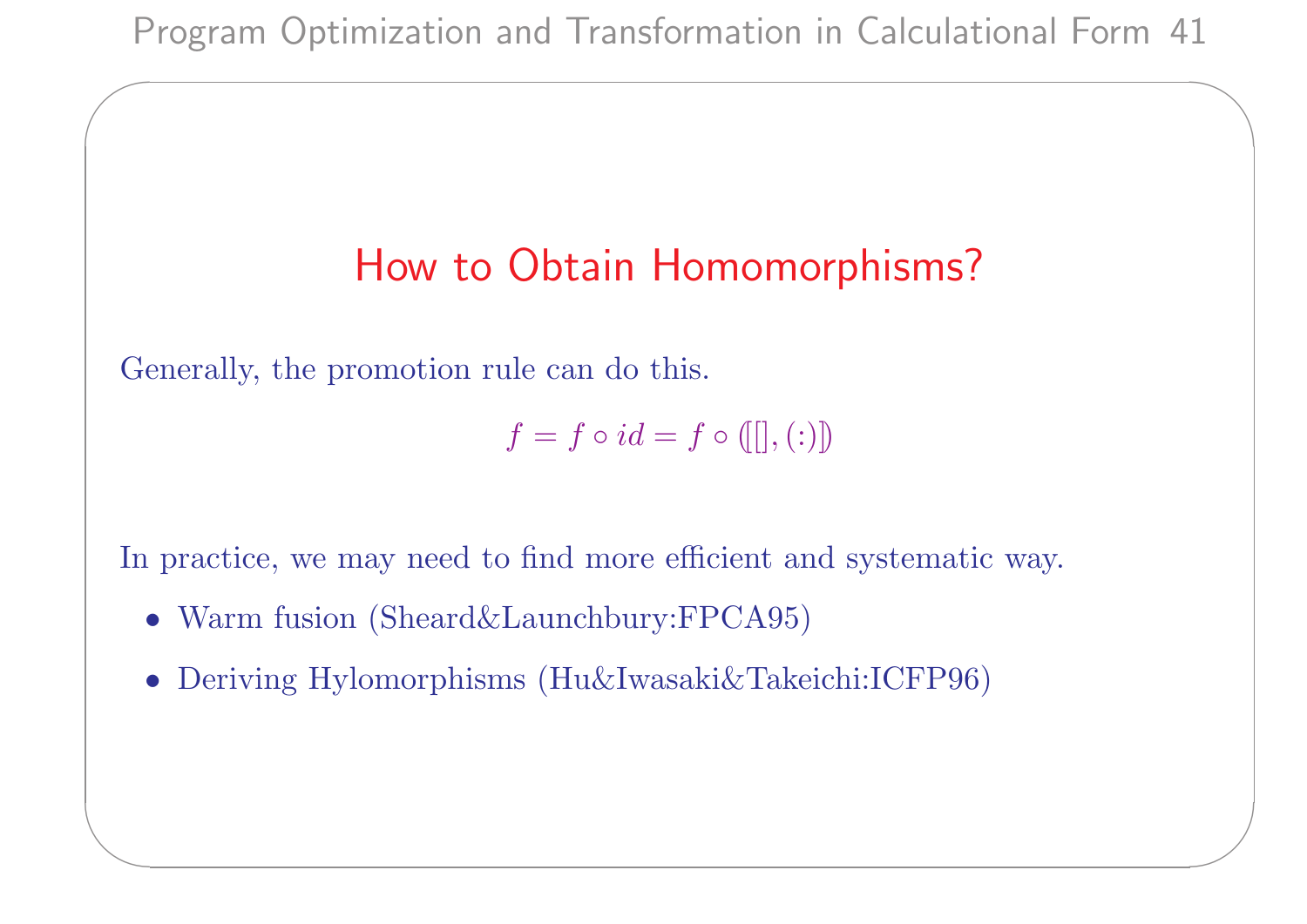$\overline{\phantom{a}}$ 

✫

## A Note on Genericity

The framework discussed so far applies to any algebraic data types like lists and trees. We focus on lists in this tutorial.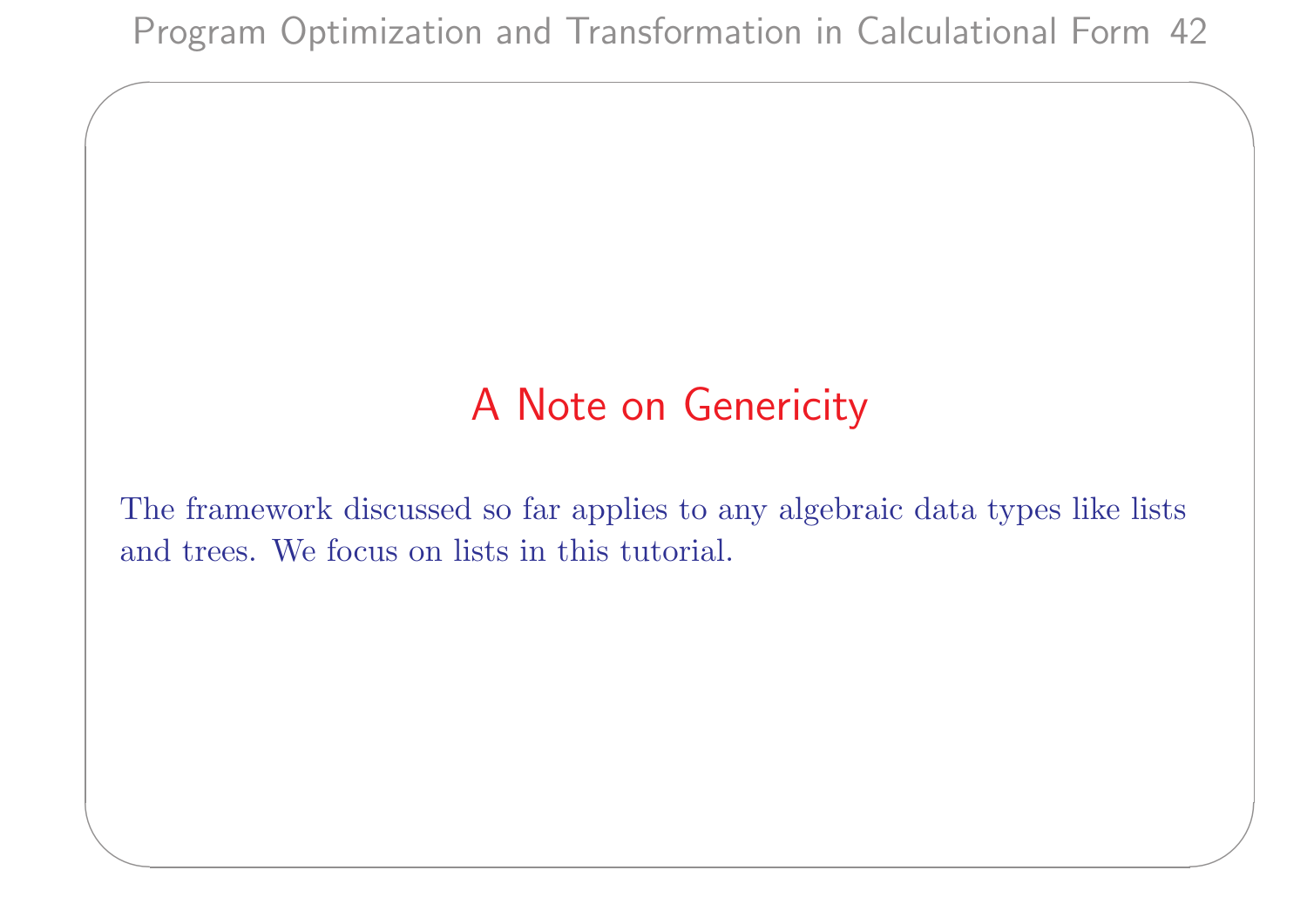# **Outline**

#### • Introduction

 $\overline{\phantom{a}}$ 

- Program Calculation vs Fold/Unfold Program Transformation
	- Notation for writing programs and specifying calculation rules
	- Fold/Unfold approach to program transformation
	- Program calculation and program transformation in calculational form
- Loop Fusion in Calculational Form
- Parallelization in Calculational Form
- Implementing Program Calculation in Yicho
- Conclusion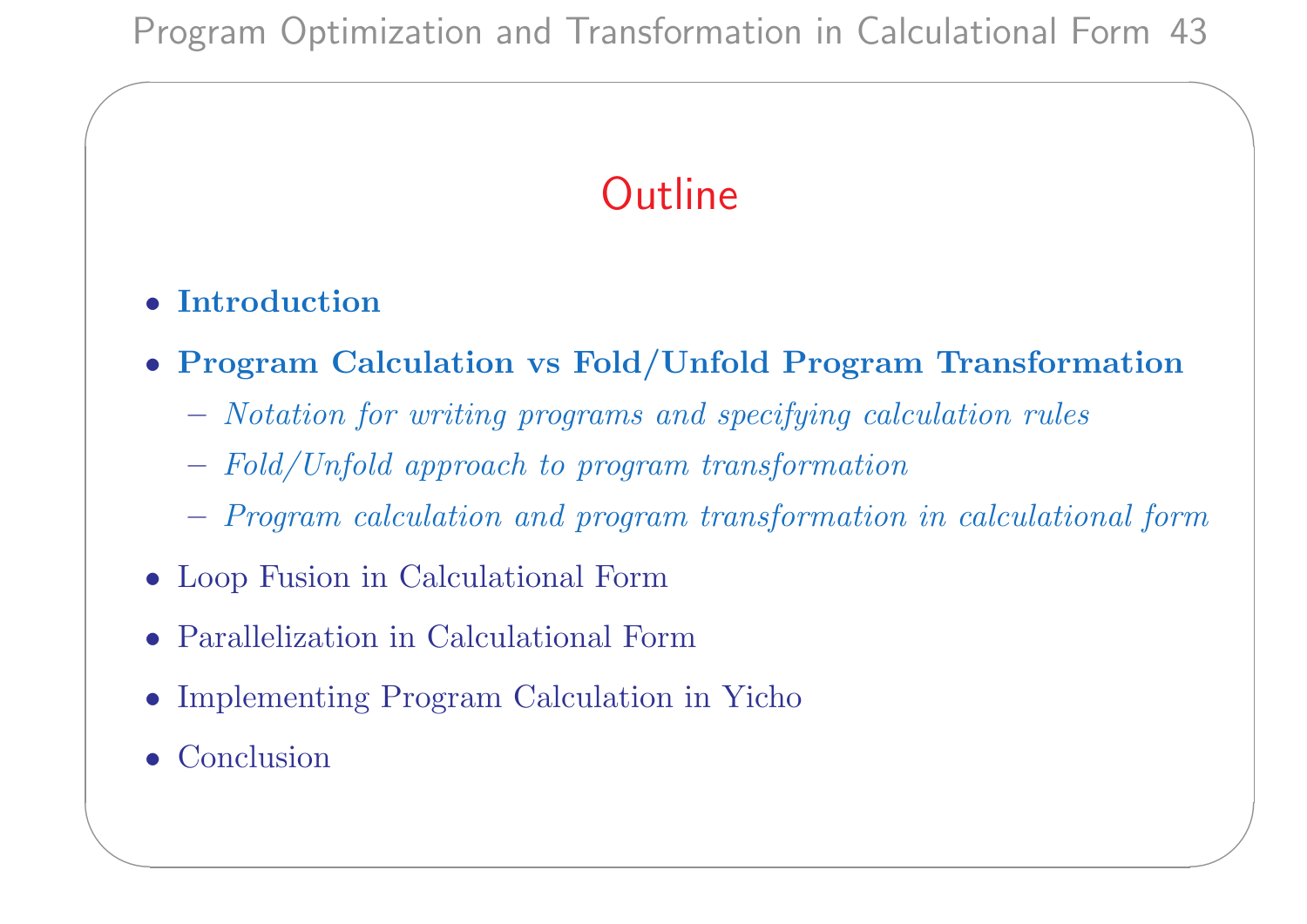# **Outline**

• Introduction

 $\overline{\phantom{a}}$ 

- Program Calculation vs Fold/Unfold Program Transformation
- Loop Fusion in Calculational Form
	- Loop Fusion
	- Structured Recursive Form for Loop Fusion
	- Calculational Rules for Loop Fusion
	- A Calculational Algorithm for Loop Fusion
- Parallelization in Calculational Form
- Implementing Program Calculation in Yicho
- Conclusion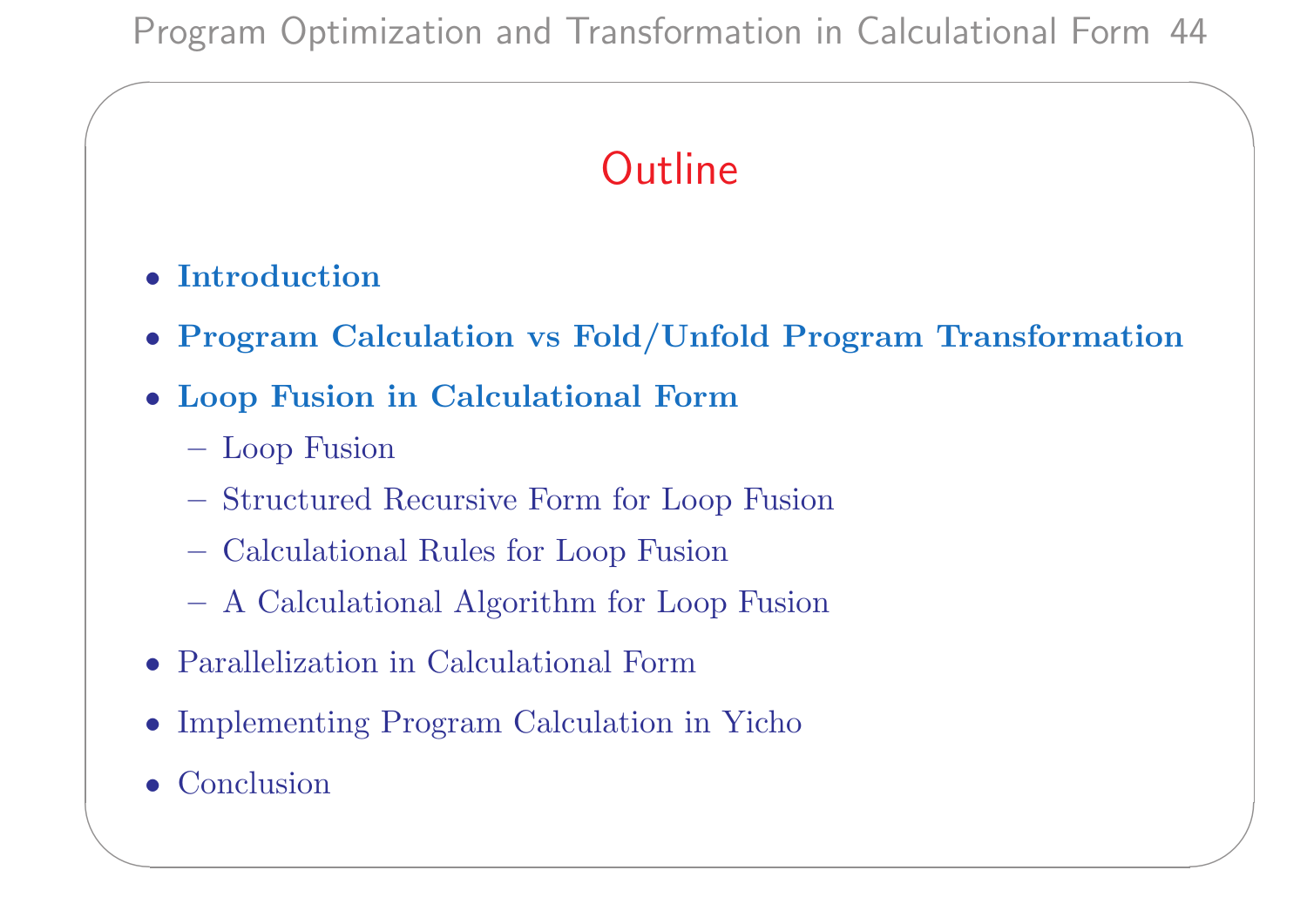# Loop Fusion

Loop fusion, a well-known *optimization technique in compiler construction*, is to fuse some adjacent loops into one loop to reduce loop overhead and improve run-time performance.

There are basically three cases for two adjacent loops:

- 1. one loop is put after another and the result computed by the first is used by the second;
- 2. one loop is put after another and the result computed by the first is not used by the second;
- 3. one loop is used inside another.

 $\overline{\phantom{a}}$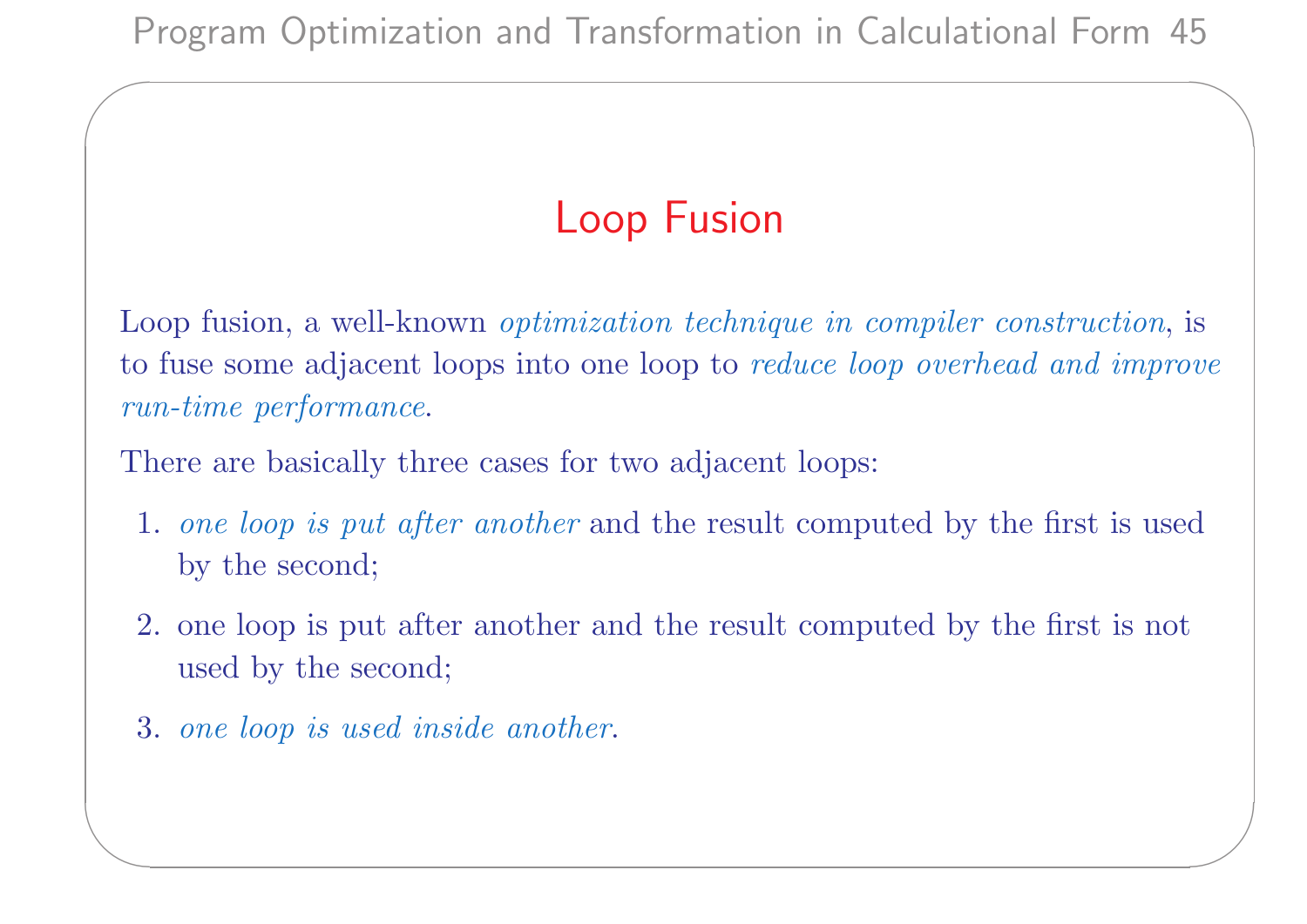#### A C Program with Multiple Loops

 $\overline{\phantom{a}}$ 

```
/* copy all bigger elements from A[0..n-1] into B[] */
count = 0;
for (i=0; i \le n; i++) {
    sumAfter = 0;for (j=i+1; j<n; j++) {
        sumAfter += A[j];}
    if (A[i] > sumAfter)B[count++] = A[i];}
/* compute the sum of all elements in B[] * /sumBiggers = 0;
for (i=0; i<count; i++) {
    sumBiggers += B[i];
}
return sumBiggers;
```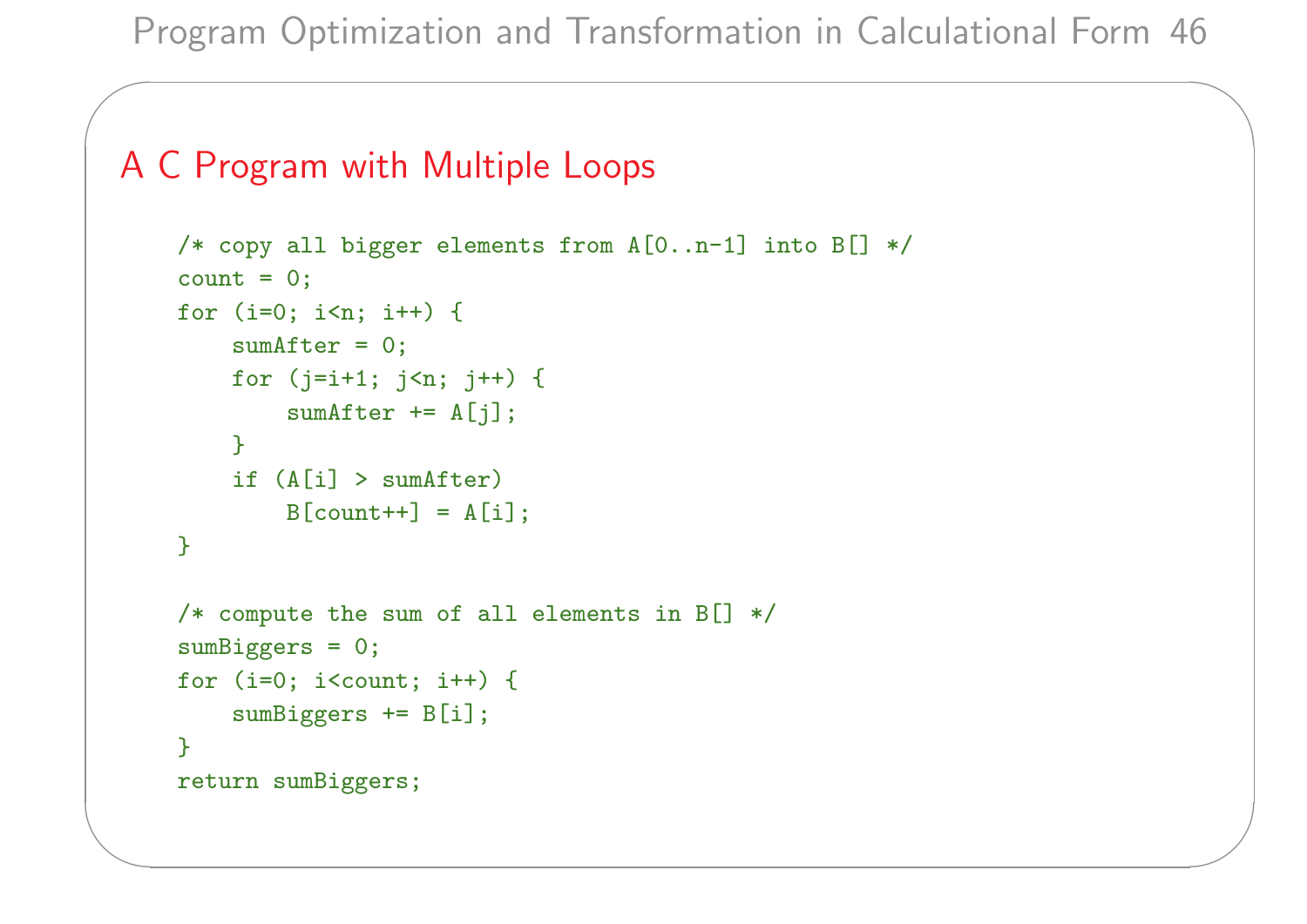```
An Efficient C Program after Loop Fusion
```

```
sumBiggers = 0;
sumAfter = 0;for (i=n-1; i>=0; i--) {
    if (A[i] > sumAfter)
        sumBiggers += A[i];
    sumAfter += A[i];
}
return sumBiggers;
```
 $\overline{\phantom{a}}$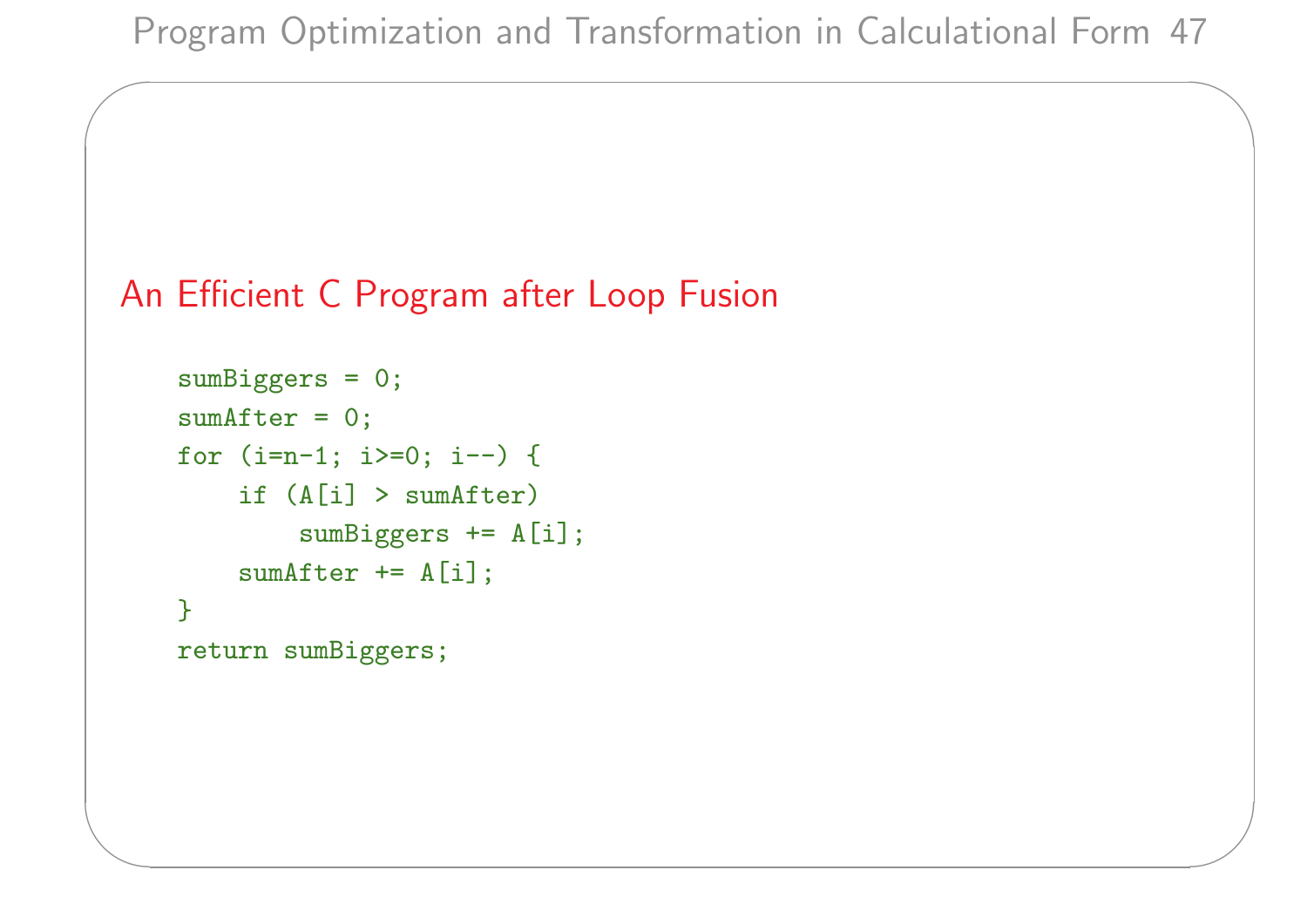### Multiple Loops (Recursion) in Haskell

 $\overline{\phantom{a}}$ 

✫

 $sumBigers$  =  $sum \circ biggers$  $biggers \parallel$  =  $\parallel$ biggers  $(a : x)$  = if  $a \geq sum x$  then  $a : biggers$  x else biggers x  $sum \quad [$  $sum (a : x) = a + sum x$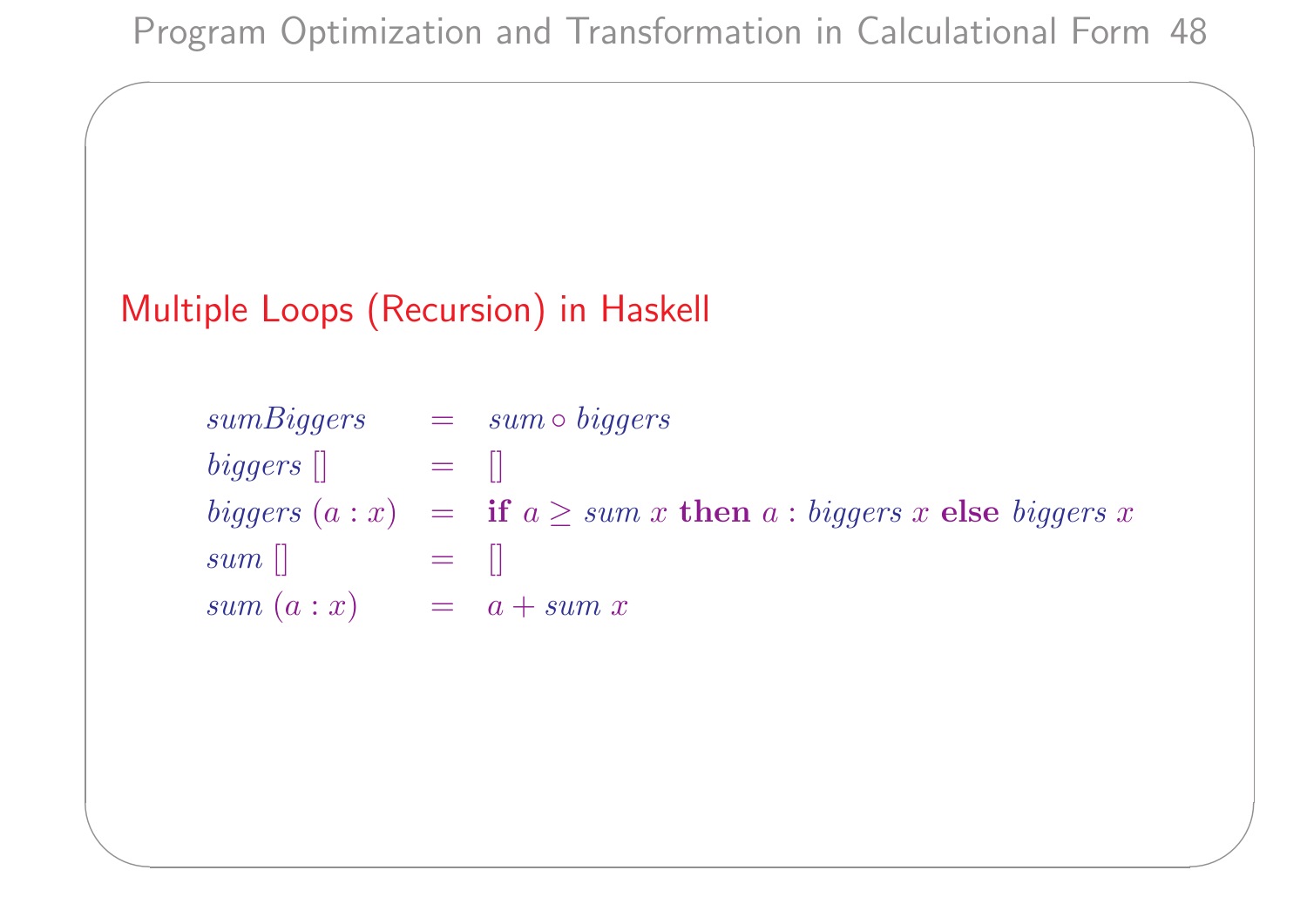### An Efficient Haskell Program after Loop Fusion

 $\overline{\phantom{a}}$ 

✫

sumBiggers  $x = \text{let } (b, c) = sumBig \arg \arg s' \cdot x$  in a where  $sumBiggers'$   $[] = (0,0)$  $sumBiggers' (a : x) = \textbf{let} (b, c) = sumBiggers' x$ in if  $a > c$  then  $(a + b, a + c)$  else  $(b, a + c)$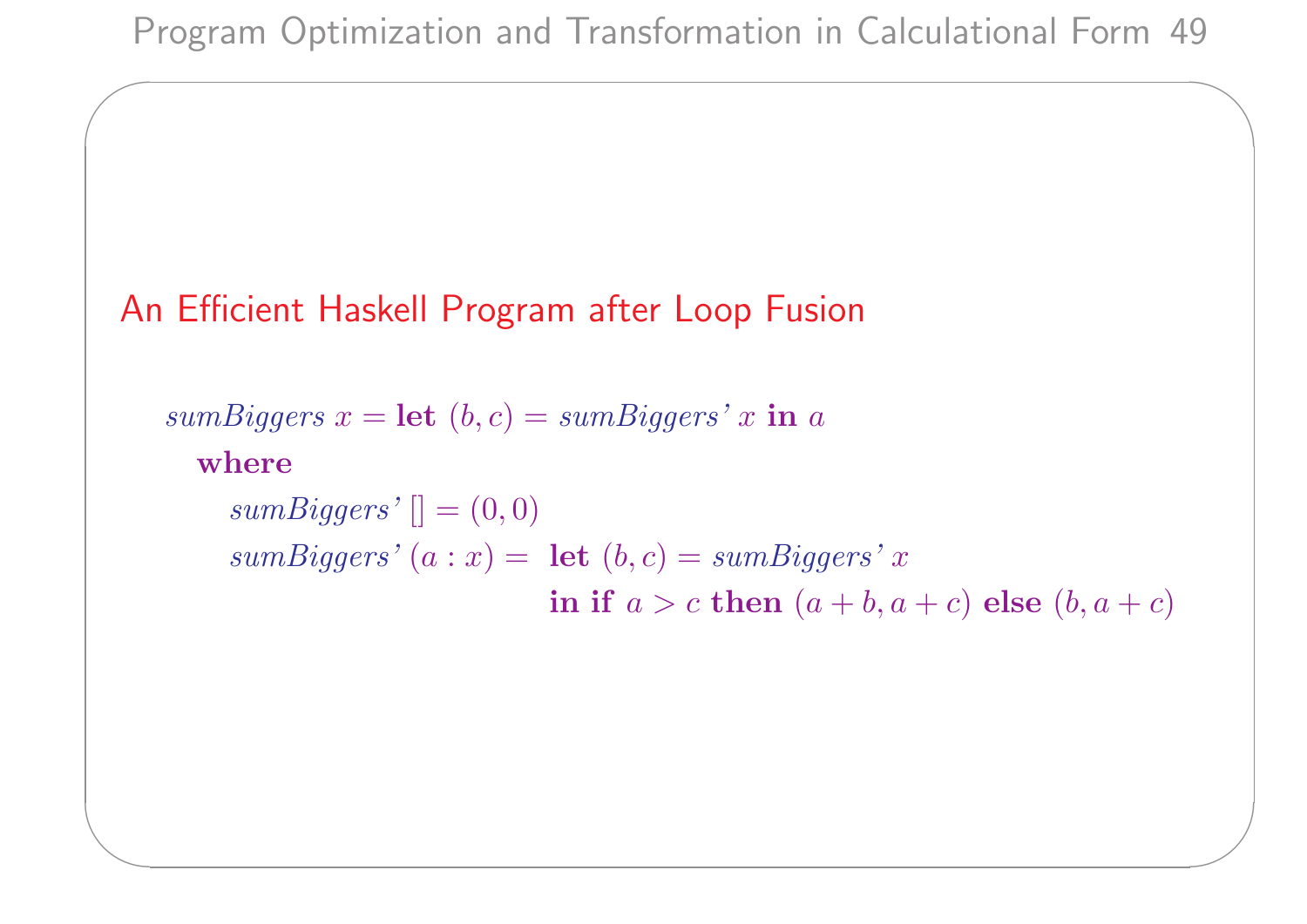# **Outline**

• Introduction

 $\overline{\phantom{a}}$ 

- Program Calculation vs Fold/Unfold Program Transformation
- Loop Fusion in Calculational Form
	- Loop Fusion
	- Structured Recursive Form for Loop Fusion
	- Calculational Rules for Loop Fusion
	- A Calculational Algorithm for Loop Fusion
- Parallelization in Calculational Form
- Implementing Program Calculation in Yicho
- Conclusion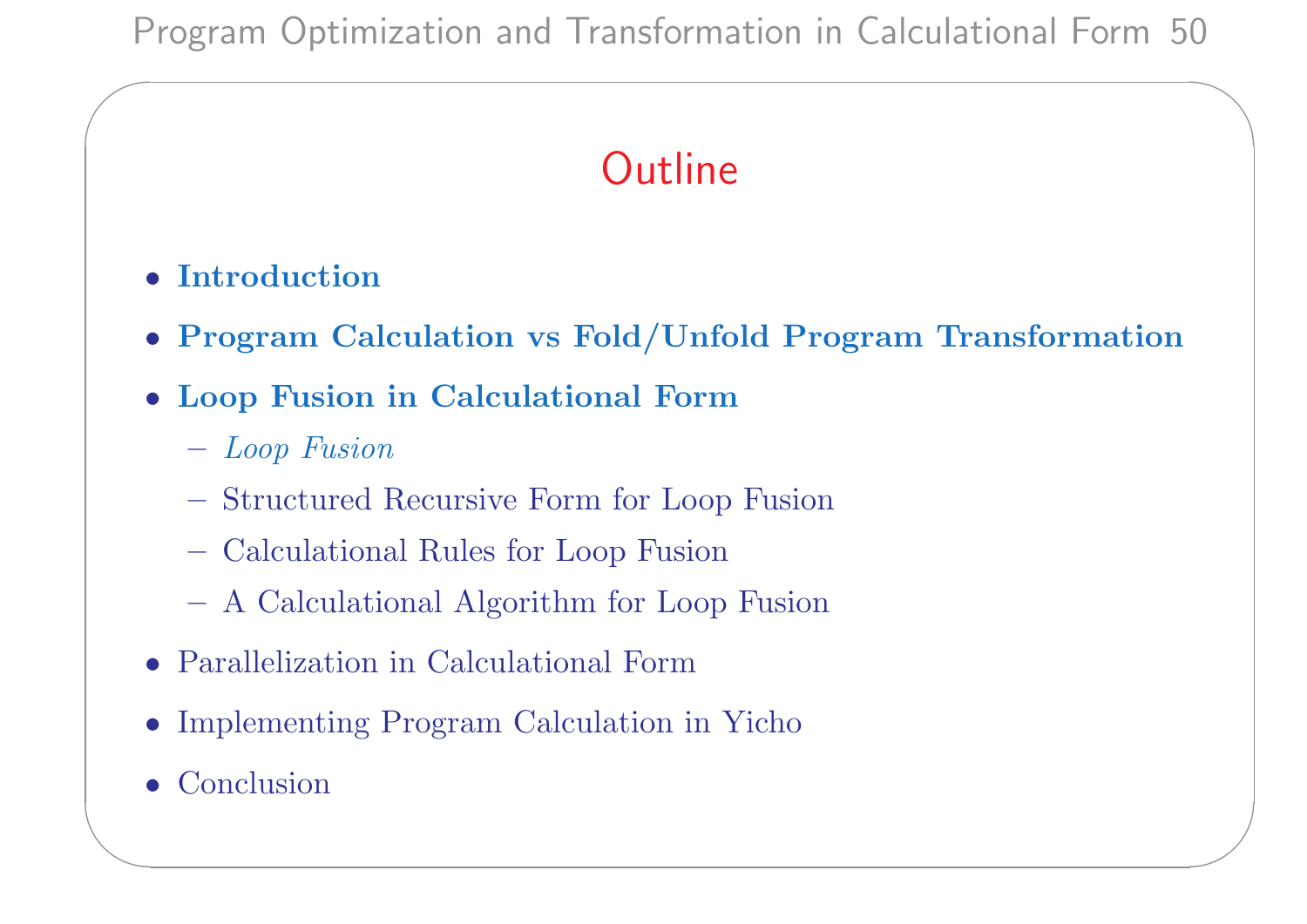### Mutumorphism: A Structured Form for Loop Fusion

A function  $f_1$  is said to be a list mutumorphism with respect to other functions  $f_2, \ldots, f_n$  if each  $f_i$   $(i = 1, 2, \ldots, n)$  is defined in the following form:

$$
f_i
$$
 [] =  $e_i$   
 $f_i$  ( $a : x$ ) =  $a \bigoplus_i (f_1 \ x, f_2 \ x, ..., f_n \ x)$ 

where  $e_i$   $(i = 1, 2, ..., n)$  are given constants and  $\oplus_i$   $(i = 1, 2, ..., n)$  are given binary functions. We represent  $f_1$  as follows.

$$
f_1 = [[(e_1,\ldots,e_n),(\oplus_1,\ldots,\oplus_n)]].
$$

Note:

✫

 $\overline{\phantom{a}}$ 

$$
(\hskip-1.5pt[\hskip-1.5pt[ e,\oplus\hskip-1.5pt]\hskip-1.5pt)\hskip-1.5pt]=[\hskip-1.5pt[\hskip-1.5pt[ e),( \oplus\hskip-1.5pt)\hskip-1.5pt]\hskip-1.5pt]
$$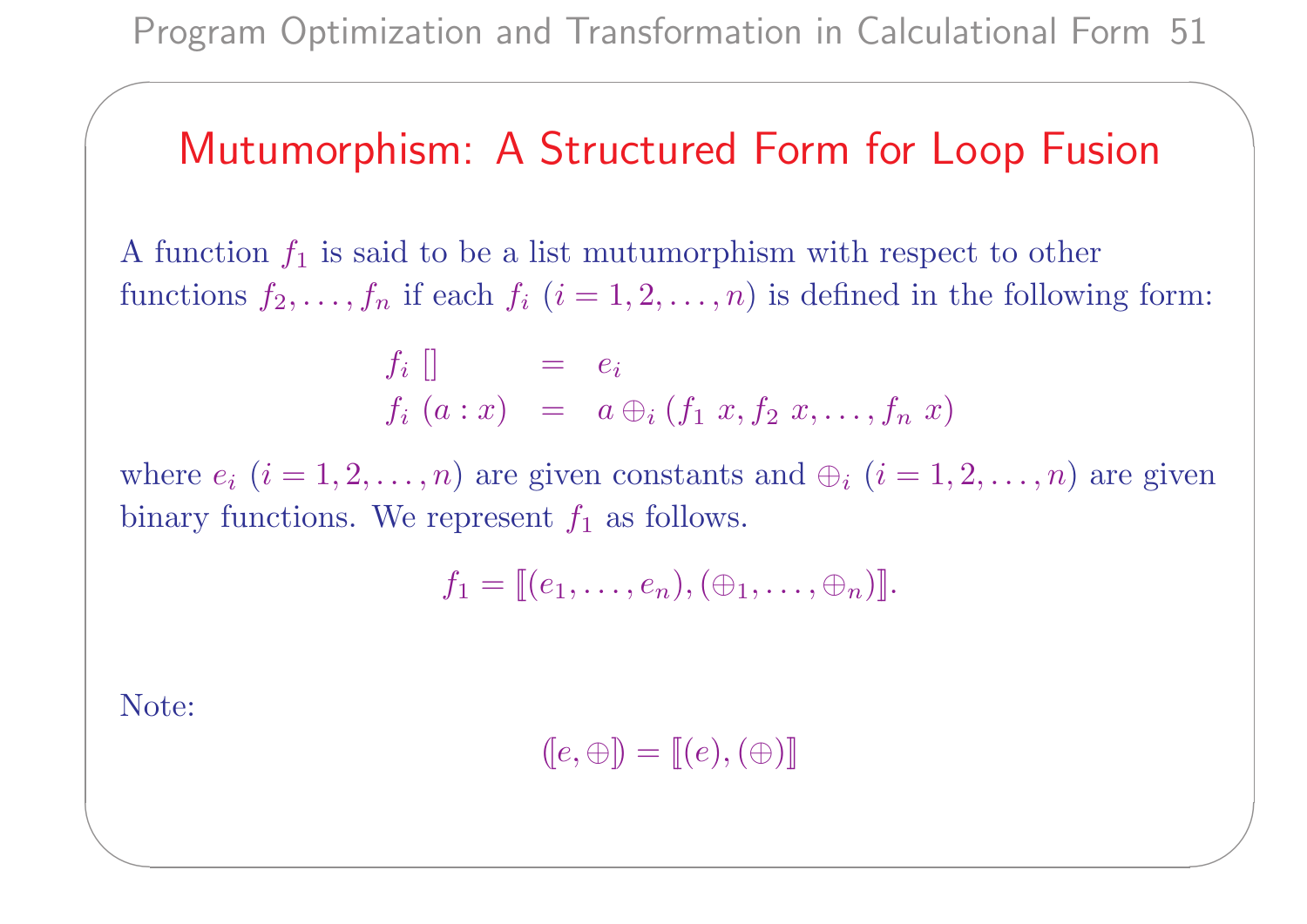### An Example

#### From

 $\overline{\phantom{a}}$ 

biggers [] = []  
\nbiggers (a : x) = if 
$$
a \ge
$$
 sum x then a : biggers x else biggers x  
\nsum [] = []  
\nsum (a : x) = a + sum x

we have

*biggers* = 
$$
[([], 0), (\oplus_1, \oplus_2)]
$$
\nwhere  $a \oplus_1 (r, s) = \textbf{if } a \geq s$  then  $a : r$  else  $r$ \n $a \oplus_2 (r, s) = a + s$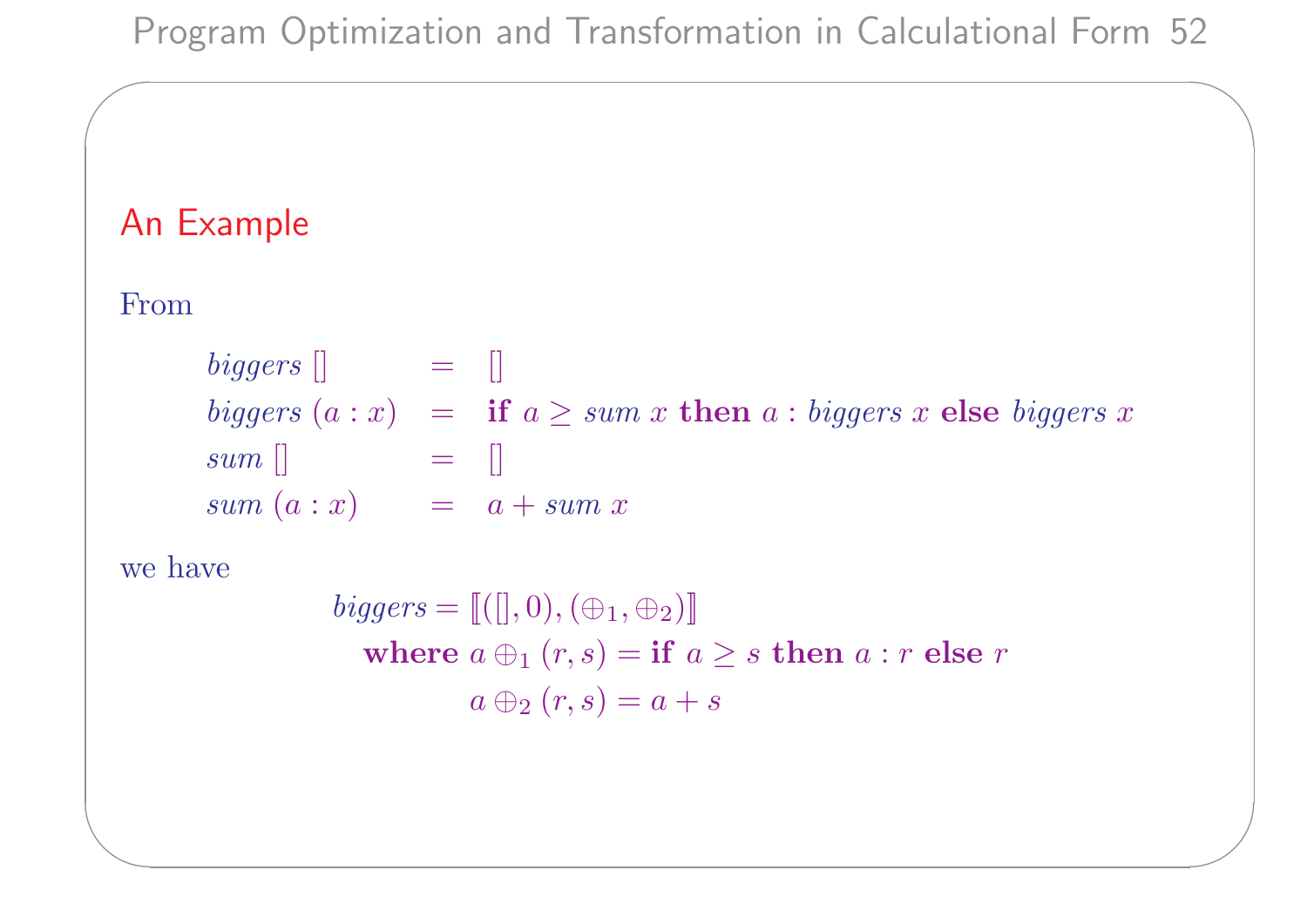# **Outline**

• Introduction

 $\overline{\phantom{a}}$ 

- Program Calculation vs Fold/Unfold Program Transformation
- Loop Fusion in Calculational Form
	- Loop Fusion
	- Structured Recursive Form for Loop Fusion
	- Calculational Rules for Loop Fusion
	- A Calculational Algorithm for Loop Fusion
- Parallelization in Calculational Form
- Implementing Program Calculation in Yicho
- Conclusion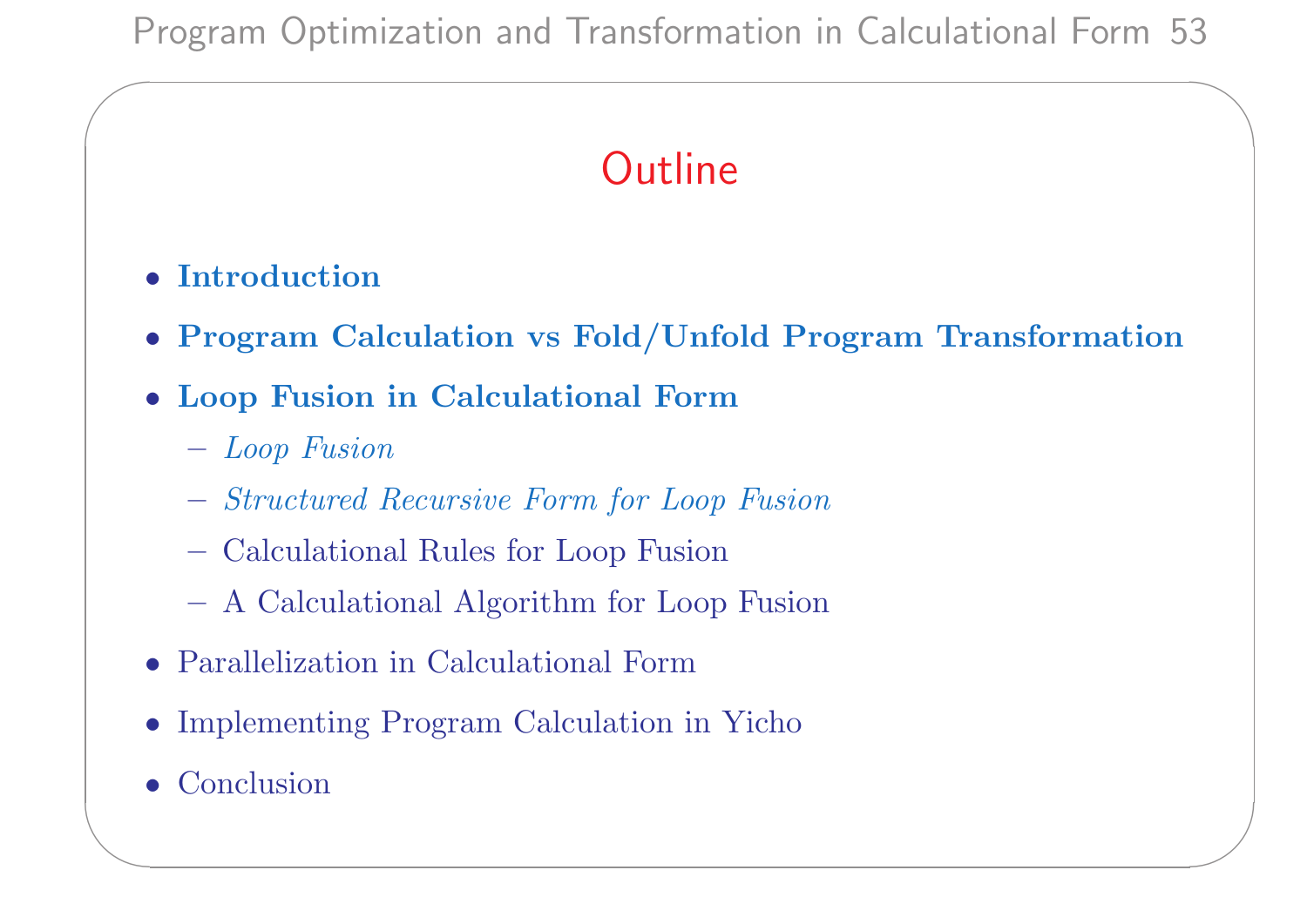## Calculational Rules for Loop Fusion

Flatten: dealing with nested loops

 $\overline{\phantom{a}}$ 

✫

$$
[[ (e_1, e_2, \ldots, e_n), (\oplus_1, \oplus_2, \ldots, \oplus_n)]] = \text{fst} \circ [[ (e_1, e_2, \ldots, e_n), \oplus ] )
$$
  
where  $a \oplus r = (a \oplus_1 r, a \oplus_2 r, \ldots, a \oplus_n r)$ 

Here, fst is a projection function returning the first element of a tuple.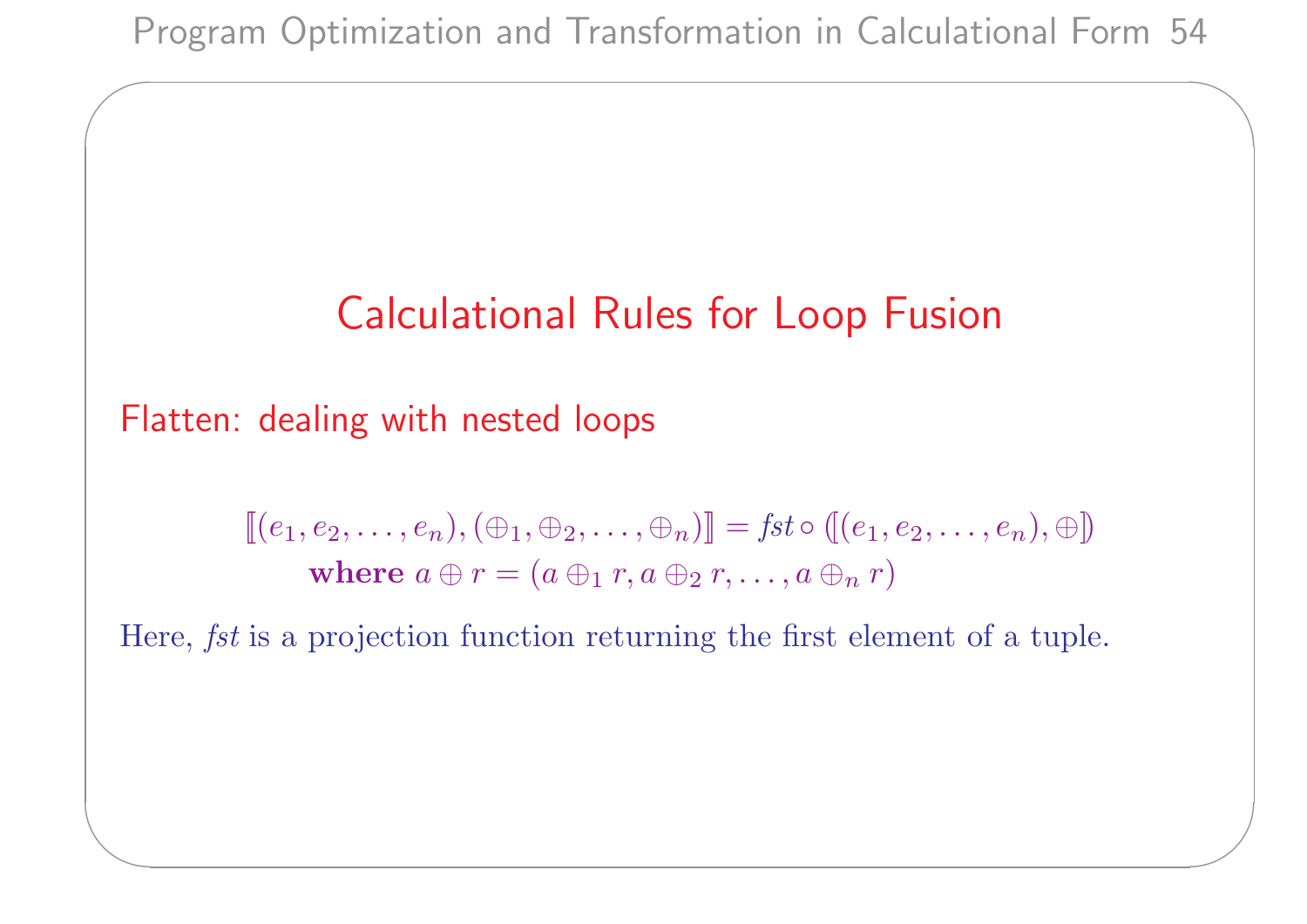#### An Example

 $\overline{\phantom{a}}$ 

✫

Consider to apply the flattening rule to biggers to flatten the nested loop.

### biggers

- = { mutumorphism for biggers }  $[[([], 0), (\oplus_1, \oplus_2)]$
- = { flattening rule }
	- $fst \circ ([[]], 0), \oplus])$

where  $a \oplus (r, s) =$  (if  $a \geq s$  then  $a : r$  else  $r, a + s$ )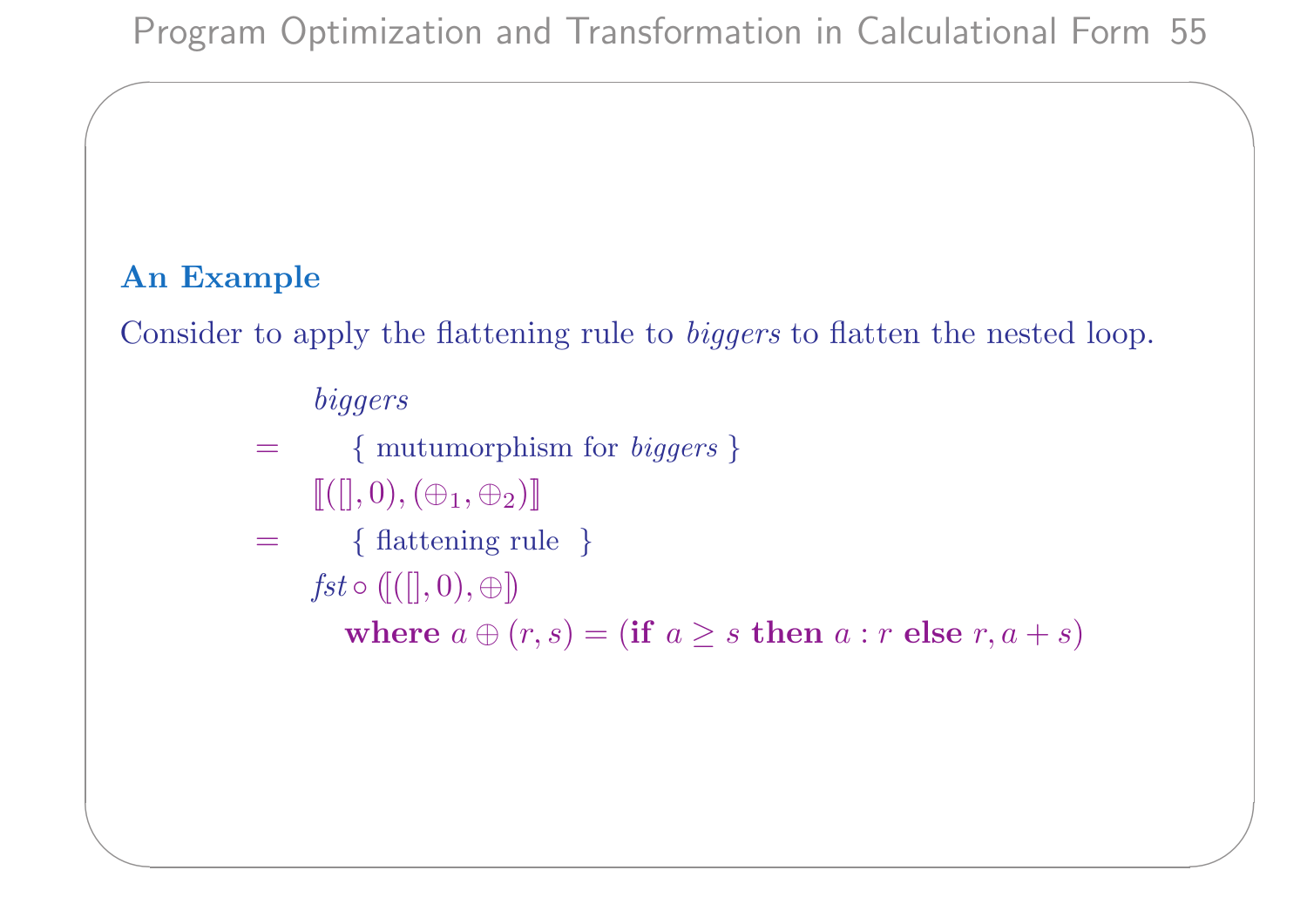Inlining the homomorphism in the derived program gives the following readable recursive program, which consists of a single loop.

 $\overline{\phantom{a}}$ 

✫

biggers  $x = \text{let}(r, s) = hom x \text{ in } r$ where  $hom[] = ([] , 0)$ hom  $(a : x) = \text{let } (r, s) = hom x$ in (if  $a \geq s$  then  $a : r$  else  $r, a + s$ )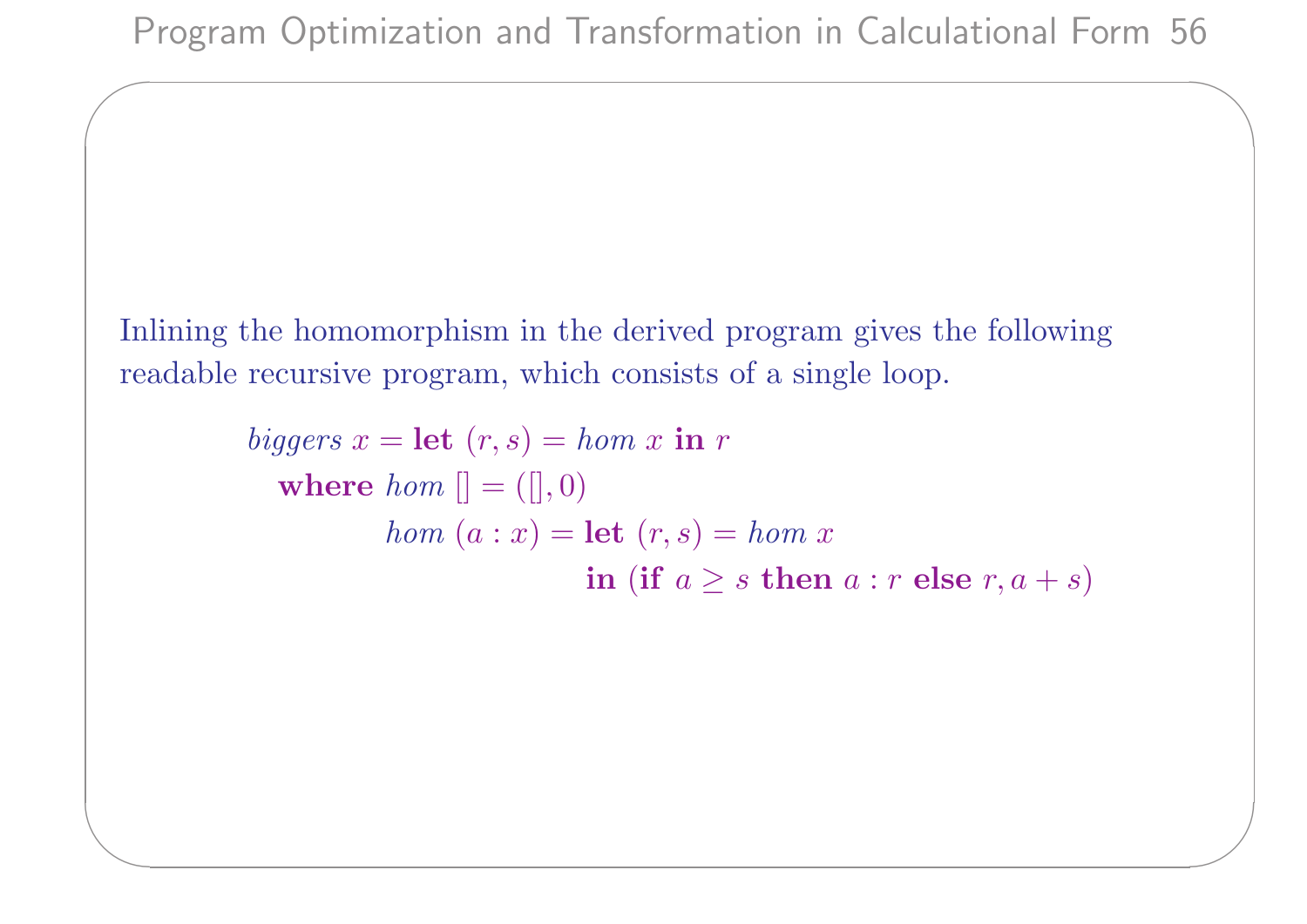### Tupling: dealing with adjacent independent loops

 $\overline{\phantom{a}}$ 

✫

 $f([e_1, \oplus_1]) \; x, \; [e_2, \oplus_2]) \; x) = f([ (e_1, e_2), \oplus ] \; x)$ where  $a \oplus (r_1, r_2) = (a \oplus_1 r_1, a \oplus_2 r_2)$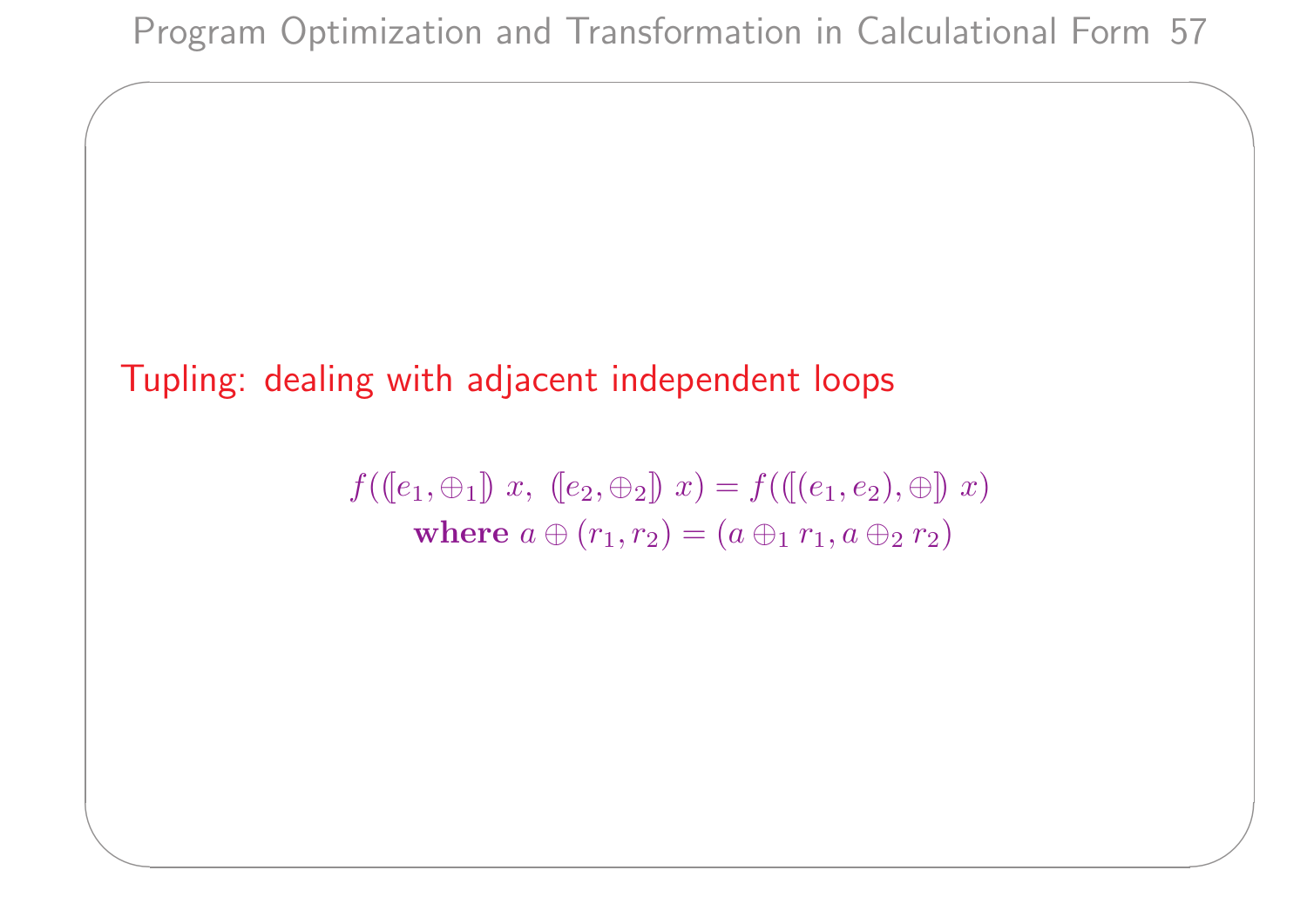#### An Example

 $\overline{\phantom{a}}$ 

✫

The following program is to compute the average of a list:

average  $x = sum\ x/length\ x$ 

which has two loops can be merged into a single loop by applying the tupling rule.

$$
average x = \textbf{let } (s, l) = tup x \textbf{ in } s/l
$$
\n
$$
\textbf{where } tup = ([0, 0), \lambda a (s, l). (a + s, 1 + l)])
$$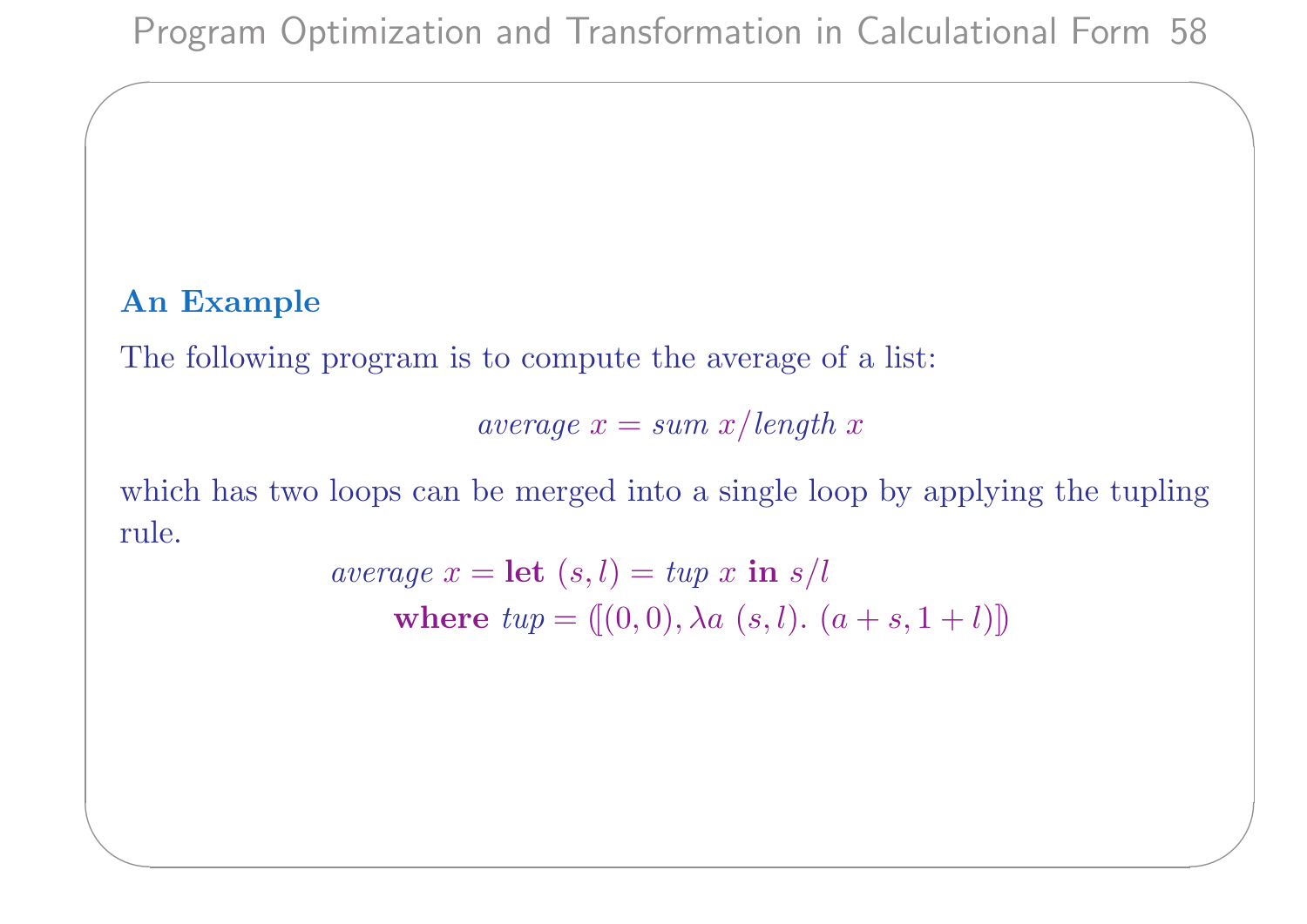### Fusion: dealing with adjacent dependent loops

 $\overline{\phantom{a}}$ 

✫

 $([e, \oplus]) \circ build \ g = g \ (e, \oplus)$ where *build*  $g = g([,))$ 

Here the build-form can be obtained by promotion:

 $([d, \otimes]) = build (\lambda(c, \odot). ([c, \odot]) \circ ([d, \otimes]))$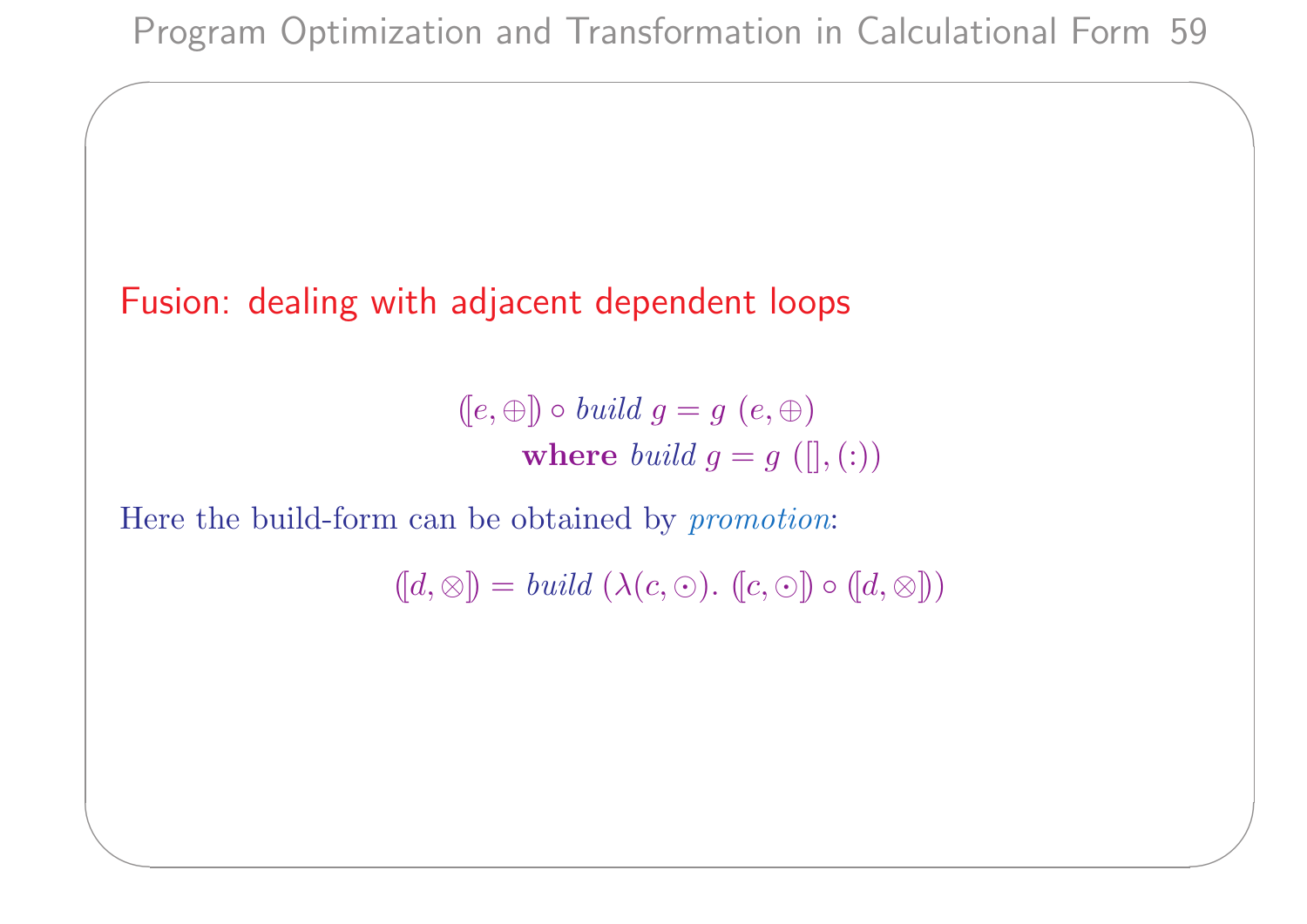#### An Example

 $\overline{\phantom{a}}$ 

✫

Recall that we have obtained the following definition for biggers.

 $biggers = fst \circ ([[]], 0), \oplus]$ where  $a \oplus (r, s) =$  (if  $a \geq s$  then  $a : r$  else  $r, a + s$ )

We can obtain the following build form:

biggers = build  $(\lambda(c, \odot)$ . fst  $\circ$  ( $(c, 0), \oplus')$ ) where  $a \oplus (r, s) =$  (if  $a \geq s$  then  $a \odot r$  else  $r, a + s$ )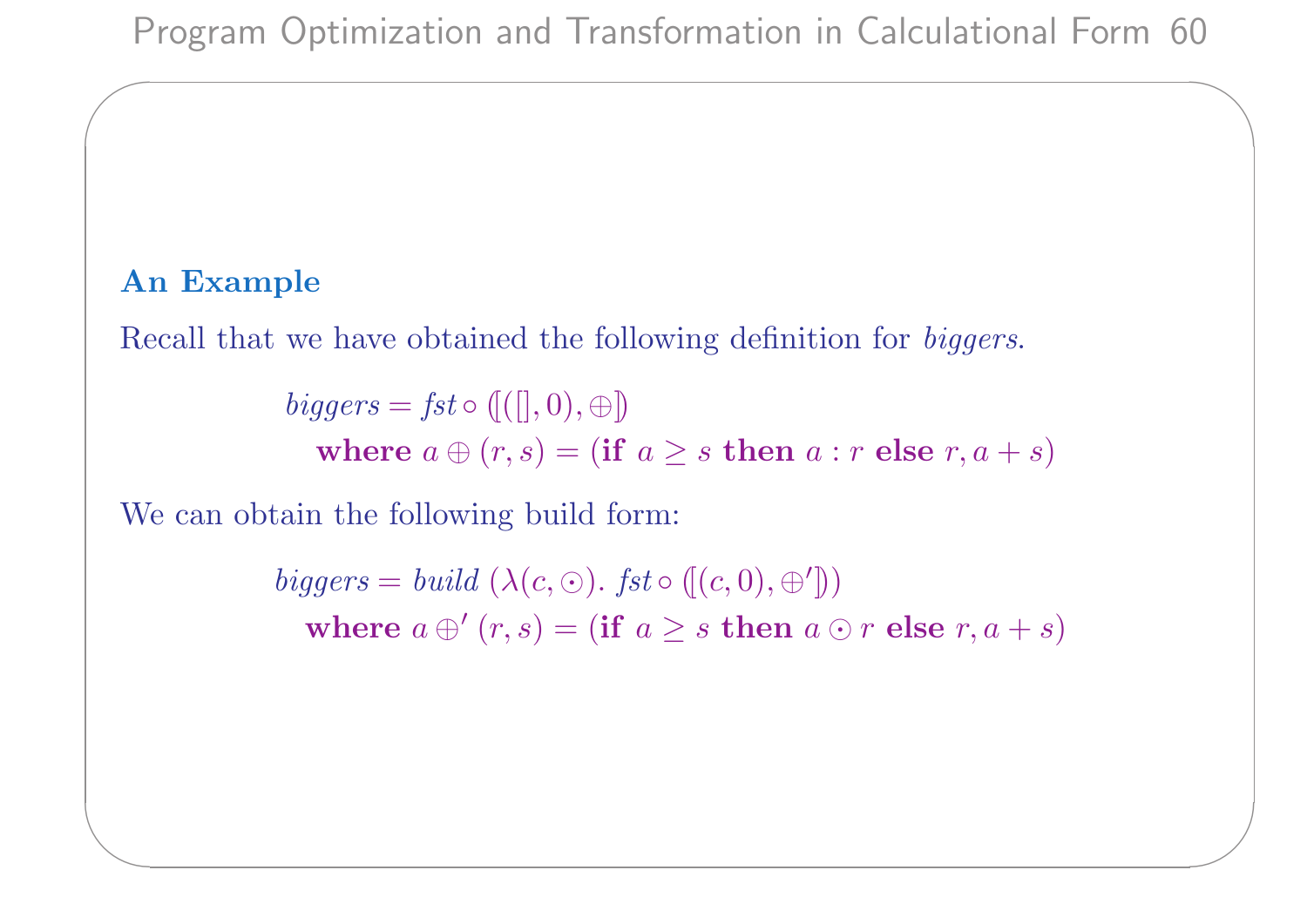Now applying the shortcut fusion rule to

 $\overline{\phantom{a}}$ 

✫

 $sumBiggers = (0, +) \circ bigger$ 

soon yields the following single-loop program for *sumBiggers*:

 $sumBiggers = fst \circ ([(0,0), \otimes])$ where  $a \otimes (r, s) = (\text{if } a \geq s \text{ then } a + r \text{ else } r, a + s)$ 

which is actually the same as that in the introduction if we inline it.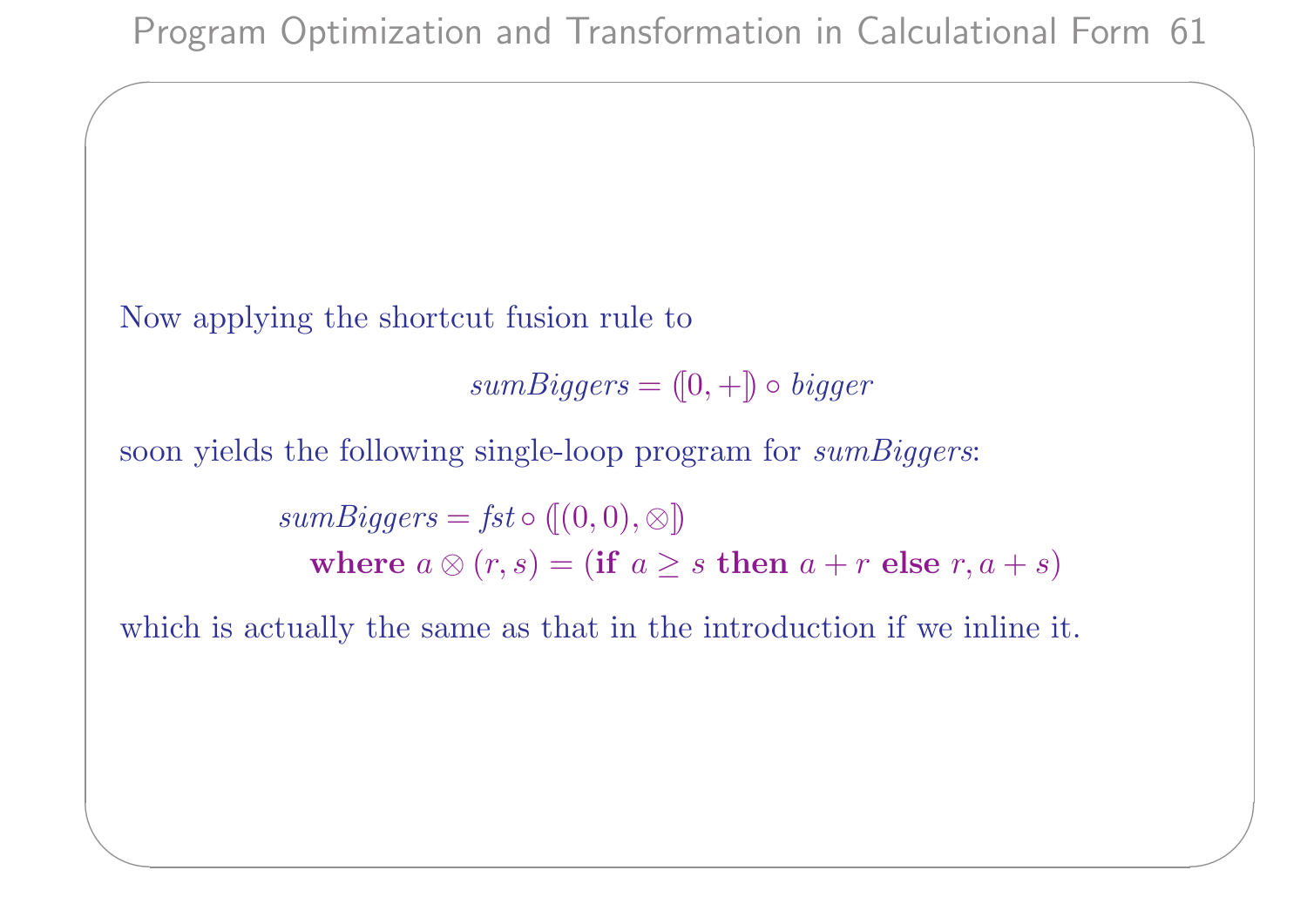# **Outline**

• Introduction

 $\overline{\phantom{a}}$ 

- Program Calculation vs Fold/Unfold Program Transformation
- Loop Fusion in Calculational Form
	- Loop Fusion
	- Structured Recursive Form for Loop Fusion
	- Calculational Rules for Loop Fusion
	- A Calculational Algorithm for Loop Fusion
- Parallelization in Calculational Form
- Implementing Program Calculation in Yicho
- Conclusion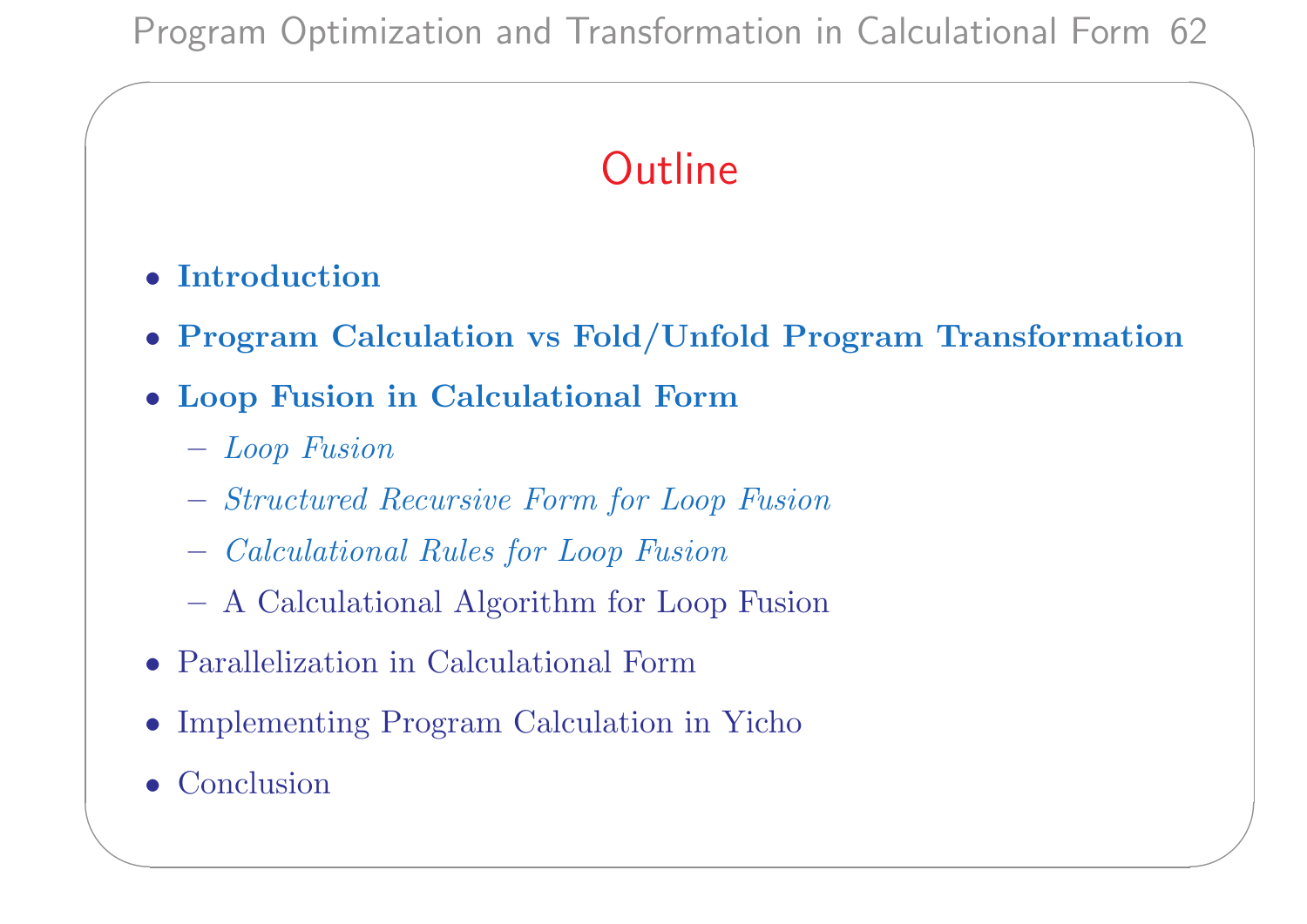## A Calculational Algorithm for Loop Fusion

- 1. Represent as many recursive functions on lists by mutumorphisms as possible.
- 2. Apply the flattening rule to transform all mutumorphism to homomorphisms.

 $\overline{\phantom{a}}$ 

✫

- 3. Apply the promotion rule and shortcut fusion rule as much as possible.
- 4. Apply the tupling rule to merge independent homomorphisms.
- 5. Inline homomorphism/mutumorphism to output transformed program in a friendly manner.

Note: A similar algorithm was implemented in Glasgow Haskell Compiler (The Hylo System by Onoue, 1997); References: ICFP'96, ICFP'97.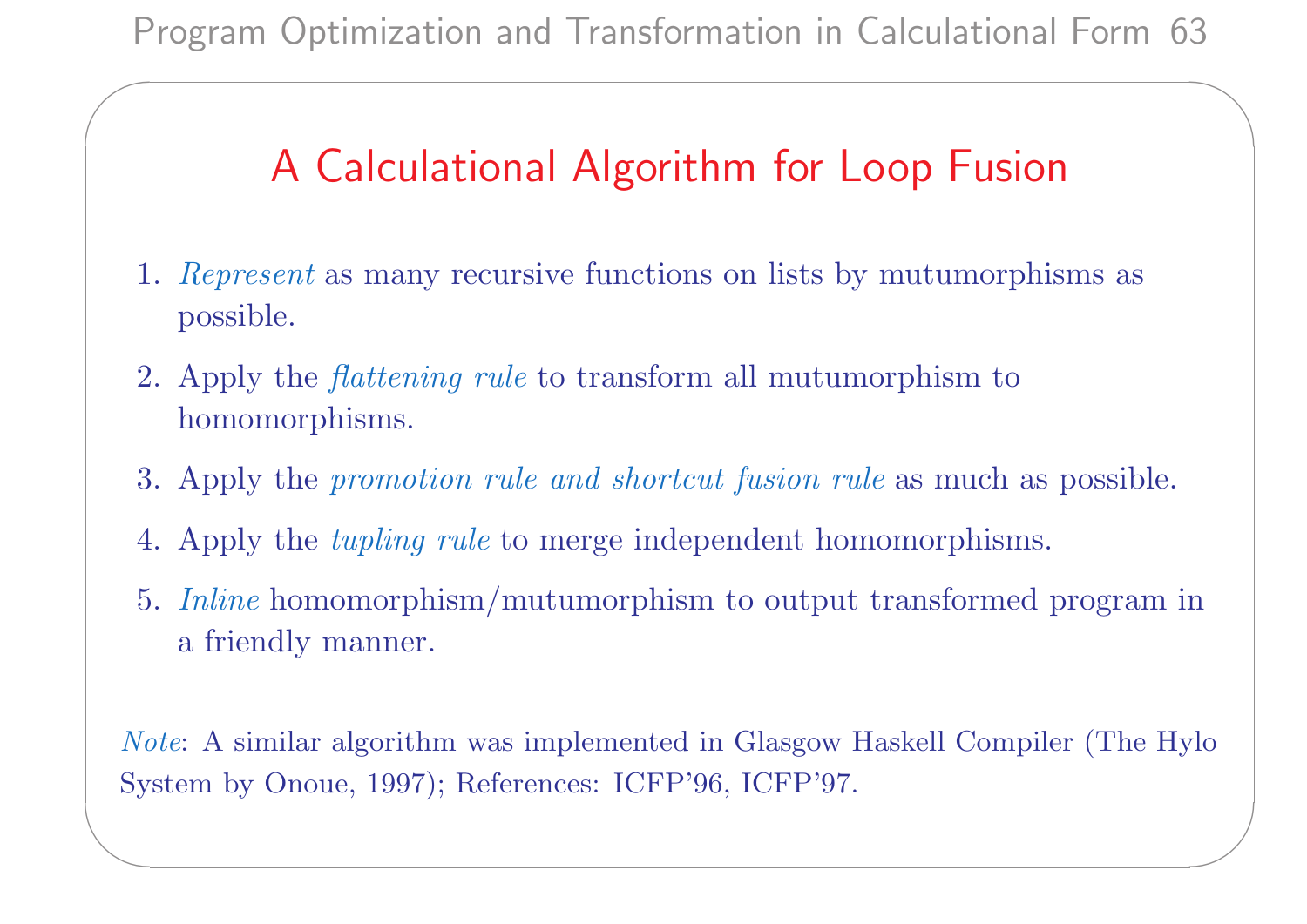### Example:

 $\overline{\phantom{a}}$ 

✫

 $sumBigers$  =  $sum \circ biggers$ = { represent list functions by mutumorphism/homomorphism }  $([0, +]) \circ [[(0, 0), (\oplus_1, \oplus_2)]$ where  $a \bigoplus_{1} (r, s) =$  if  $a \geq s$  then  $a : r$  else r  $a \bigoplus_2 (r,s) = a + s$ = { flatten:  $a \otimes (r, s) = (\text{if } a \geq s \text{ then } a + r \text{ else } r, a + s)$  }  $([0, +]) \circ \text{fst} \circ ([(0, 0), \otimes])$  $=$  { make "build" form }  $(0, +) \circ build (\lambda(c, \odot). \text{ } fst \circ ((c, 0), \oplus'))$ where  $a \oplus (r, s) =$  (if  $a \geq s$  then  $a \odot r$  else  $r, a + s$ )  $=$  { fusion }  $fst \circ ([0,0), \otimes])$ where  $a \otimes (r, s) = (\text{if } a \geq s \text{ then } a + r \text{ else } r, a + s)$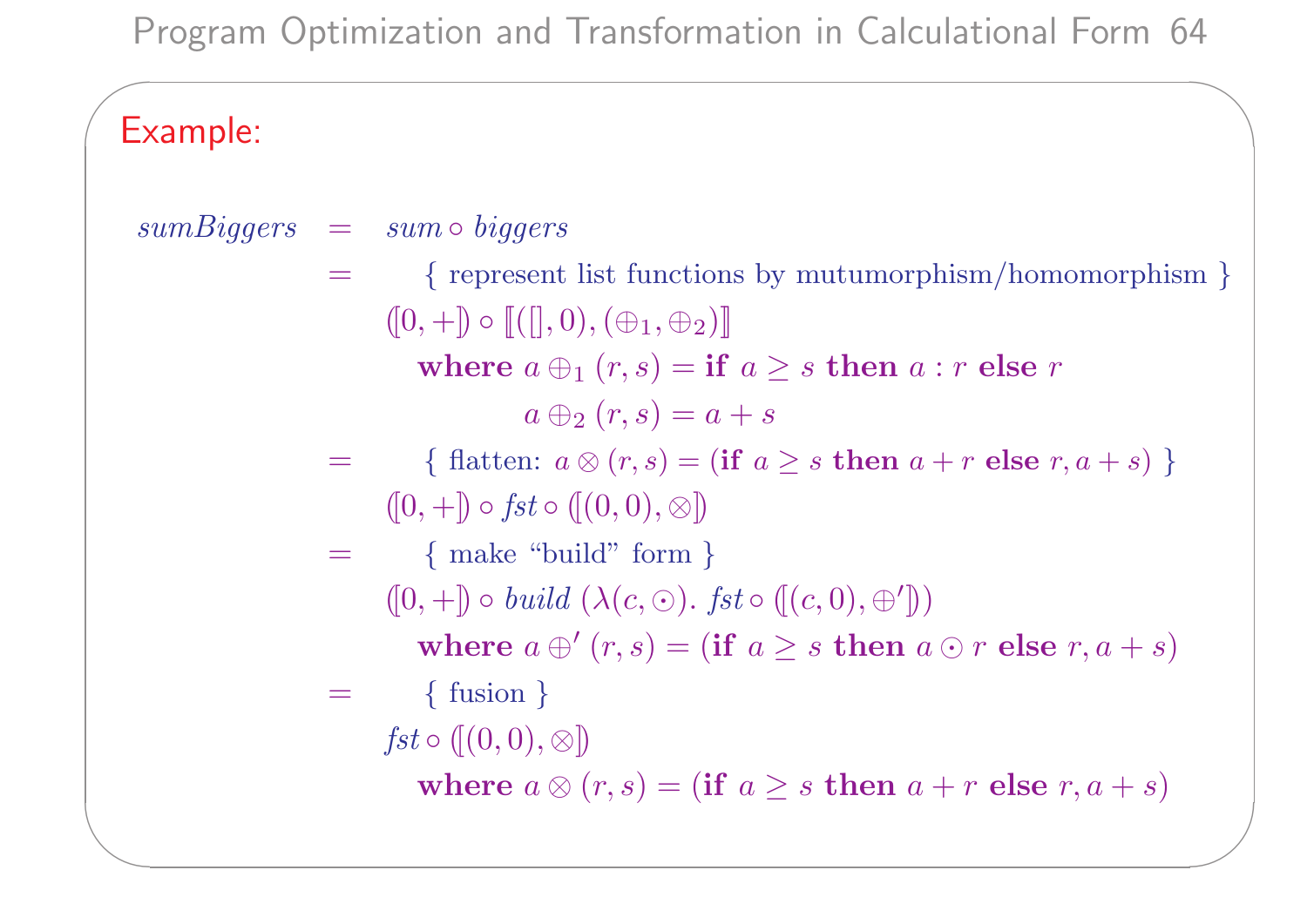# **Outline**

• Introduction

 $\overline{\phantom{a}}$ 

- Program Calculation vs Fold/Unfold Program Transformation
- Loop Fusion in Calculational Form
	- Loop Fusion
	- Structured Recursive Form for Loop Fusion
	- Calculational Rules for Loop Fusion
	- A Calculational Algorithm for Loop Fusion
- Parallelization in Calculational Form
- Implementing Program Calculation in Yicho
- Conclusion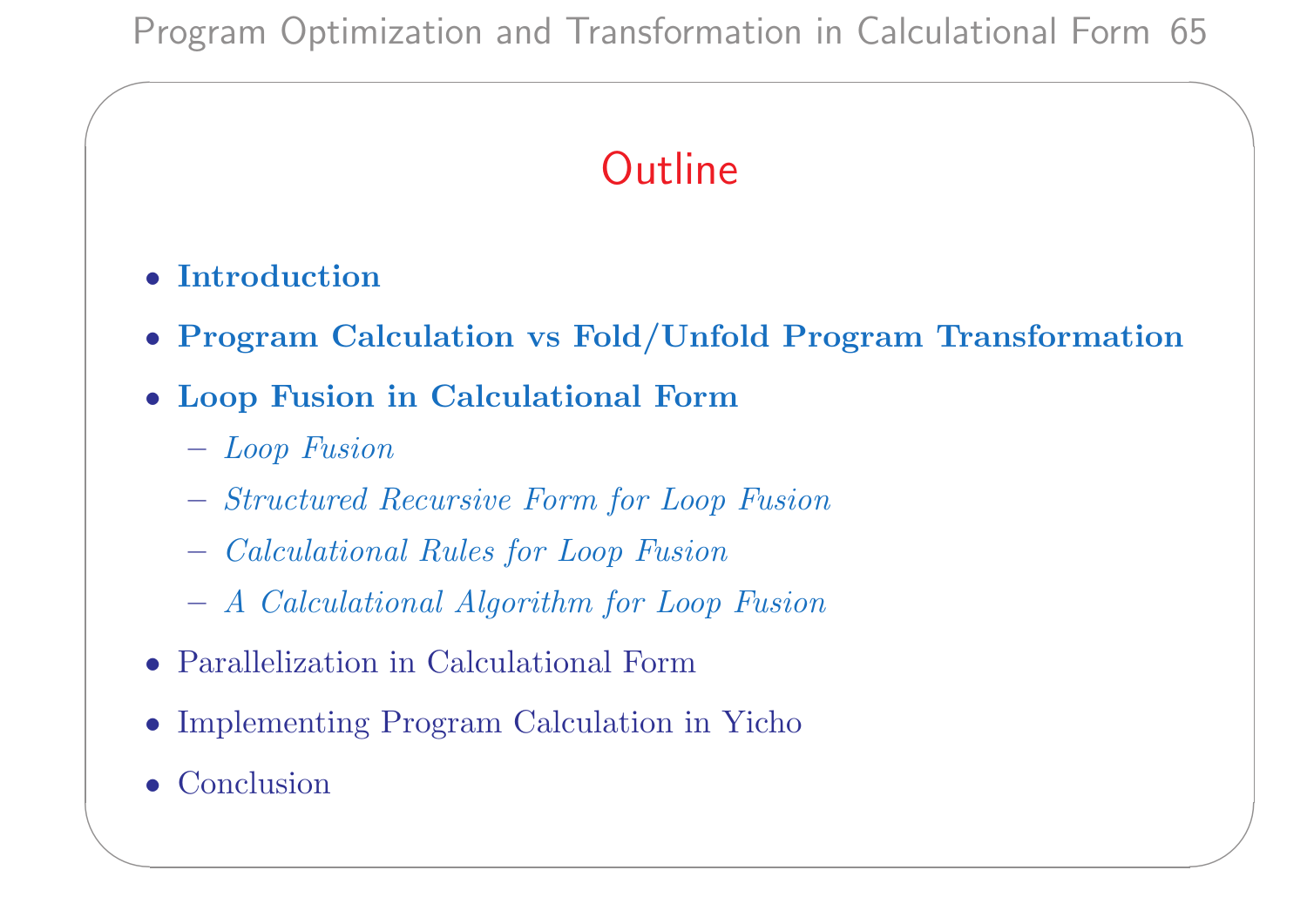# **Outline**

• Introduction

 $\overline{\phantom{a}}$ 

- Program Calculation vs Fold/Unfold Program Transformation
- Loop Fusion in Calculational Form
- Parallelization in Calculational Form
	- Parallelization Transformation
	- J-Homomorphism: A Parallel Form for List Functions
	- A Parallelizing Rule
	- A Calculation Algorithm for Parallelization
- Implementing Program Calculation in Yicho
- Conclusion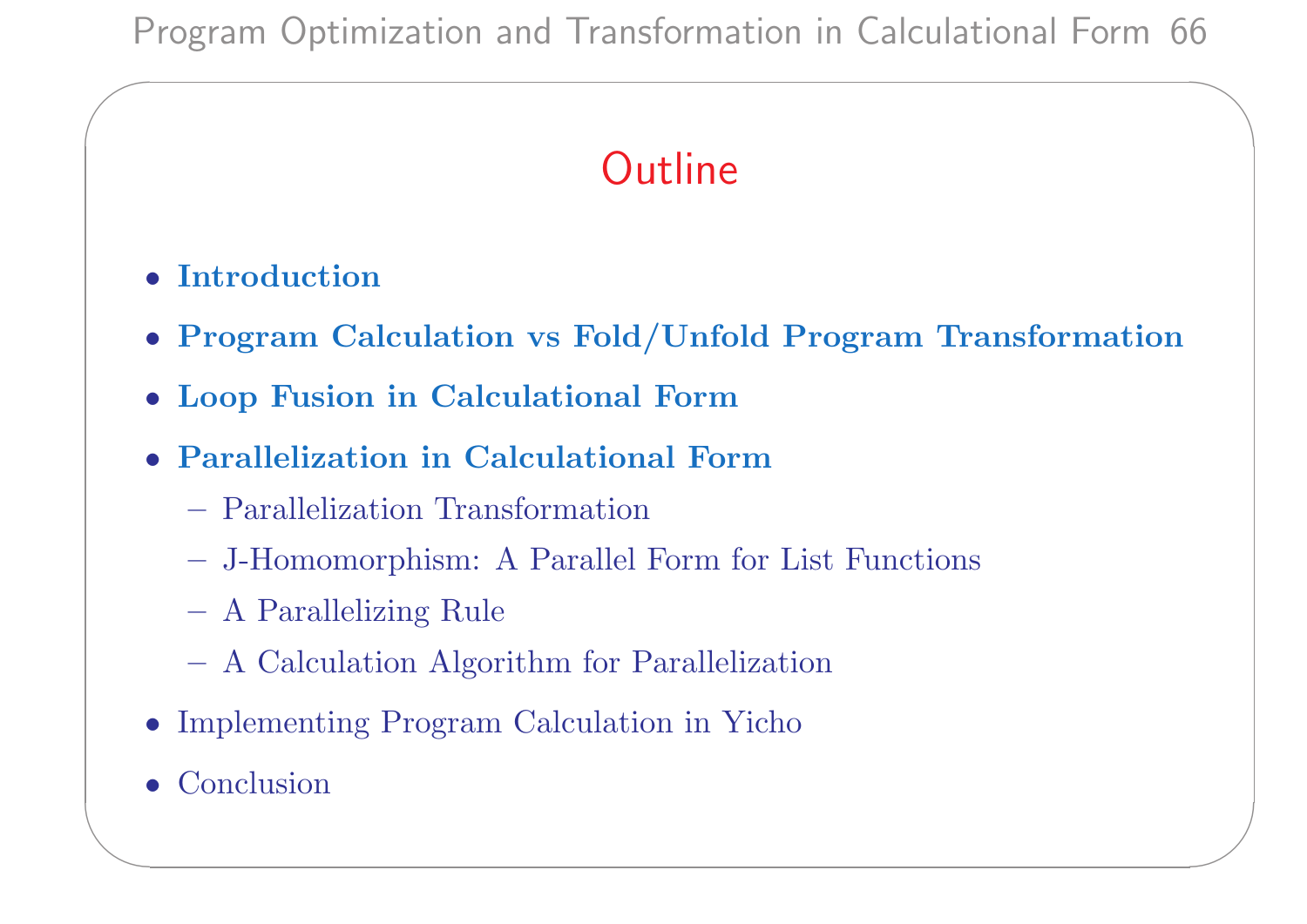# Parallelization

Parallelization is a transformation for automatically generating parallel code from high level sequential description.

A Sequential Program  $\Rightarrow$  A Parallel Program

It is a big challenge to clarify

 $\overline{\phantom{a}}$ 

- what kind of sequential programs can be parallelized
- how they can be systematically parallelized.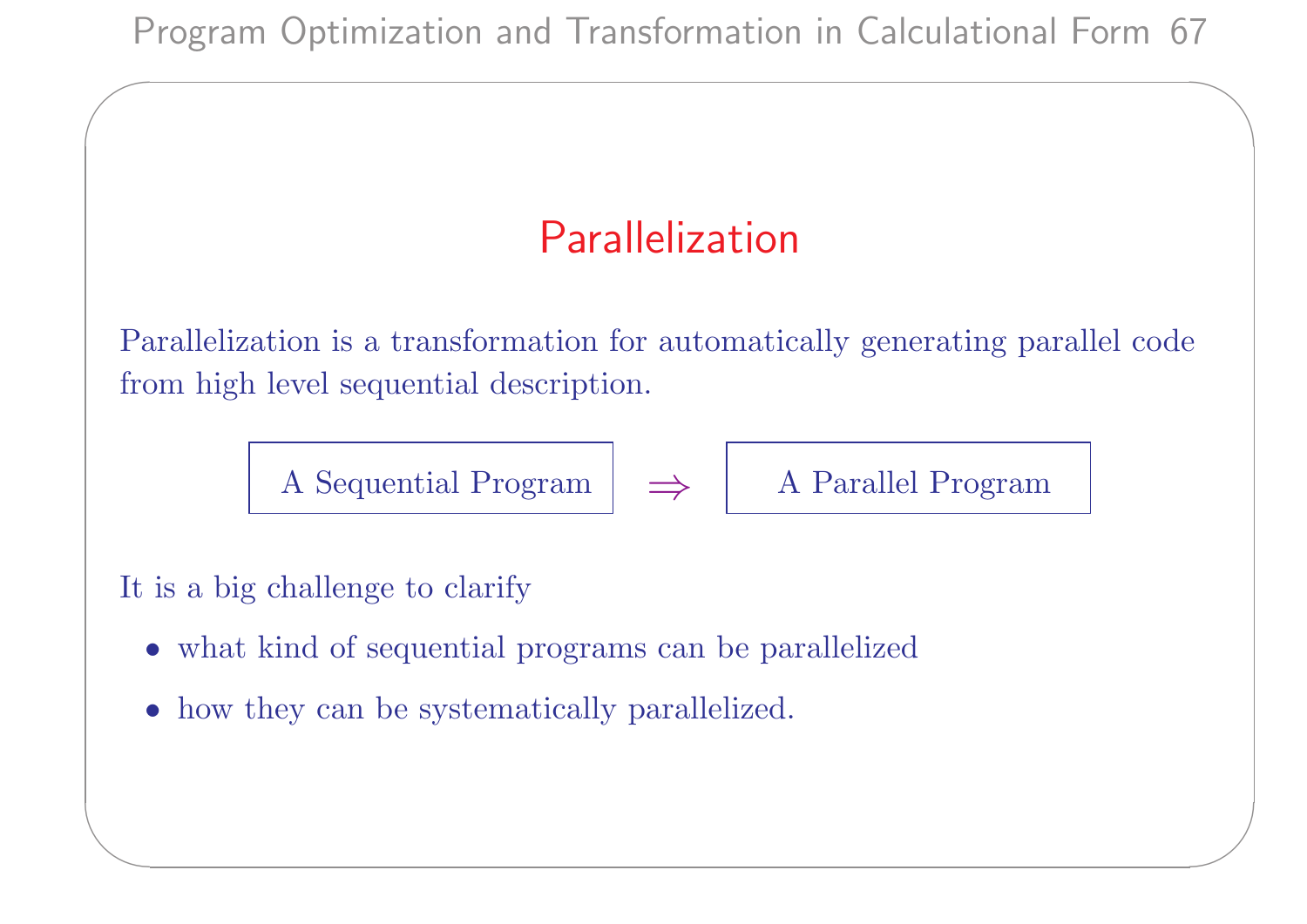### Parallelization of List Functions

 $\overline{\phantom{a}}$ 

✫

Parallelization is a transformation for automatically generating parallel code from high level sequential description manipulating lists.

> A Sequential Program  $f$  :: [a]  $\rightarrow$  R

⇒ A Parallel Program  $f$  :: [a]  $\rightarrow$  R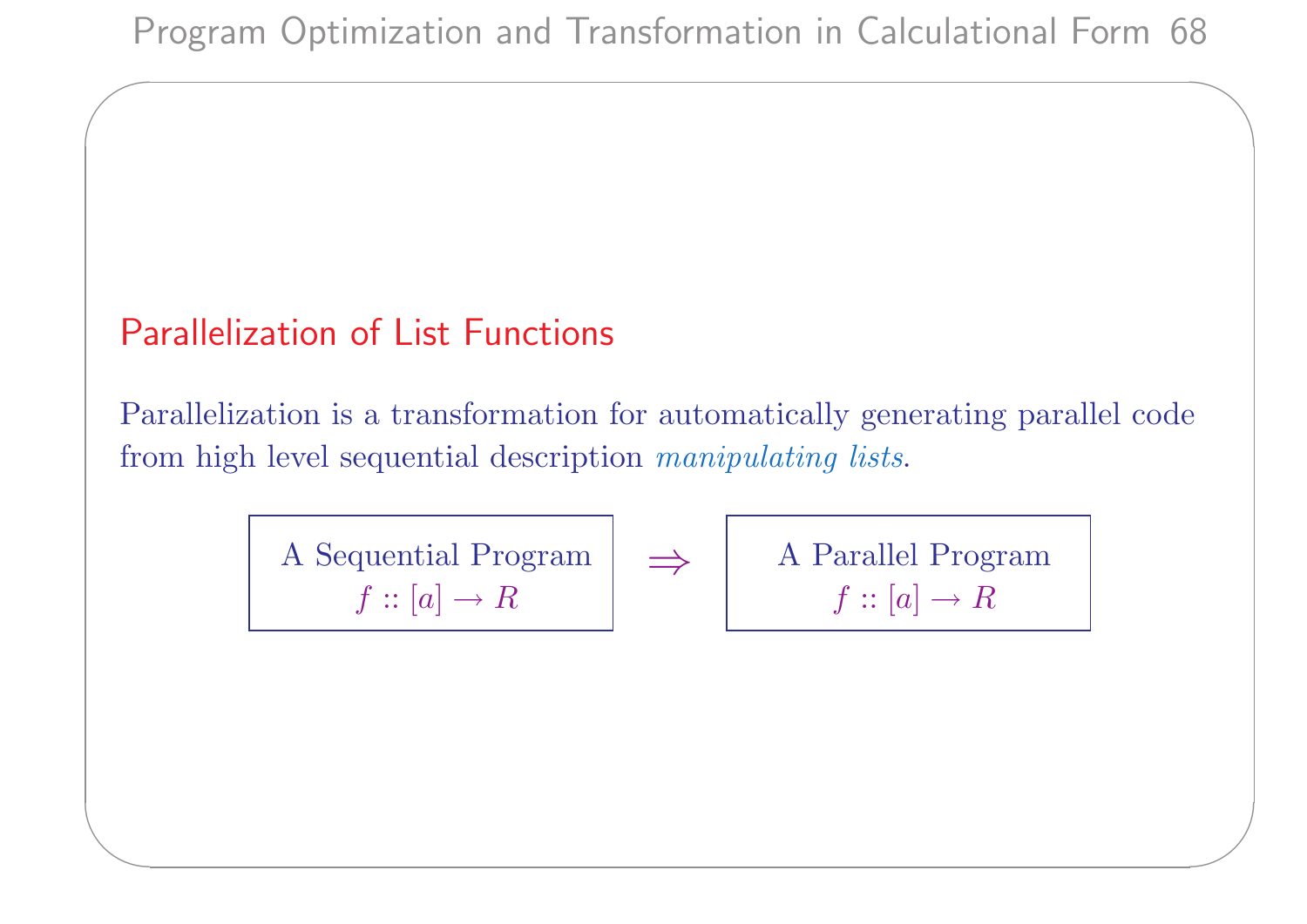### Parallelization of List Functions (Cont)

 $\overline{\phantom{a}}$ 

✫

#### A hint from Constructive Algorithmics:

The control structure of a program should be determined by the data structure the program is to manipulate.

> A Sequential Program  $f$  :: SeqList  $a \rightarrow R$

$$
\Rightarrow \qquad A \text{ Parallel Program} \qquad \qquad f' :: \text{Paralist } a \to R
$$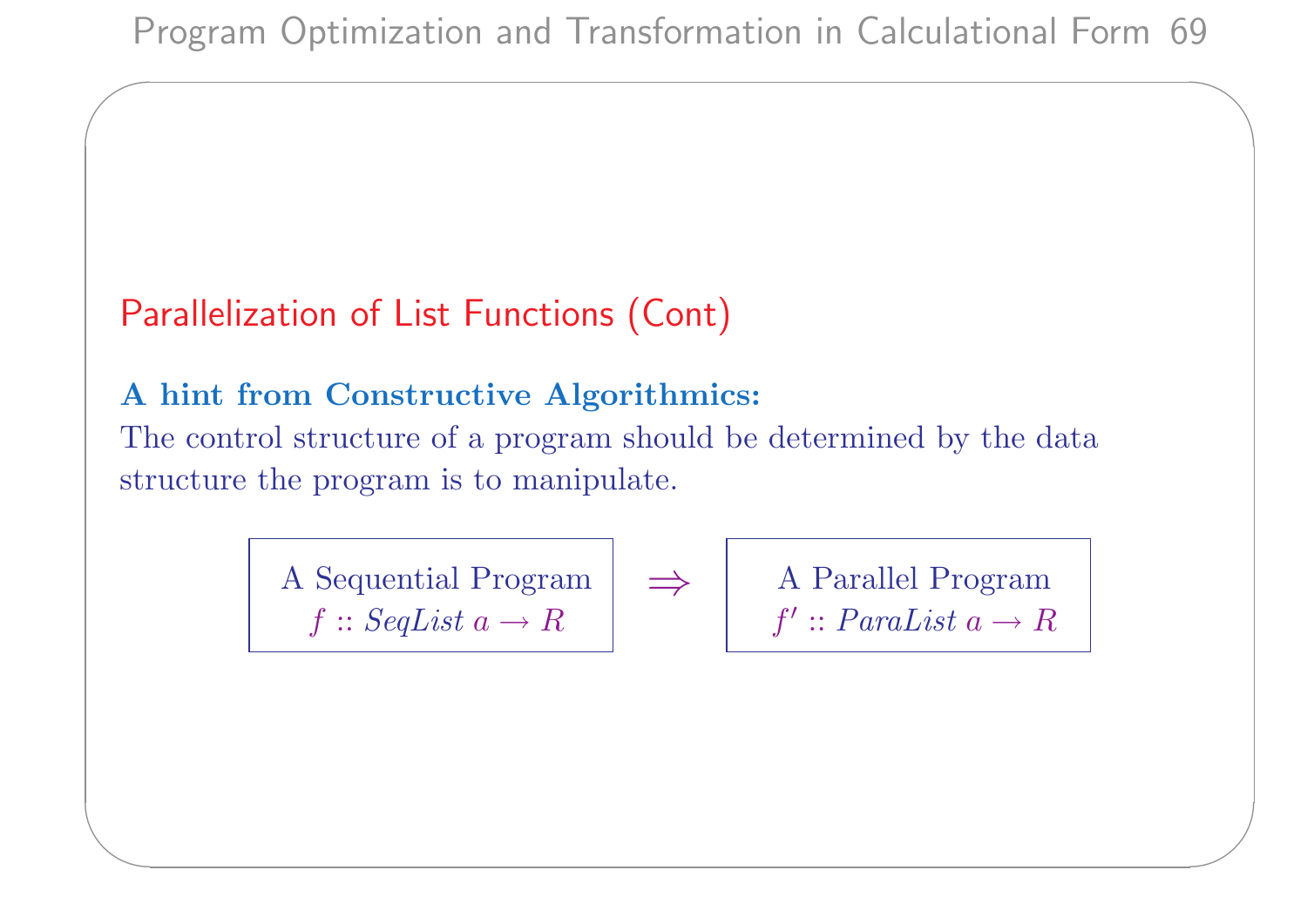### Data Refinement

 $\overline{\phantom{a}}$ 

A sequential view of lists:

 $ConsList a = [] | a : ConsList a$ 

A parallel view of lists:

 $JoinList a = [] | [] a | JoinList a + JoinList a$ 

#### An Example

✫

Given a list  $[1, 2, 3, 4, 5, 6]$ , we may represent it in the following two ways:

 $1:(2:(3:(4:(5:(6:[))))))$  $([1] + [2] + [3]) + ([4] + [5] + [6])$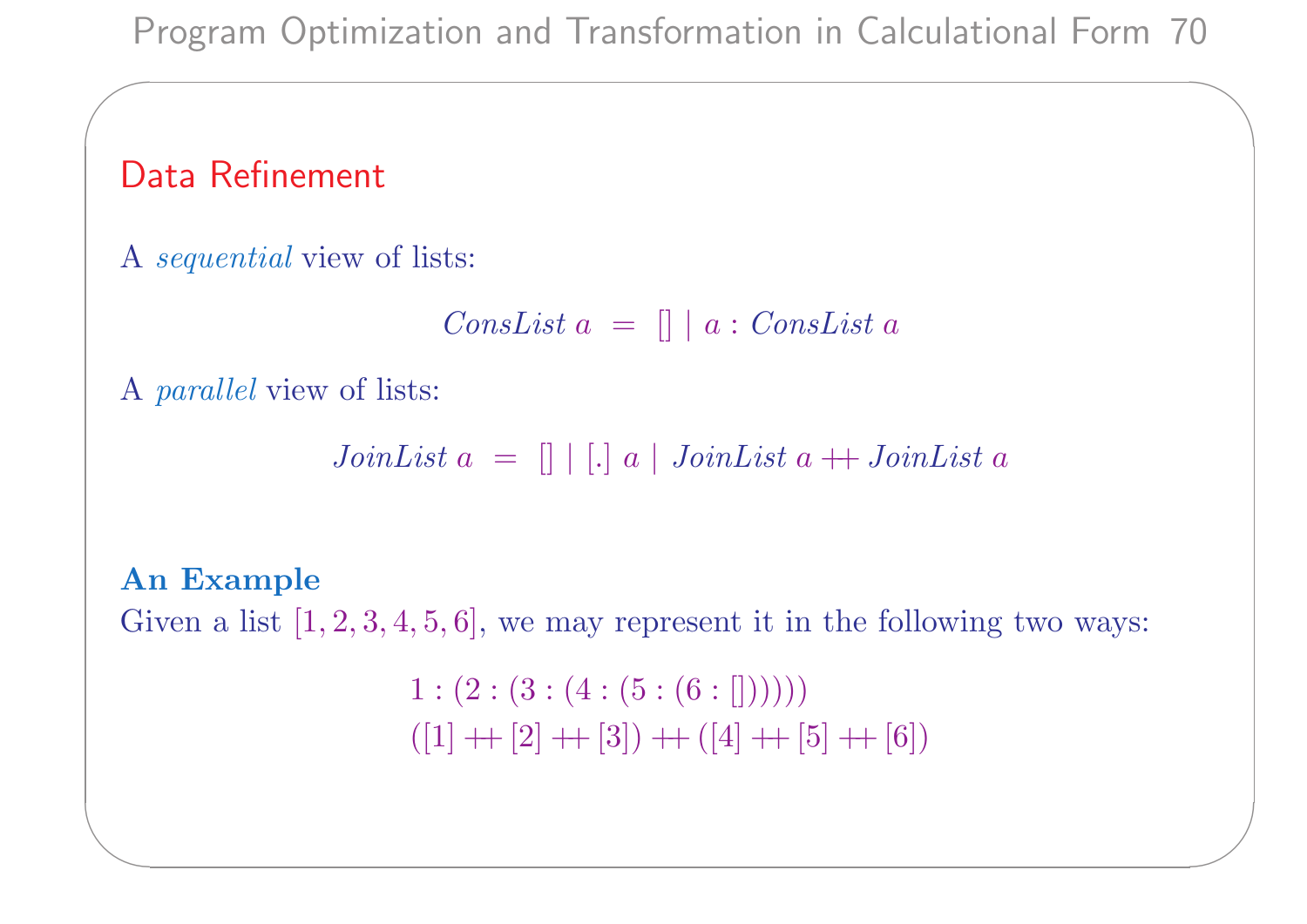### A Simple Example of Parallelization

 $\overline{\phantom{a}}$ 

✫

Programs defined on cons lists *inherit sequentiality from cons lists*, while programs defined on join lists gain parallelism from join lists.

> $sumS$   $\Box$  = 0  $sumS(a : x) = a + sumS x$

> > ⇓

 $sumP$  []  $= 0$  $sumP[a]$  = a  $sumP(x + y) = sumP x + sumP y$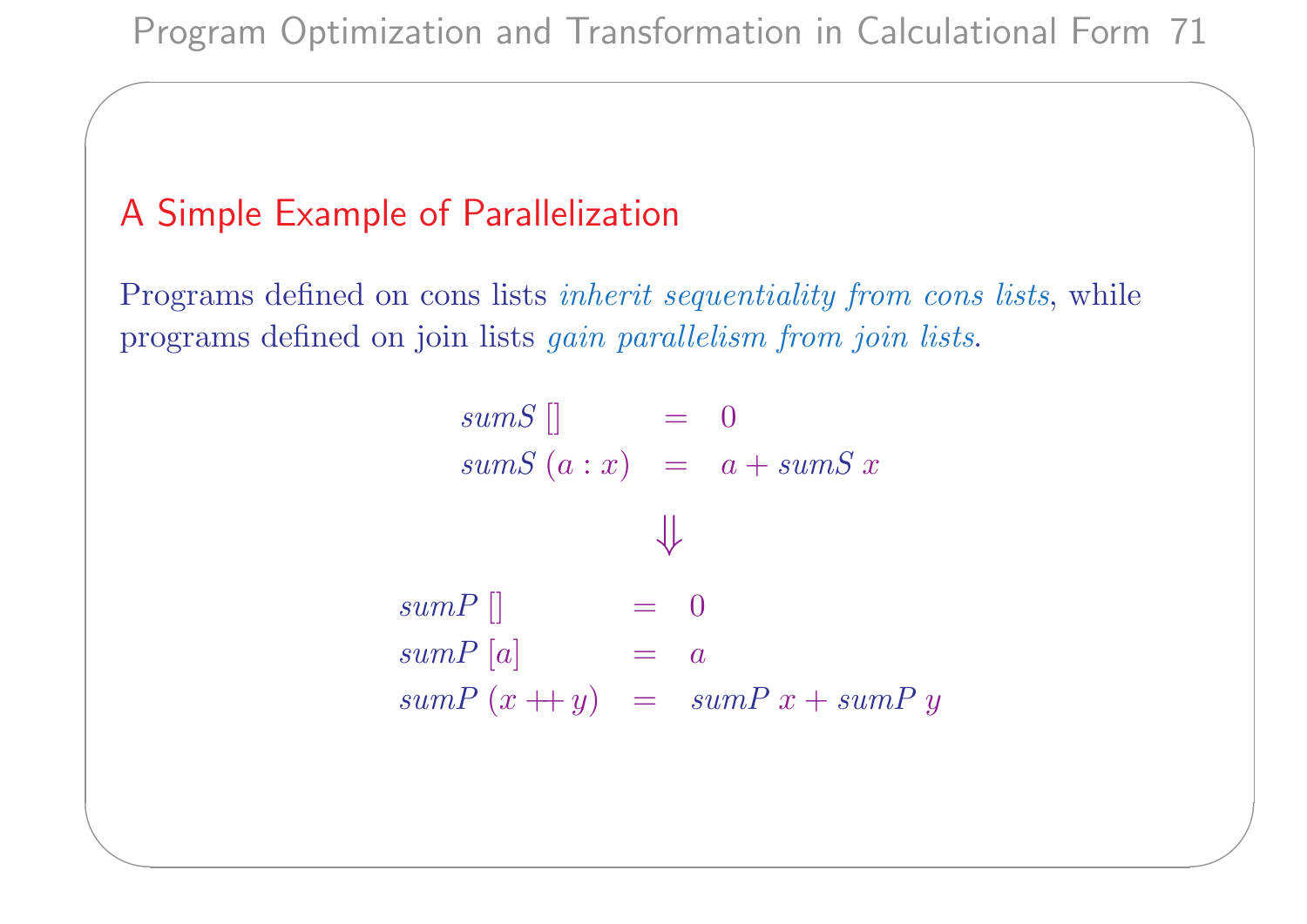#### Running Example: the Maximum Segment Sum Problem

Compute the maximum of the sums of contiguous segments within a list of integers. For example,

$$
mss\;[3,-4,\underline{2,-1,6},-3]=7
$$

#### A Sequential Program:

 $\overline{\phantom{a}}$ 

$$
mss [] = 0
$$
  
\n
$$
mss (a : x) = a \uparrow (a + mis x) \uparrow mss x
$$
  
\n
$$
mis [] = 0
$$
  
\n
$$
mis (a : x) = a \uparrow (a + mis x)
$$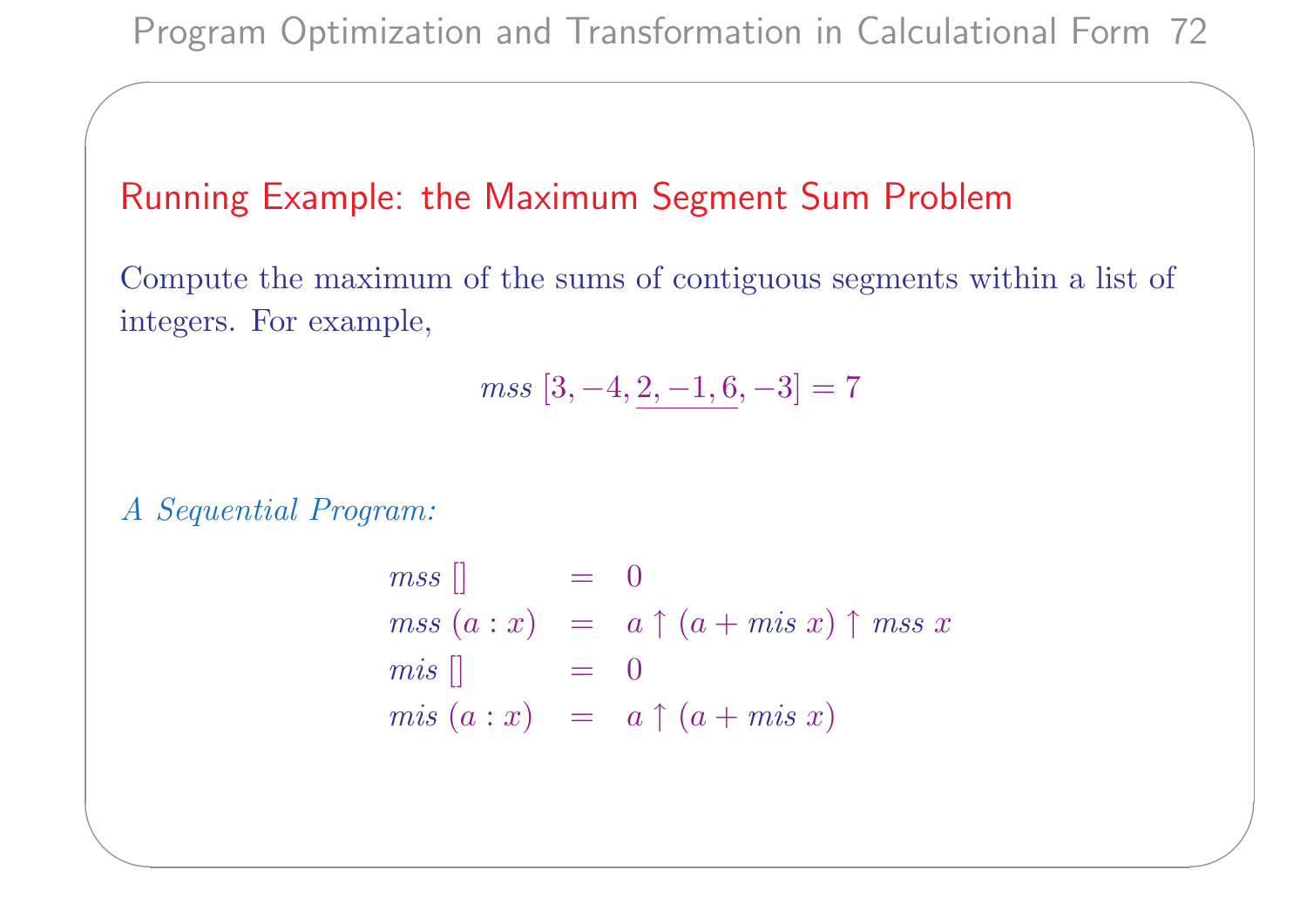# **Outline**

• Introduction

 $\overline{\phantom{a}}$ 

- Program Calculation vs Fold/Unfold Program Transformation
- Loop Fusion in Calculational Form
- Parallelization in Calculational Form
	- Parallelization Transformation
	- J-Homomorphism: A Parallel Form for List Functions
	- A Parallelizing Rule
	- A Calculation Algorithm for Parallelization
- Implementing Program Calculation in Yicho
- Conclusion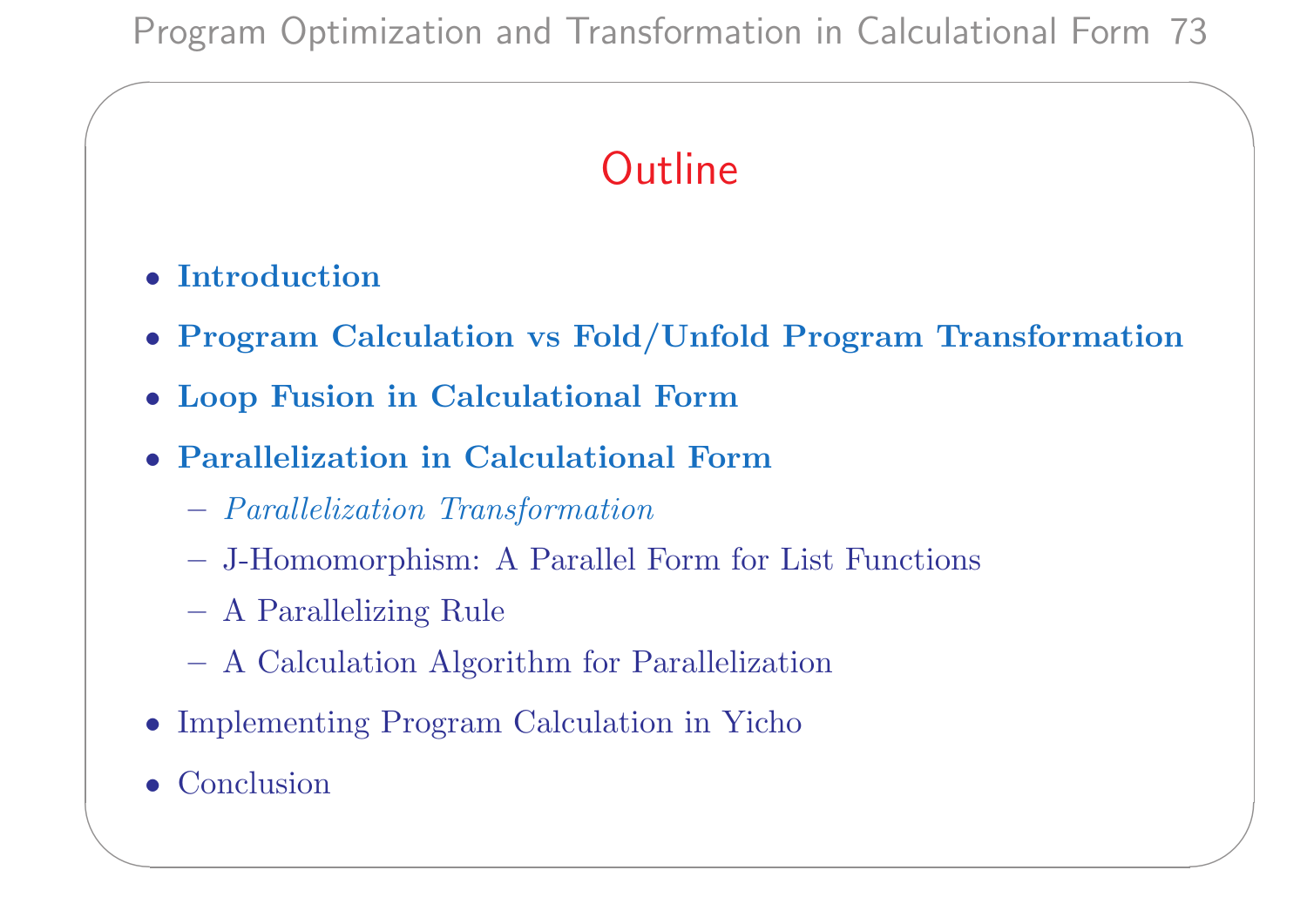# J-Homomorphism: A Parallel Form for List Functions

J-homomorphisms (Homomorphisms on JoinList) are functions defined in the following form:

$$
h(x+y) = h x \underline{\oplus} h y
$$

where  $\oplus$  is an associative operator.

 $\overline{\phantom{a}}$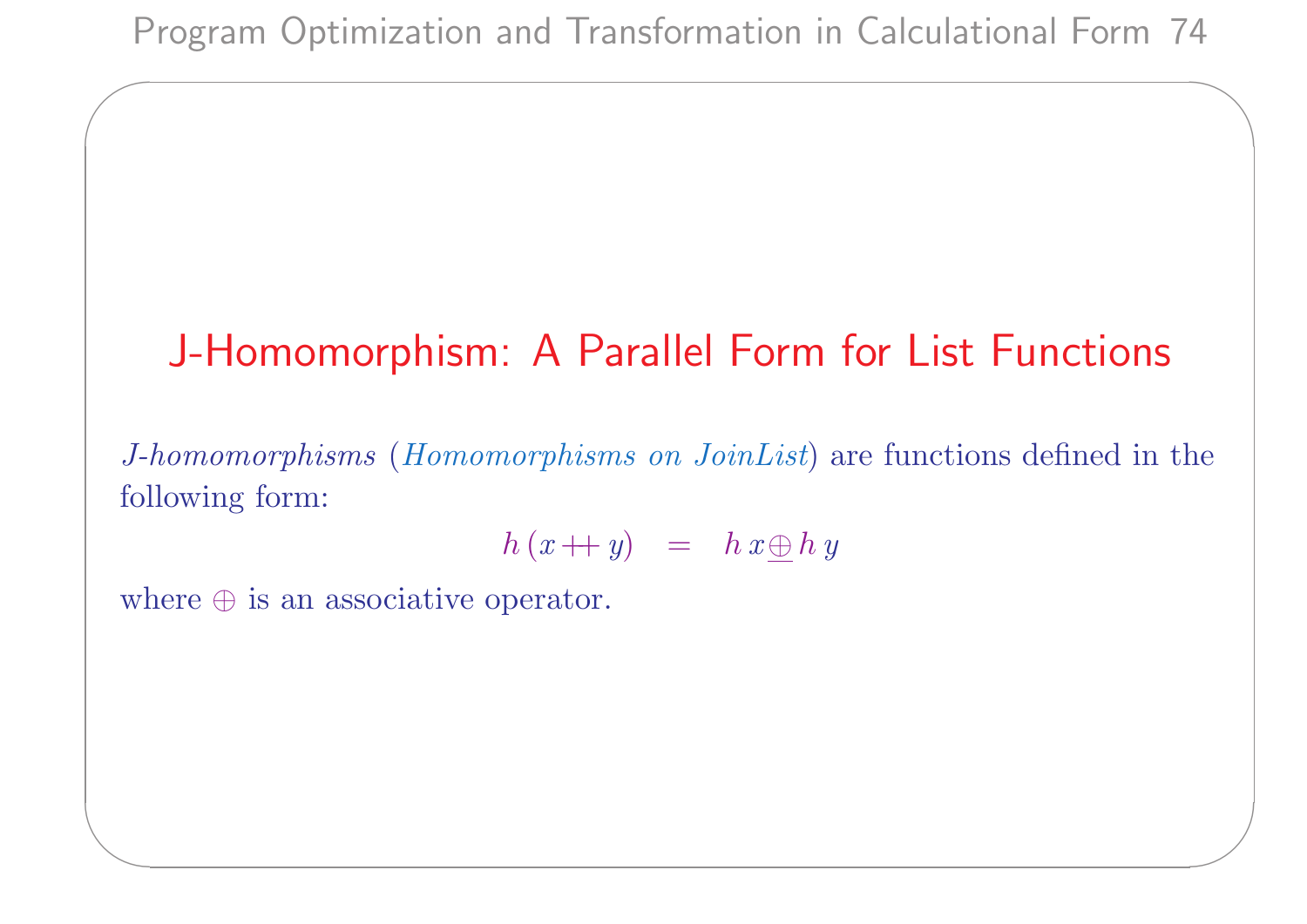# A Calculation Rule for Parallelization

We aim at a way of *expressing a homomorphism in terms of* J-homomorphisms. The challenge is how to obtain an associative operator required in J-homomorphism.

### Composition-closed Functions

 $\overline{\phantom{a}}$ 

✫

Let  $\overline{x_i}^n_1$  $\frac{n}{1}$  denote a sequence  $x_1$   $x_2$   $\cdots$   $x_n$ . A function  $f$   $\overline{x_i}$ <sup>n</sup>  $\frac{n}{1}$  *r* is said to be composition-closed if there exist n functions  $g_i$   $(i = 1, \dots, n)$ , so that

$$
f \overline{x}_{i1}^{n} (f \overline{y}_{i1}^{n} r) = f \overline{(g_i \overline{x}_{i1}^{n} \overline{y}_{i1}^{n})}_{1}^{n} r
$$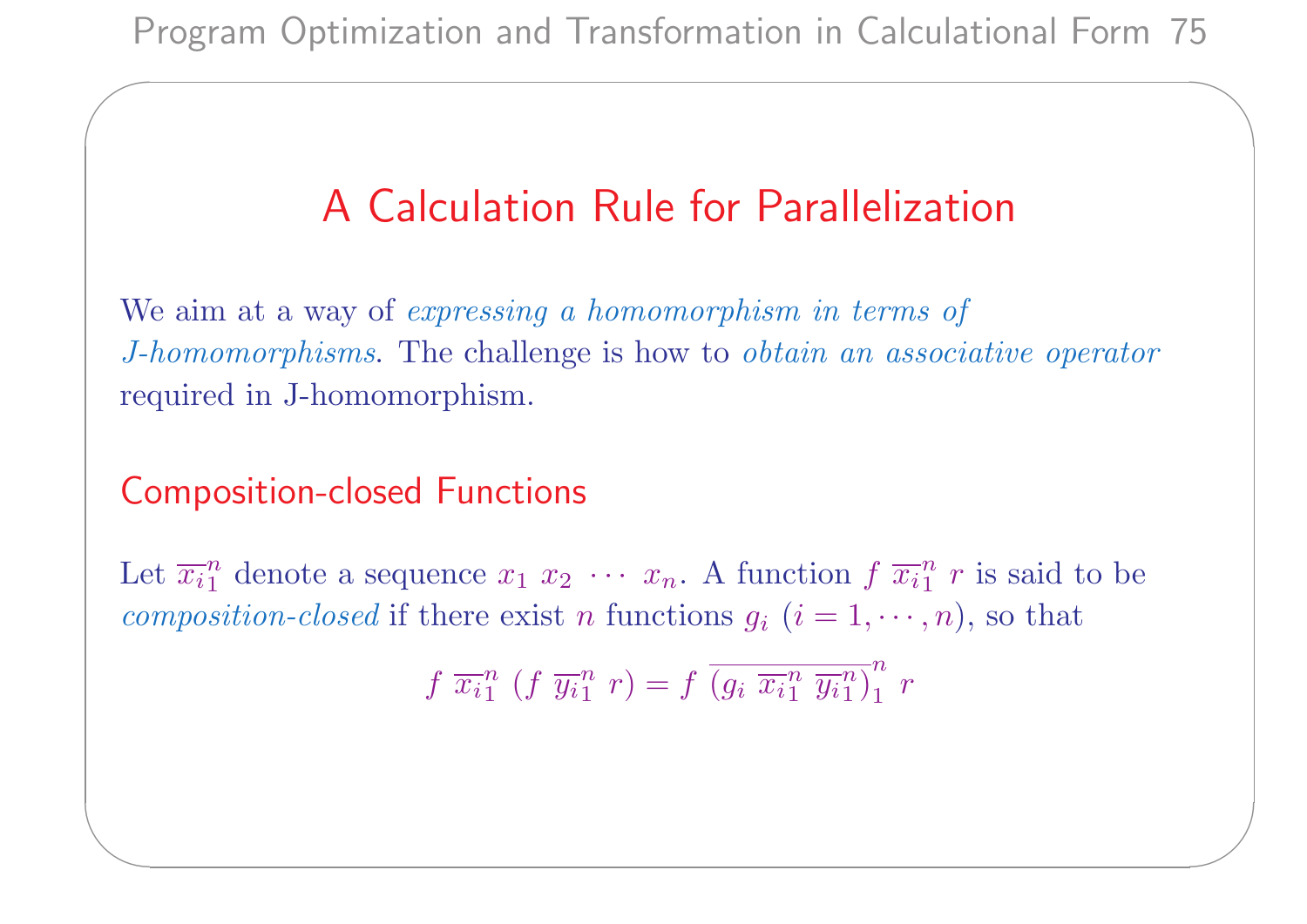#### Example: a composition-closed function

 $f(x_1, x_2, r = x_1 \uparrow (x_2 + r))$ 

because

✫

 $\overline{\phantom{a}}$ 

- $f(x_1, x_2) (f(y_1, y_2, r))$  $=$  { definition of  $f$  }  $x_1 \uparrow (x_2 + (y_1 \uparrow (y_2 + r)))$  $=$  { since  $a + (b \uparrow c) = (a + b) \uparrow (a + c)$ }  $x_1 \uparrow ((x_2 + y_1) \uparrow (x_2 + (y_2 + r)))$  $=$  { associativity of + and  $\uparrow$  }  $(x_1 \uparrow (x_2 + y_1)) \uparrow ((x_2 + y_2) + r)$  $=$  { define  $g_1 x_1 x_2 y_1 y_2 = (x_1 \uparrow (x_2 + y_1), g_2 x_1 x_2 y_1 y_2 = x_2 + y_2)$ }  $(g_1 x_1 x_2 y_1 y_2) \uparrow (g_2 x_1 x_2 y_1 y_2 + r)$  $=$  { definition of  $f$  }
	- $f\,\left( g_1\,\,x_1\,\,x_2\,\,y_1\,\,y_2 \right)\,\left( g_2\,\,x_1\,\,x_2\,\,y_1\,\,y_2 \right)\,r$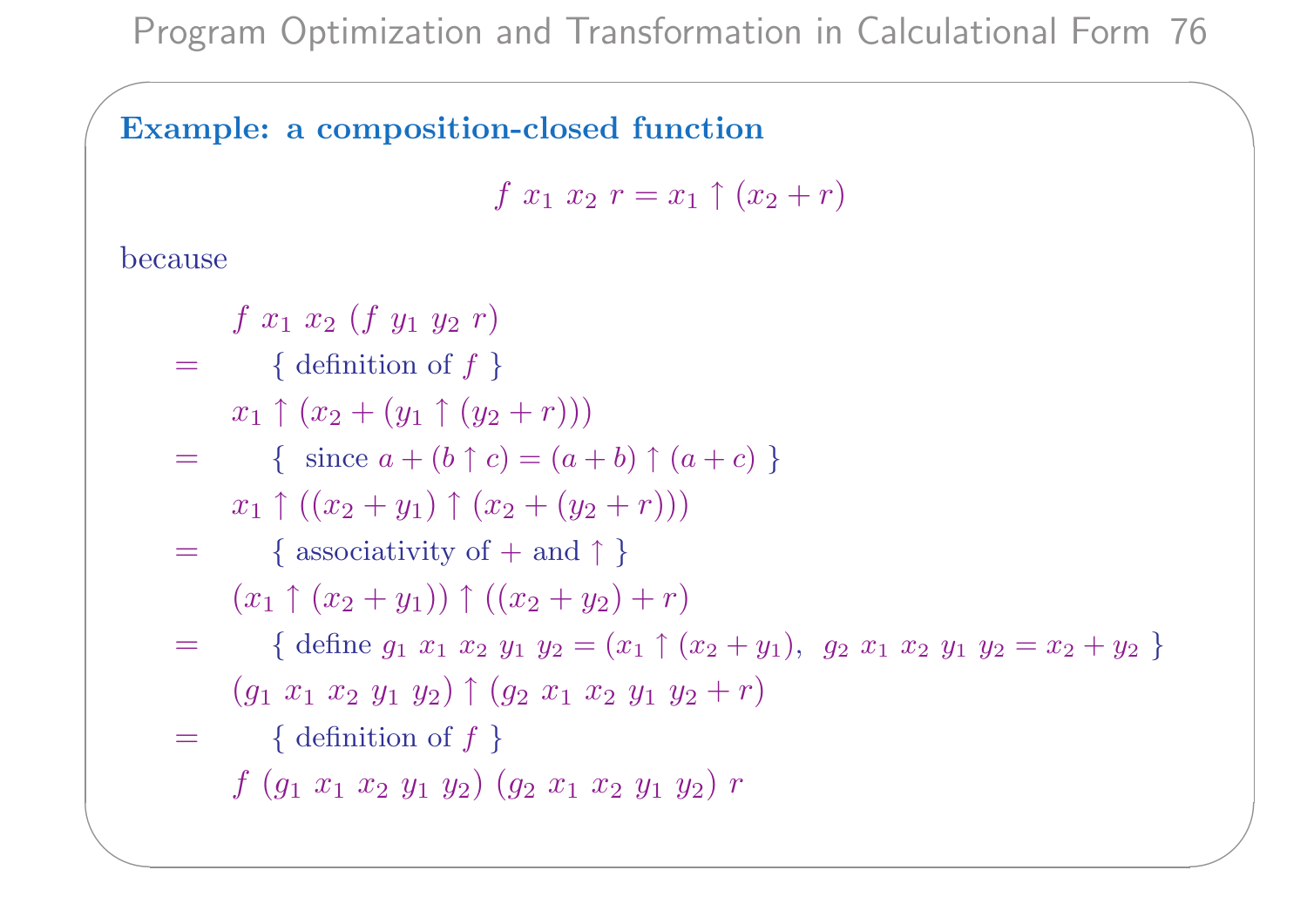### A Parallelization Rule [POPL98]

Given a homomorphism  $(e, \oplus)$ , if there exists a composition-closed function f with respect to  $g_1, g_2, \ldots, g_n$ , such that

$$
a \oplus r = f \, \overline{e_i}^n \, r
$$

then

✫

 $\overline{\phantom{a}}$ 

$$
(e, \oplus) x = \text{let } (a_1, a_2, \dots, a_n) = h \ x \text{ in } f \ a_1 \ a_2 \ \cdots \ a_n \ e
$$

$$
h [a] = (e_1, e_2, \dots, e_n)
$$
  
\n
$$
h(x + y) = h x \otimes h y
$$
  
\nwhere  $\overline{x_i}^n \otimes \overline{y_i}^n = \overline{g_i} \overline{x_1}^n \overline{y_i}^n$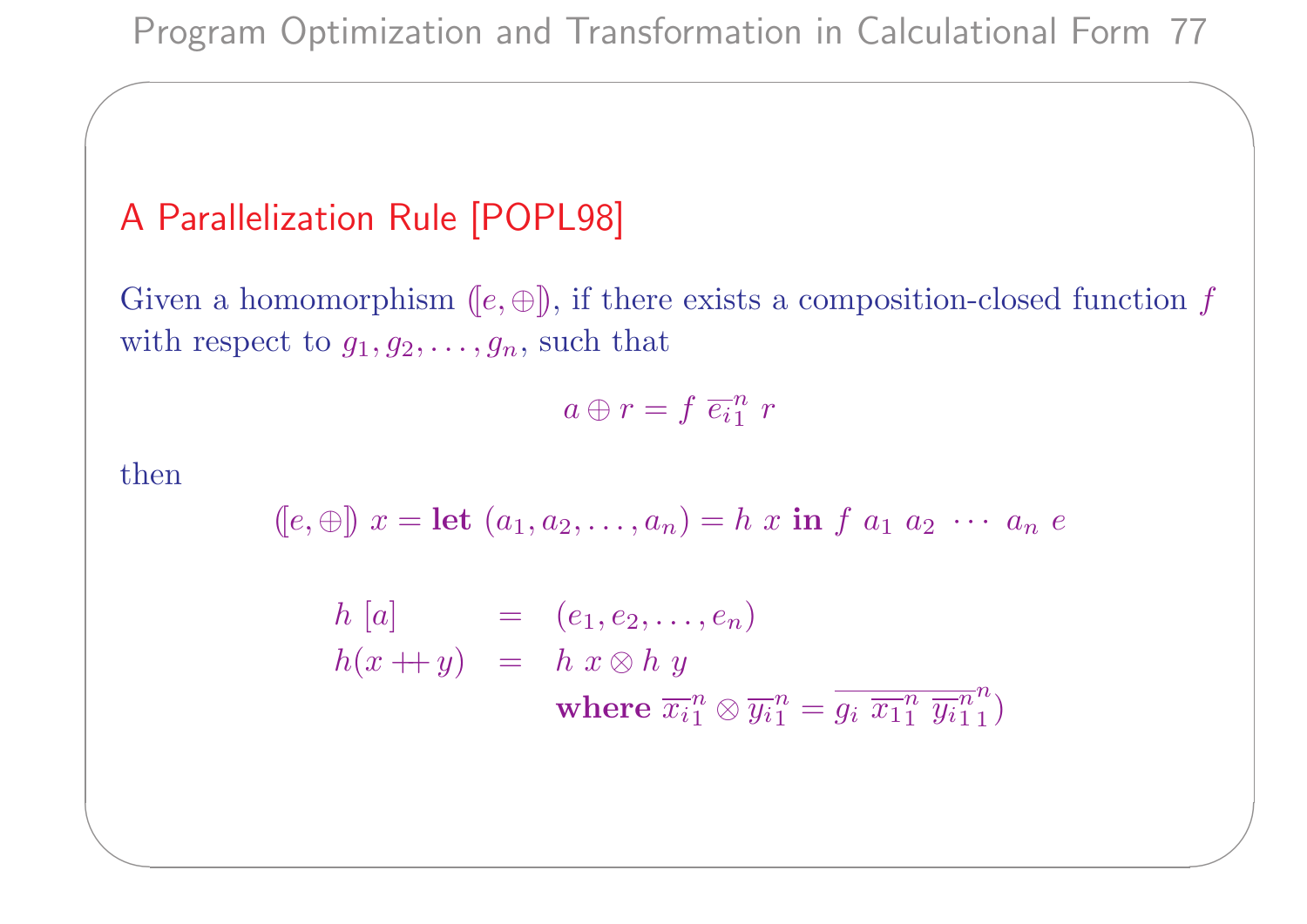### Example: parallelization of  $mis$

The initial program:

 $\overline{\phantom{a}}$ 

✫

$$
mis [] = 0
$$
  

$$
mis (a : x) = a \uparrow (a + mis x)
$$

which is in fact a homomorphism:

$$
mis = ([0, \oplus]) \text{ where } a \oplus r = a \uparrow (a+r)
$$

The difficulty is to find a composition-closed function from  $\oplus$ . In fact, such function  $f$  is

$$
f x_1 x_2 r = x_1 \uparrow (x_2 + r)
$$

whose composition-closed property has been shown. Now we have

$$
a \oplus r = f \ a \ a \ r.
$$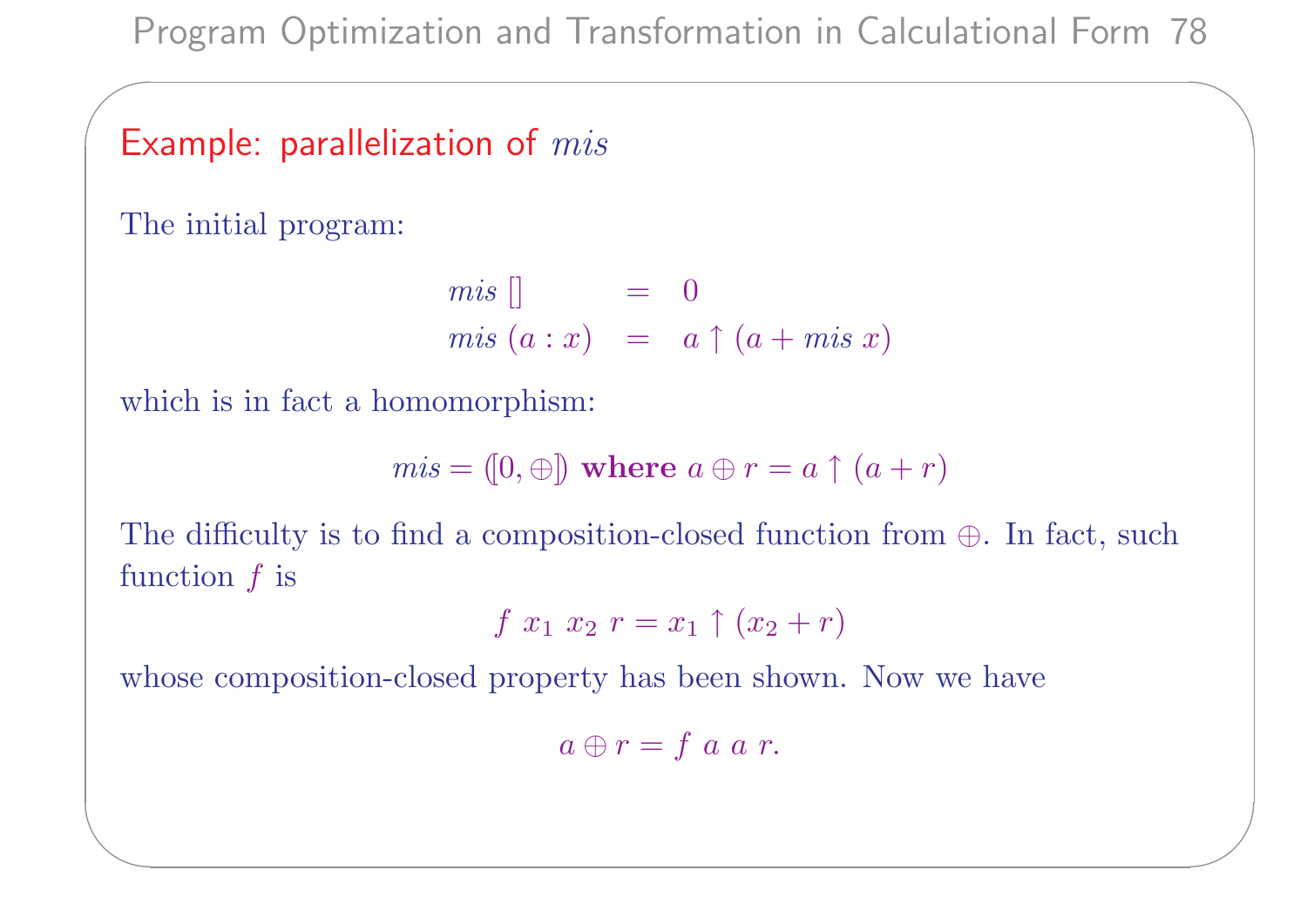Applying the parallelization rule to mis gives the following parallel program:

$$
mis x = \mathbf{let} (a_1, a_2) = h x \mathbf{in} a_1 \uparrow (a_2 + e)
$$

where

✫

 $\overline{\phantom{a}}$ 

 $h [a] = (a, a)$  $h(x + y) = h x \otimes h y$ where  $(x_1, x_2) \otimes (y_1, y_2) = (x_1 \uparrow (x_2 + y_1), x_2 + y_2).$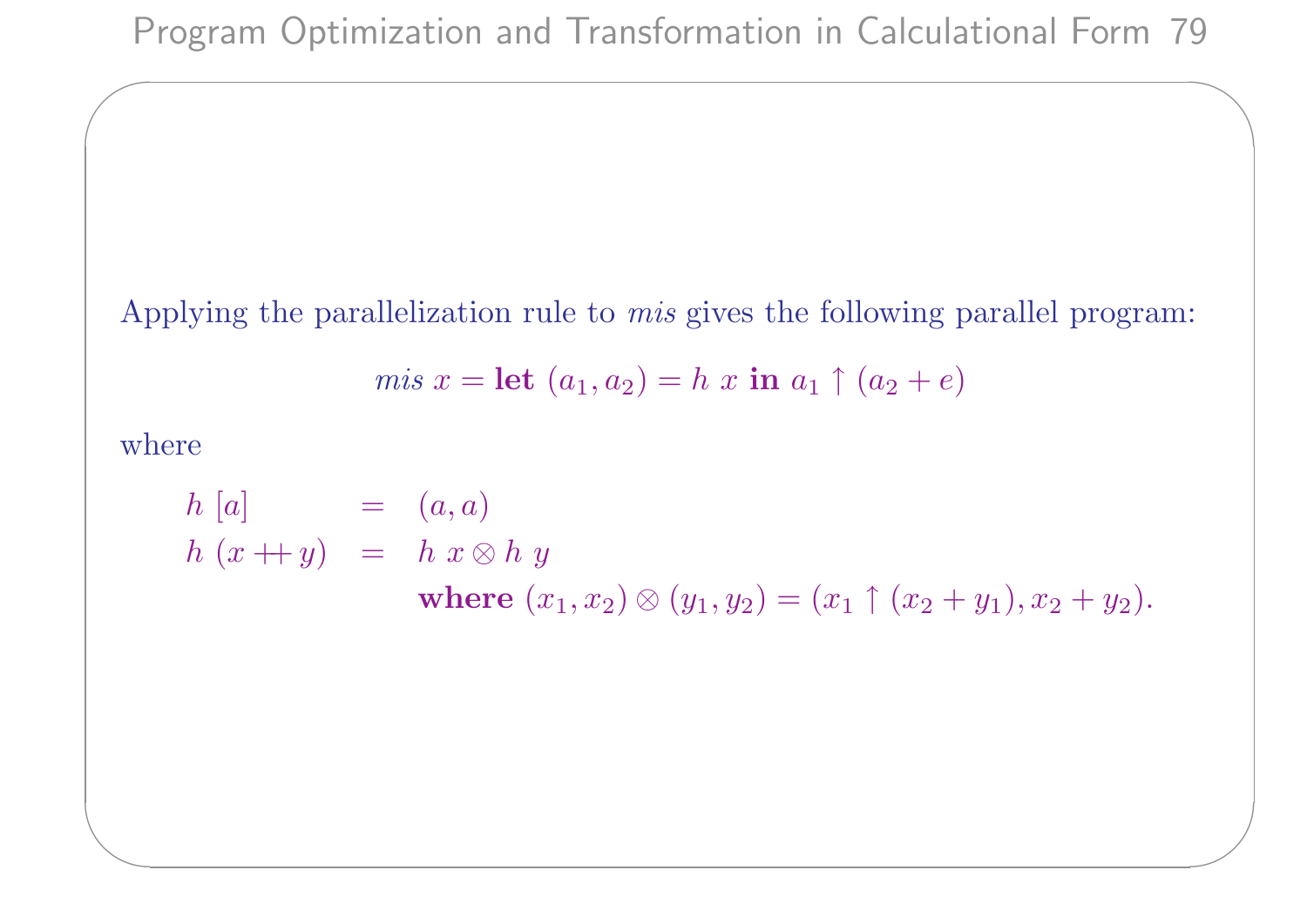# **Outline**

• Introduction

 $\overline{\phantom{a}}$ 

- Program Calculation vs Fold/Unfold Program Transformation
- Loop Fusion in Calculational Form
- Parallelization in Calculational Form
	- Parallelization Transformation
	- J-Homomorphism: A Parallel Form for List Functions
	- A Parallelizing Rule
	- A Calculation Algorithm for Parallelization
- Implementing Program Calculation in Yicho
- Conclusion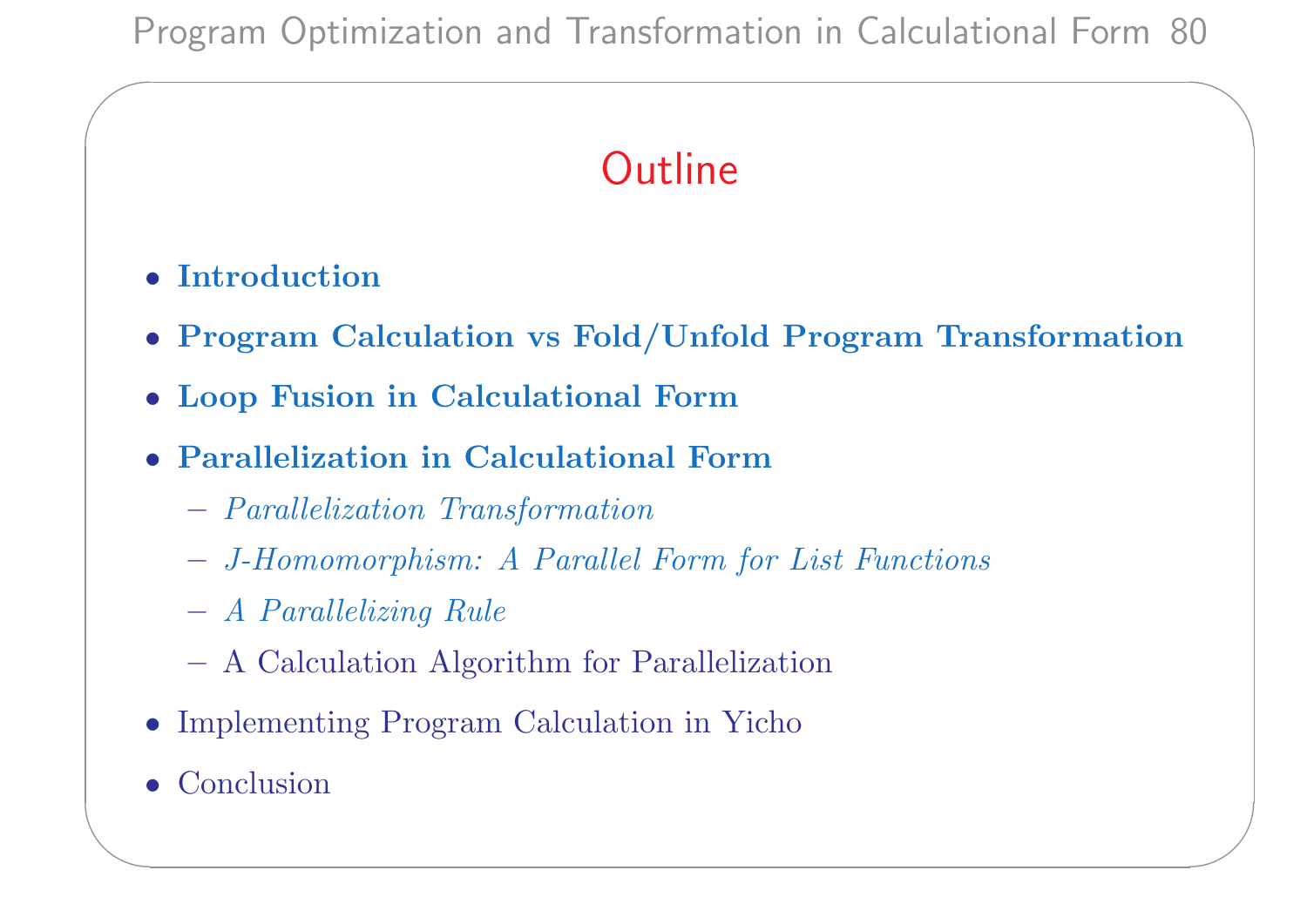$\overline{\phantom{a}}$ 

✫

# A Calculation Algorithm for Parallelization

- 1. Apply the loop fusion calculation to the program to obtain a compact program defined in terms of homomorphisms.
- 2. Derive composition-closed functions from homomorphisms [APLAS04].
- 3. Apply the parallelizing rule to map homomorphisms to J-homomorphisms.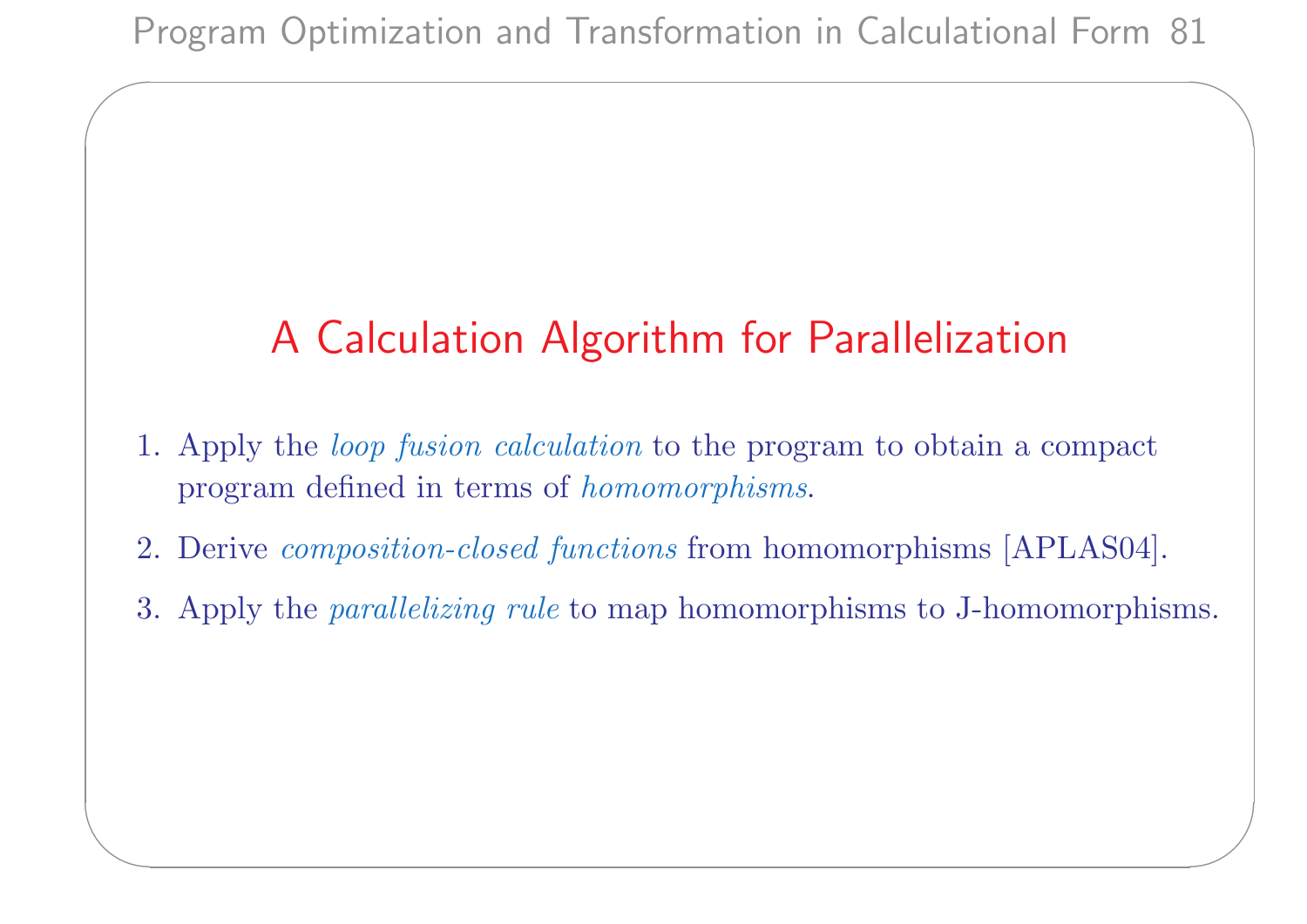### Example: parallelizing  $mss$

 $\overline{\phantom{a}}$ 

$$
mss [] = 0
$$
  
\n
$$
mss (a : x) = a \uparrow (a + mis x) \uparrow mss x
$$
  
\n
$$
mis [] = 0
$$
  
\n
$$
mis (a : x) = a \uparrow (a + mis x)
$$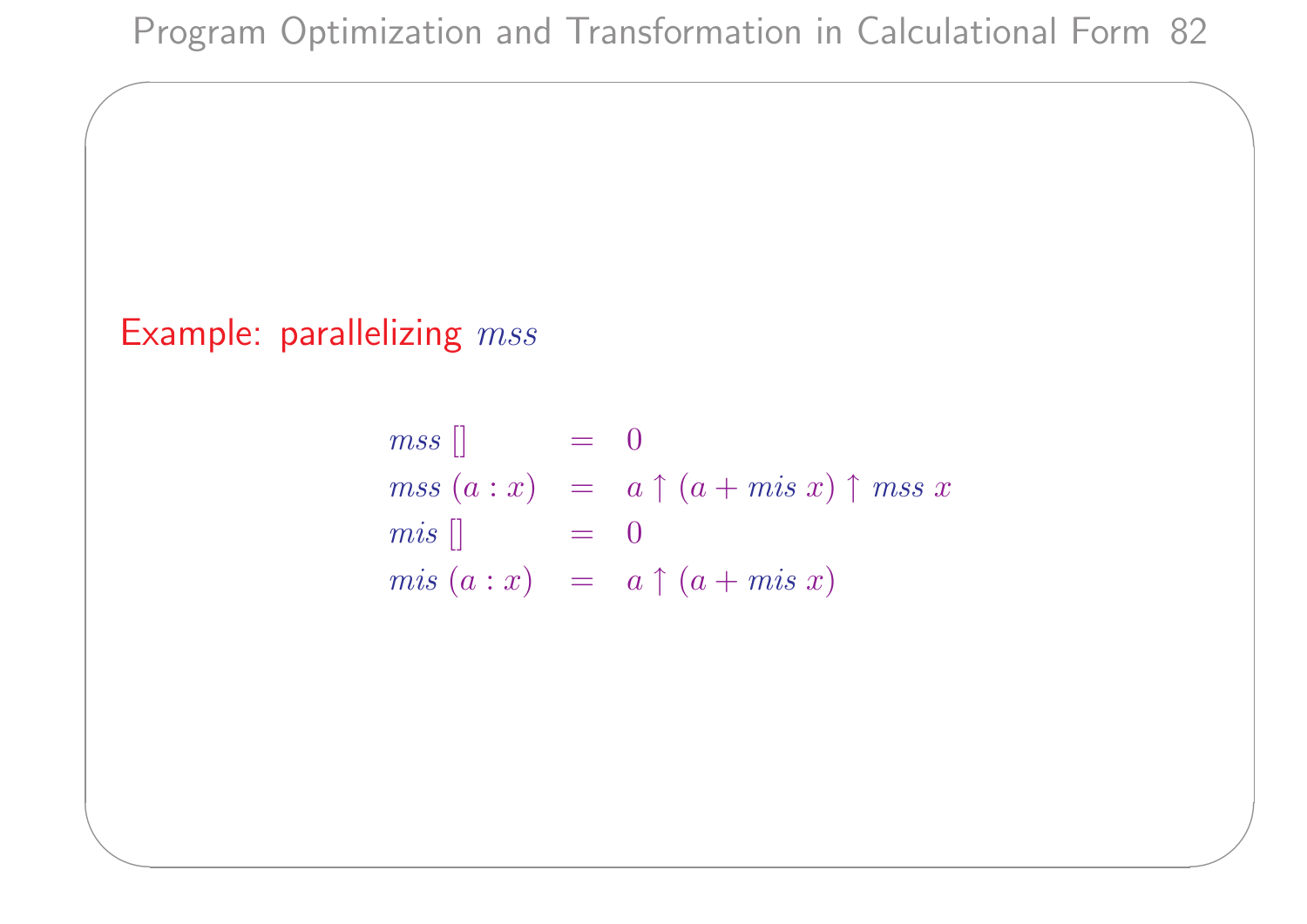#### Step 1: Loop fusion calculation

 $\overline{\phantom{a}}$ 

✫

 $mss = fst \circ mss\_mis$ 

where  $ms\_mis$  is the homomorphism defined below:

 $mss\_mis = ([(0, 0), \oplus])$ where  $a \oplus (s, i) = (a \uparrow (a + i) \uparrow s, a \uparrow (a + i)).$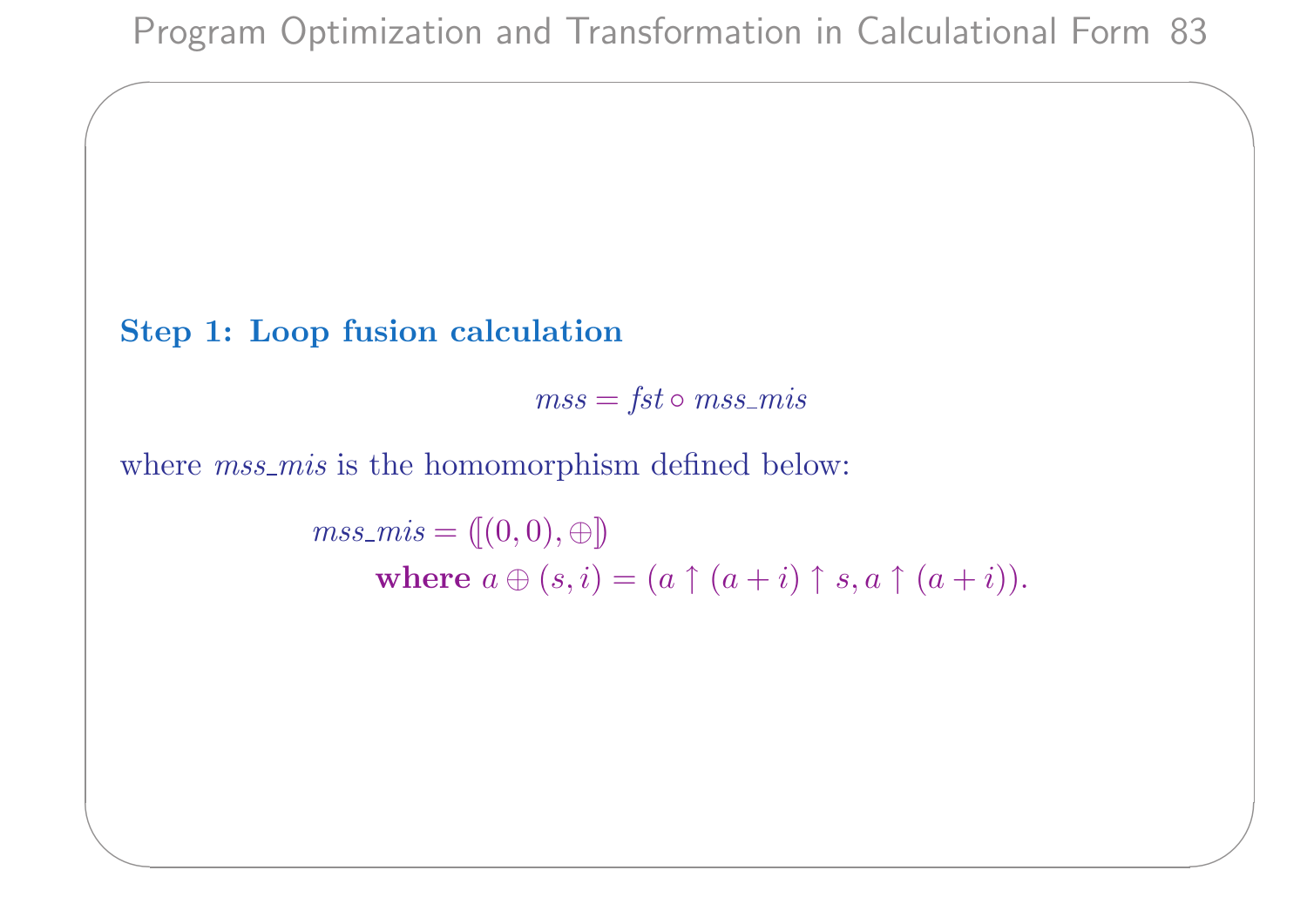Step 2: Derivation of composition-closed functions [APLAS04]  $a \oplus (s, i) = f a a 0 a a (i, s)$ 

where  $f$  is a composition-closed function defined by

 $\overline{\phantom{a}}$ 

✫

f  $x_1$   $x_2$   $x_3$   $x_4$   $x_5$   $(s, i) = (x_1 \uparrow (x_2 + i) \uparrow (x_3 + s), x_4 \uparrow (x_5 + i))$ with respect to  $g_1, g_2, g_3, g_4, g_5$ :

> $g_1$   $x_1$   $x_2$   $x_3$   $x_4$   $x_5$   $y_1$   $y_2$   $y_3$   $y_4$   $y_5$  =  $x_1 \uparrow (x_2 + y_4) \uparrow (x_3 + y_1)$  $g_2$   $x_1$   $x_2$   $x_3$   $x_4$   $x_5$   $y_1$   $y_2$   $y_3$   $y_4$   $y_5$  =  $(x_2 + y_5)$   $\uparrow$   $(x_3 + y_2)$  $g_3$   $x_1$   $x_2$   $x_3$   $x_4$   $x_5$   $y_1$   $y_2$   $y_3$   $y_4$   $y_5$  =  $x_3 + y_3$  $g_4$   $x_1$   $x_2$   $x_3$   $x_4$   $x_5$   $y_1$   $y_2$   $y_3$   $y_4$   $y_5$  =  $x_4$   $\uparrow$   $(x_5 + y_4)$  $g_5$   $x_1$   $x_2$   $x_3$   $x_4$   $x_5$   $y_1$   $y_2$   $y_3$   $y_4$   $y_5$  =  $x_5 + y_5$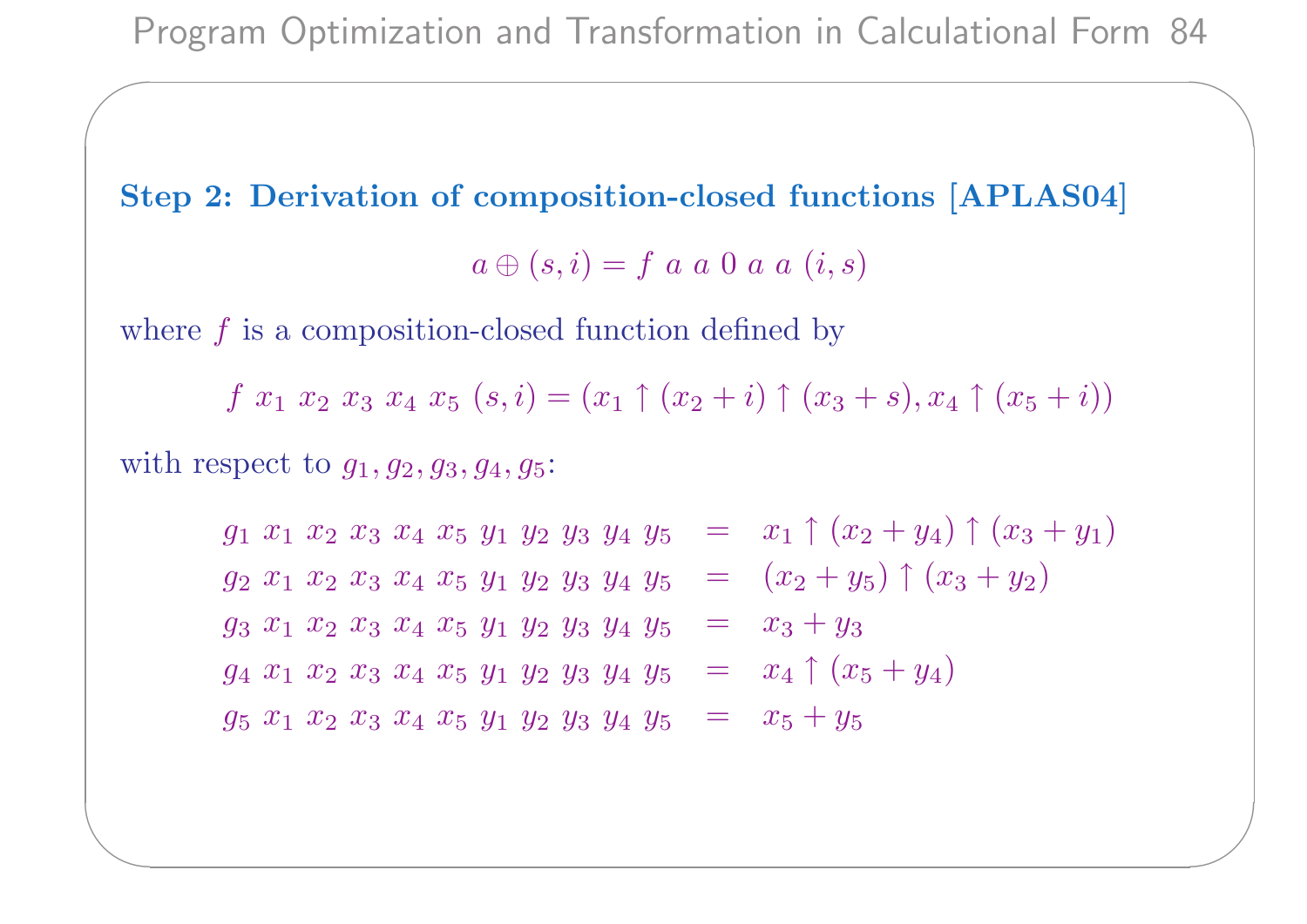#### Step 3: Application of the parallelization rule

 $\overline{\phantom{a}}$ 

✫

*mss\_mis*  $x = \text{let}(a_1, a_2, a_3, a_4, a_5) = h x \text{ in } f a_1 a_2 a_3 a_4 a_5 (0,0)$ 

where  $h$  is a J-homomorphism defined as follows.

 $h [a] = (a, a, 0, a, a)$  $h(x + y) = h x \otimes h y$ where  $(x_1, x_2.x_3.x_4.x_5) \otimes (y_1, y_2, y_3, y_4, y_5)$  $=(x_1 \uparrow (x_2 + y_4) \uparrow (x_3 + y_1)),$  $(x_2 + y_5) \uparrow (x_3 + y_2),$  $x_3 + y_3$ ,  $x_4 \uparrow (x_5 + y_4),$  $x_5 + y_5$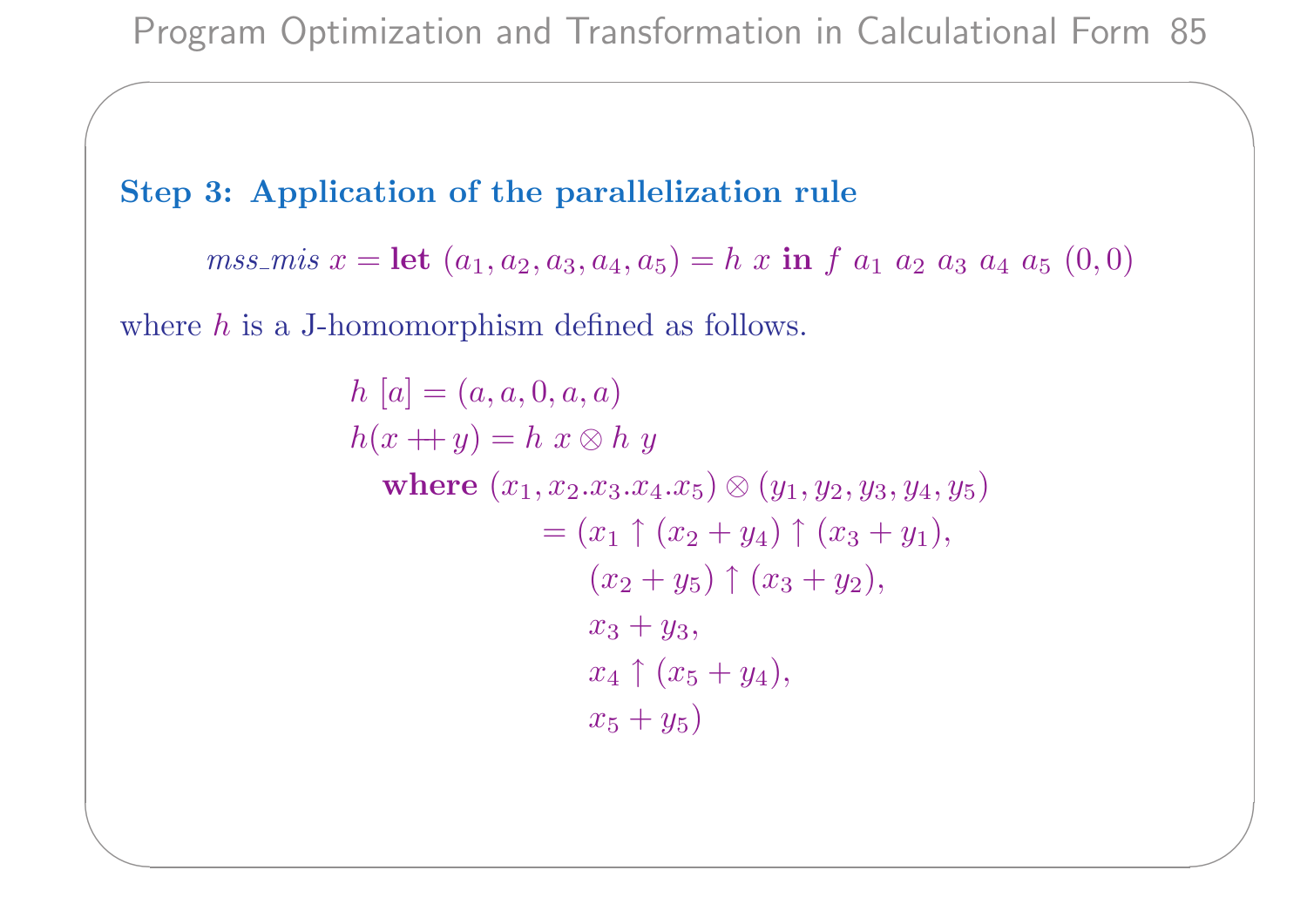# **Outline**

• Introduction

 $\overline{\phantom{a}}$ 

- Program Calculation vs Fold/Unfold Program Transformation
- Loop Fusion in Calculational Form
- Parallelization in Calculational Form
	- Parallelization Transformation
	- J-Homomorphism: A Parallel Form for List Functions
	- A Parallelizing Rule
	- A Calculation Algorithm for Parallelization
- Implementing Program Calculation in Yicho
- Conclusion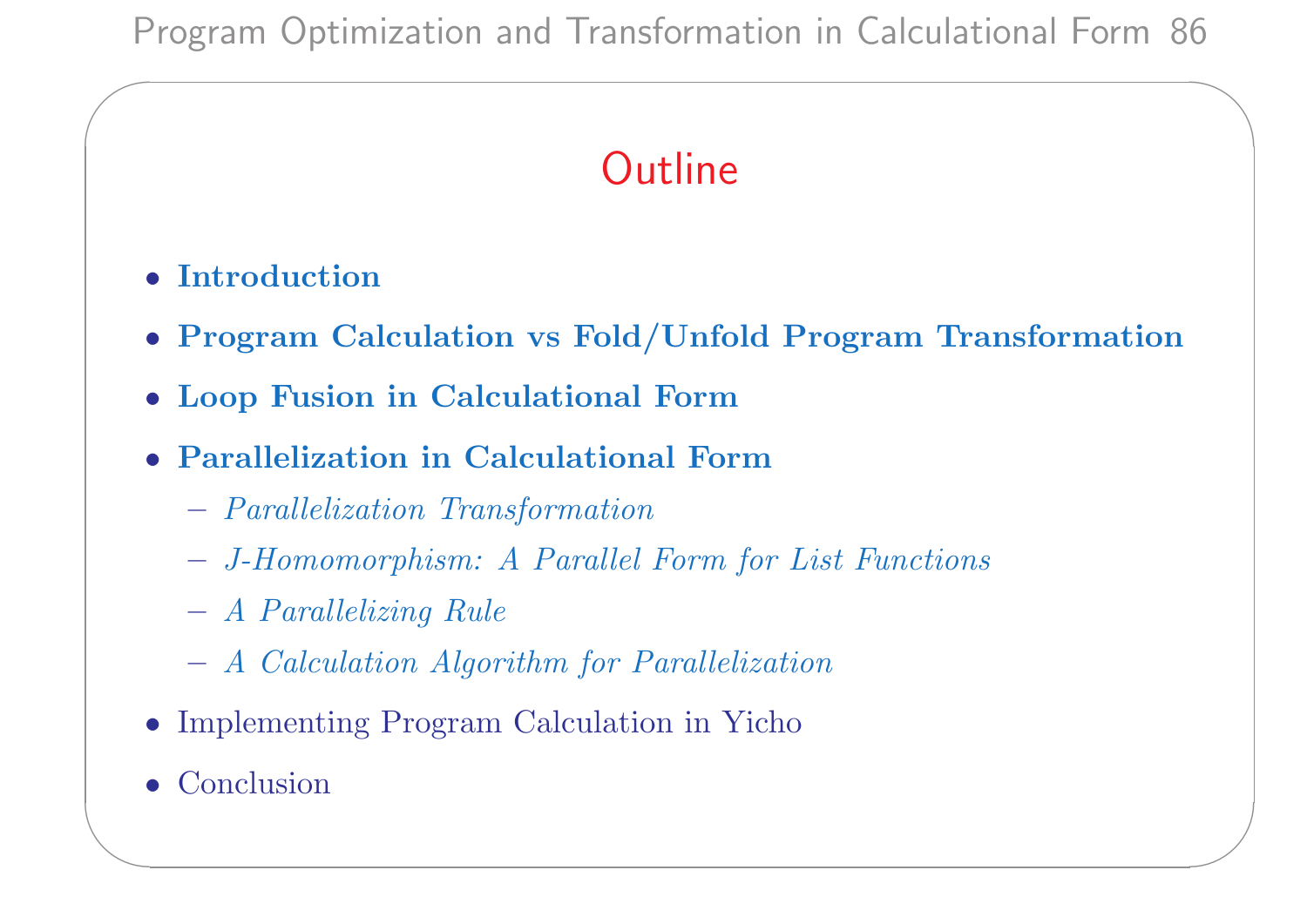# **Outline**

• Introduction

 $\overline{\phantom{a}}$ 

- Program Calculation vs Fold/Unfold Program Transformation
- Loop Fusion in Calculational Form
- Parallelization in Calculational Form
- Implementing Program Calculation in Yicho
	- Overview of Yicho
	- Program Representation
	- Basic Combinators for Programming Calculations
	- Programming Calculation Rules in Yicho
- Conclusion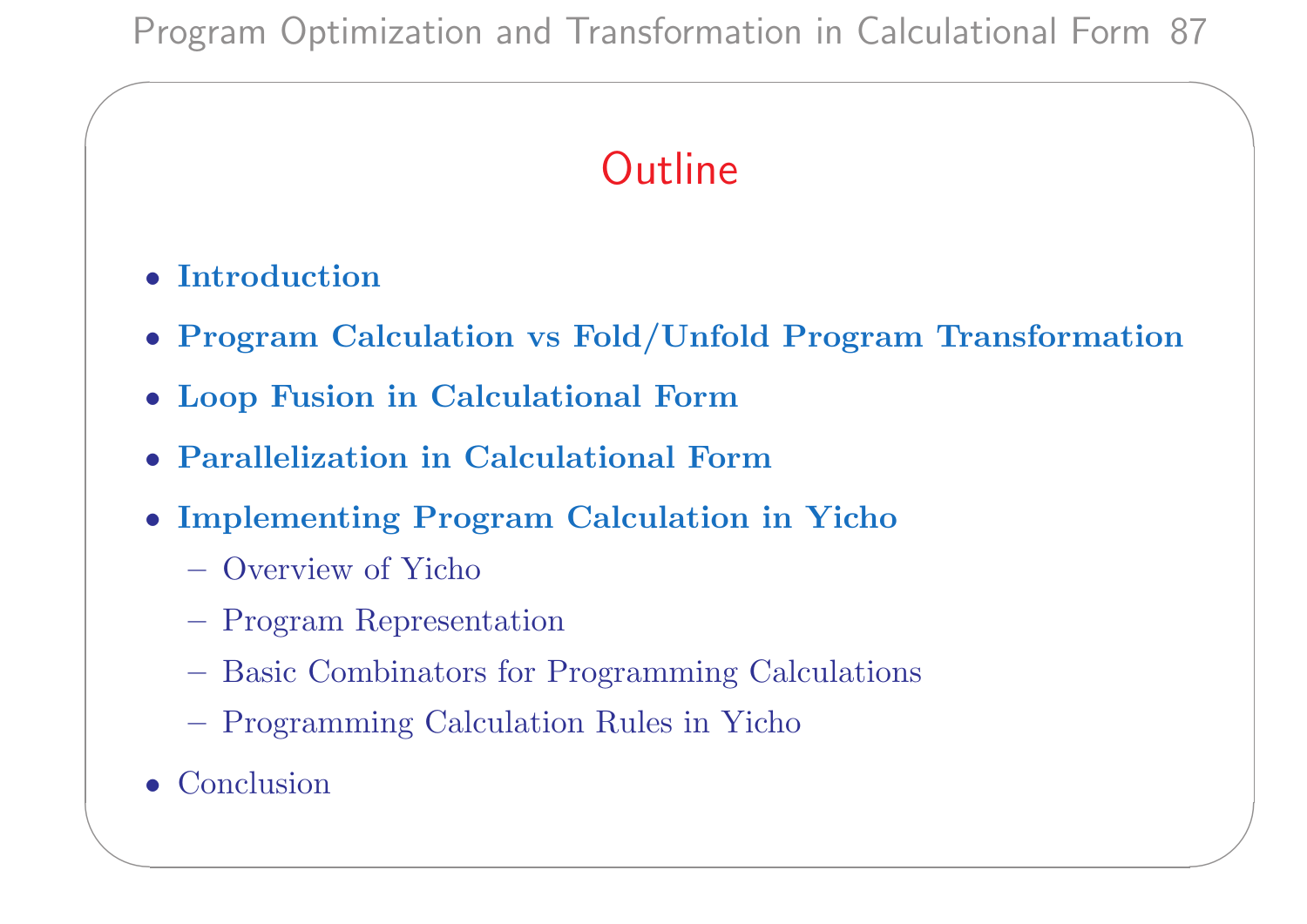# Yicho

Yicho is designed and implemented for supporting

direct and efficient implementation of calculation rules in Haskell

with

✫

 $\overline{\phantom{a}}$ 

deterministic higher-order patterns .

It is built upon Template Haskell, and implemented by Tetsuro Yokoyama.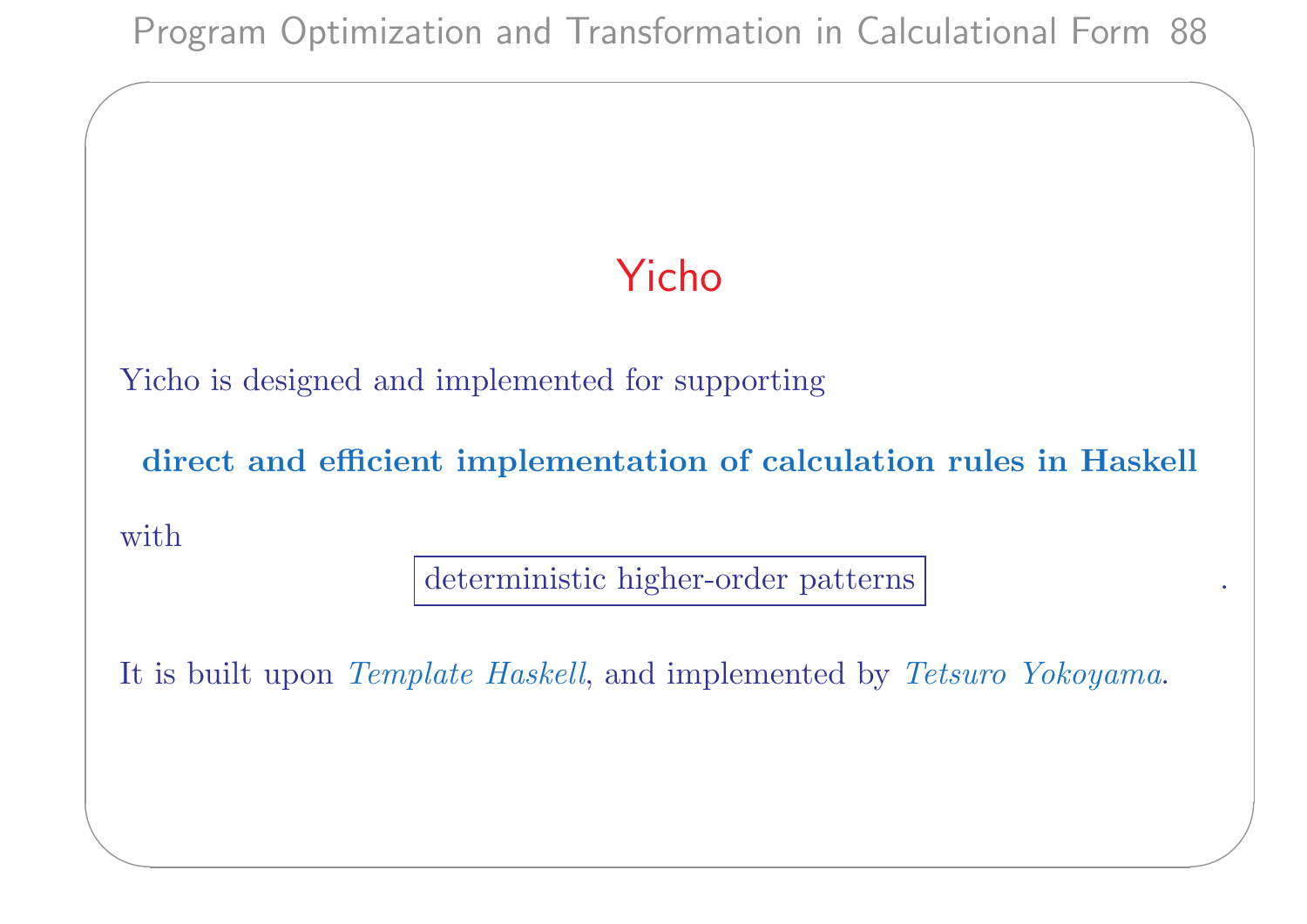$\overline{\phantom{a}}$ 

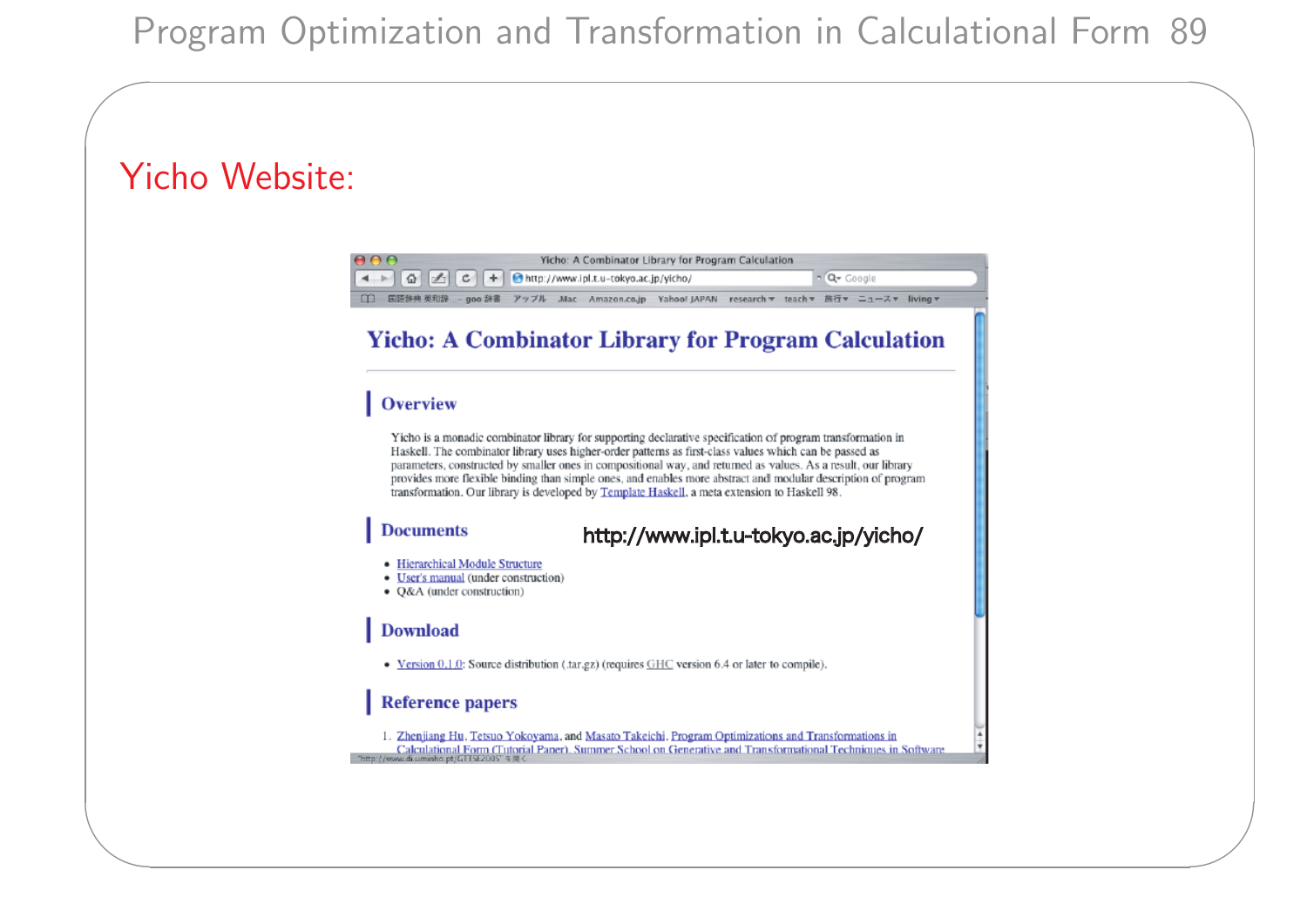### Program Representation in Template Haskell

#### Quote and Unquote

 $\overline{\phantom{a}}$ 

```
sum :: [Int] \rightarrow Int[| sum |] :: Q Exp
$ ([| sum |]) :: [Int] -> Int
```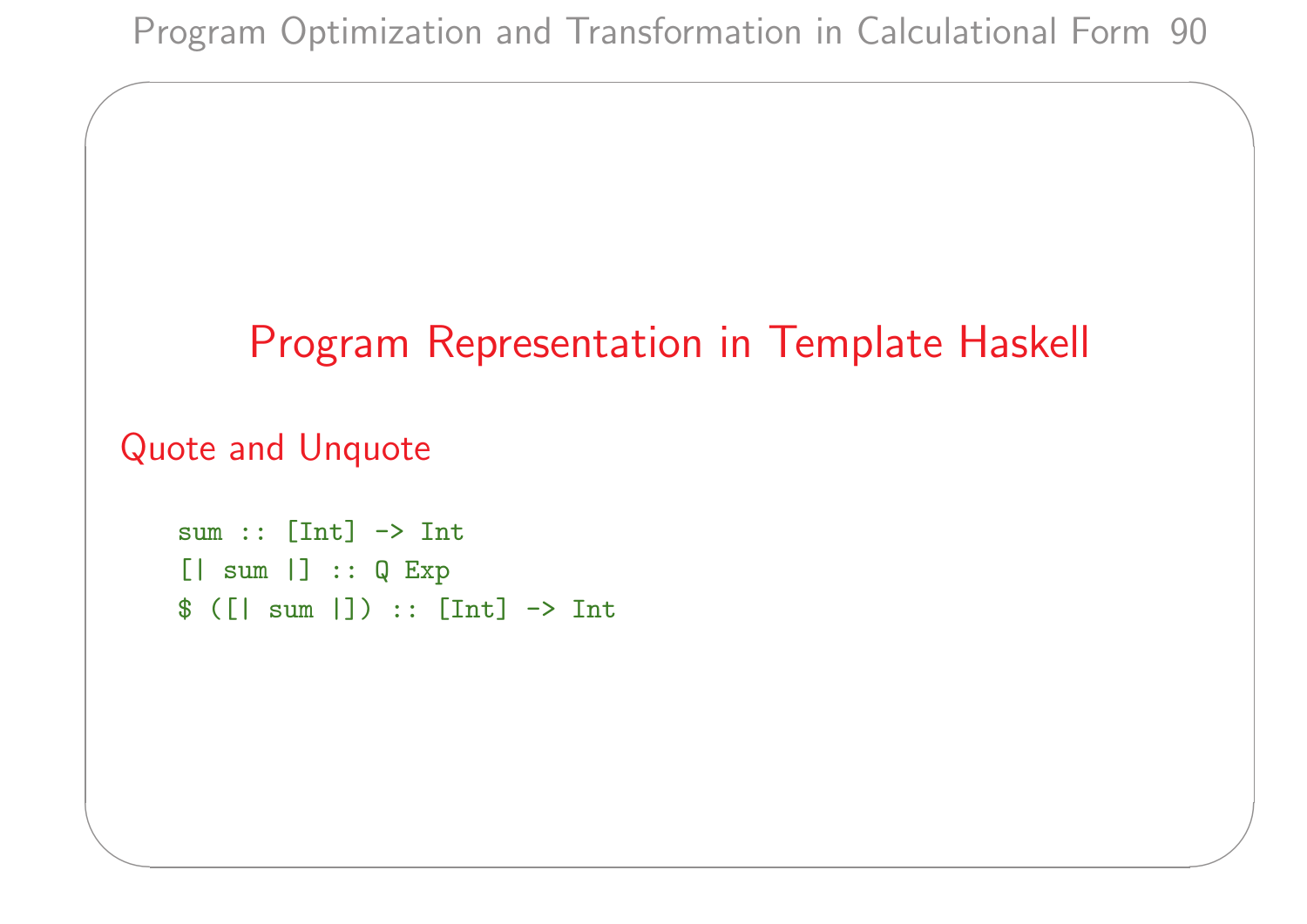#### Representation of Function Definitions

 $\overline{\phantom{a}}$ 

```
def =\lceil d \rceilmax = hd. sort
      sort [] = []sort (a:x) = insert a (sort x)insert a \lceil \rceil = binsert a (b:x) = if a >= b then a : (b : x)else b : insert a x
  |]
```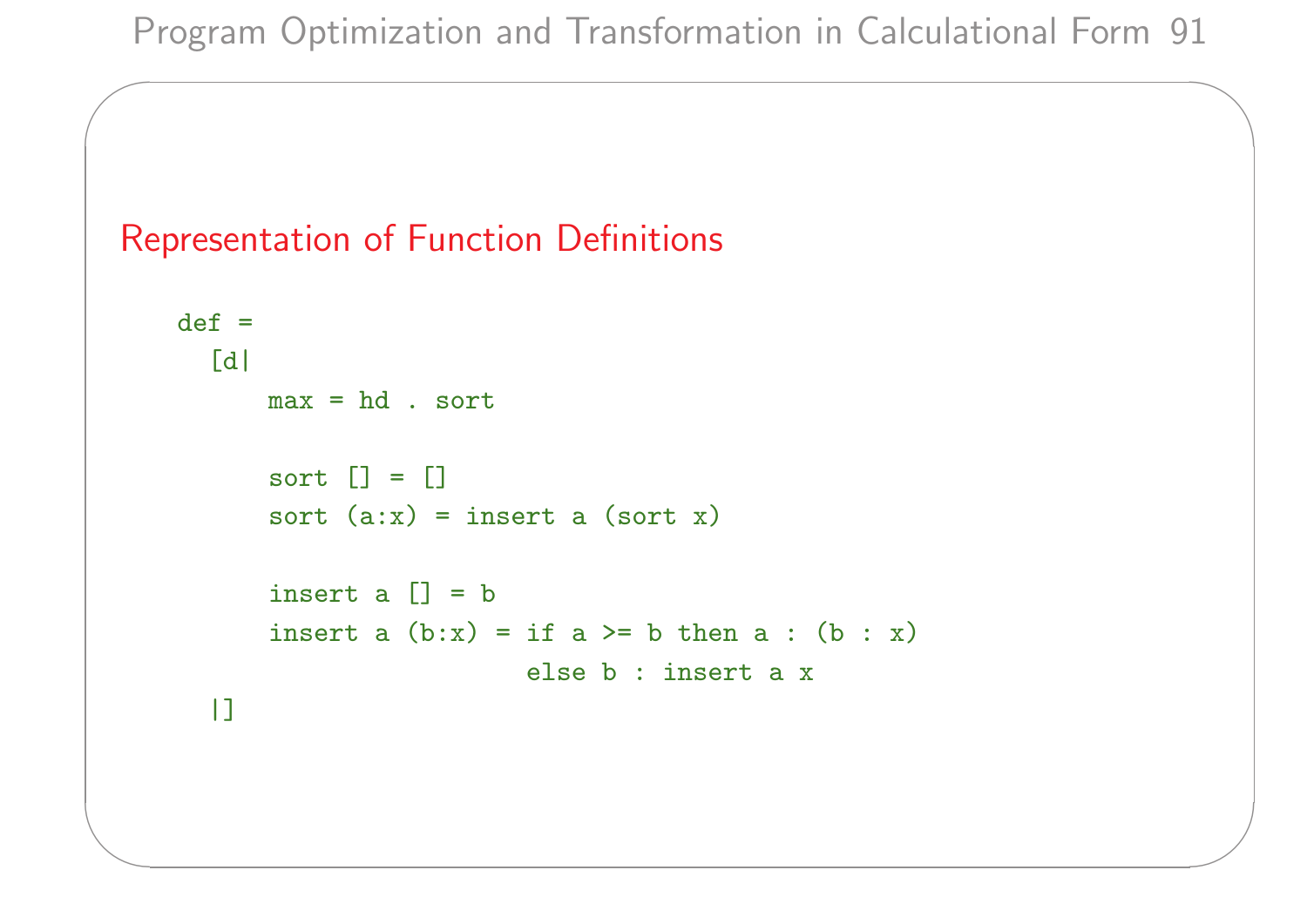# **Outline**

• Introduction

 $\overline{\phantom{a}}$ 

- Program Calculation vs Fold/Unfold Program Transformation
- Loop Fusion in Calculational Form
- Parallelization in Calculational Form
- Implementing Program Calculation in Yicho
	- Overview of Yicho
	- Program Representation
	- Basic Combinators for Programming Calculations
	- Programming Calculation Rules in Yicho
- Conclusion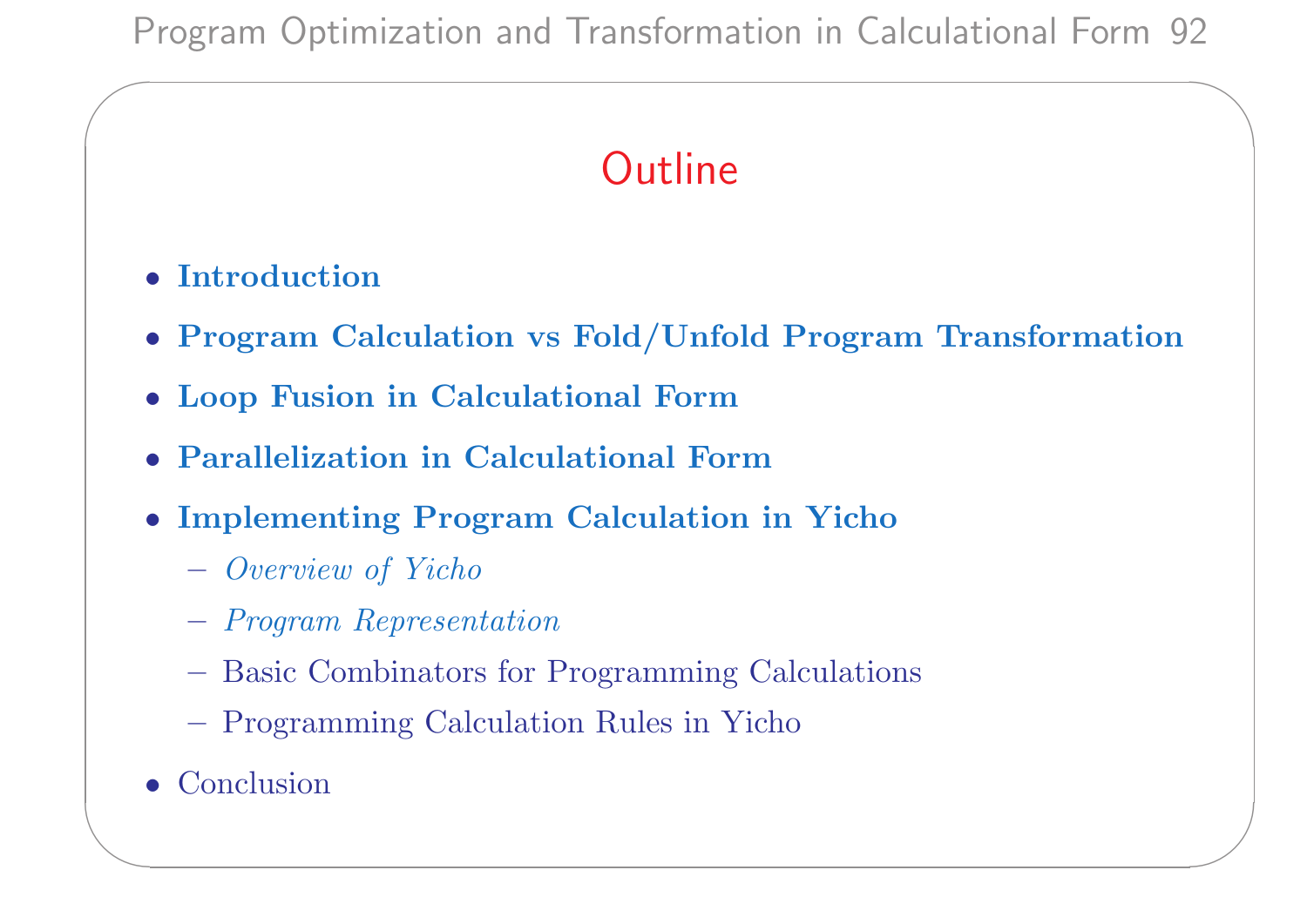# Basic Combinators for Programming Calculations

### Calculation Monad Y

 $\overline{\phantom{a}}$ 

✫

To capture updating of transformation environments and to handle exceptions that occur during transformation.

> ret ::  $Q Exp \rightarrow Y (Q Exp)$ runY :: Y  $(Q Exp) \rightarrow Q Exp$

Note:  $ExpQ = Q Exp$ ,  $ExpY = Y ExpQ$ .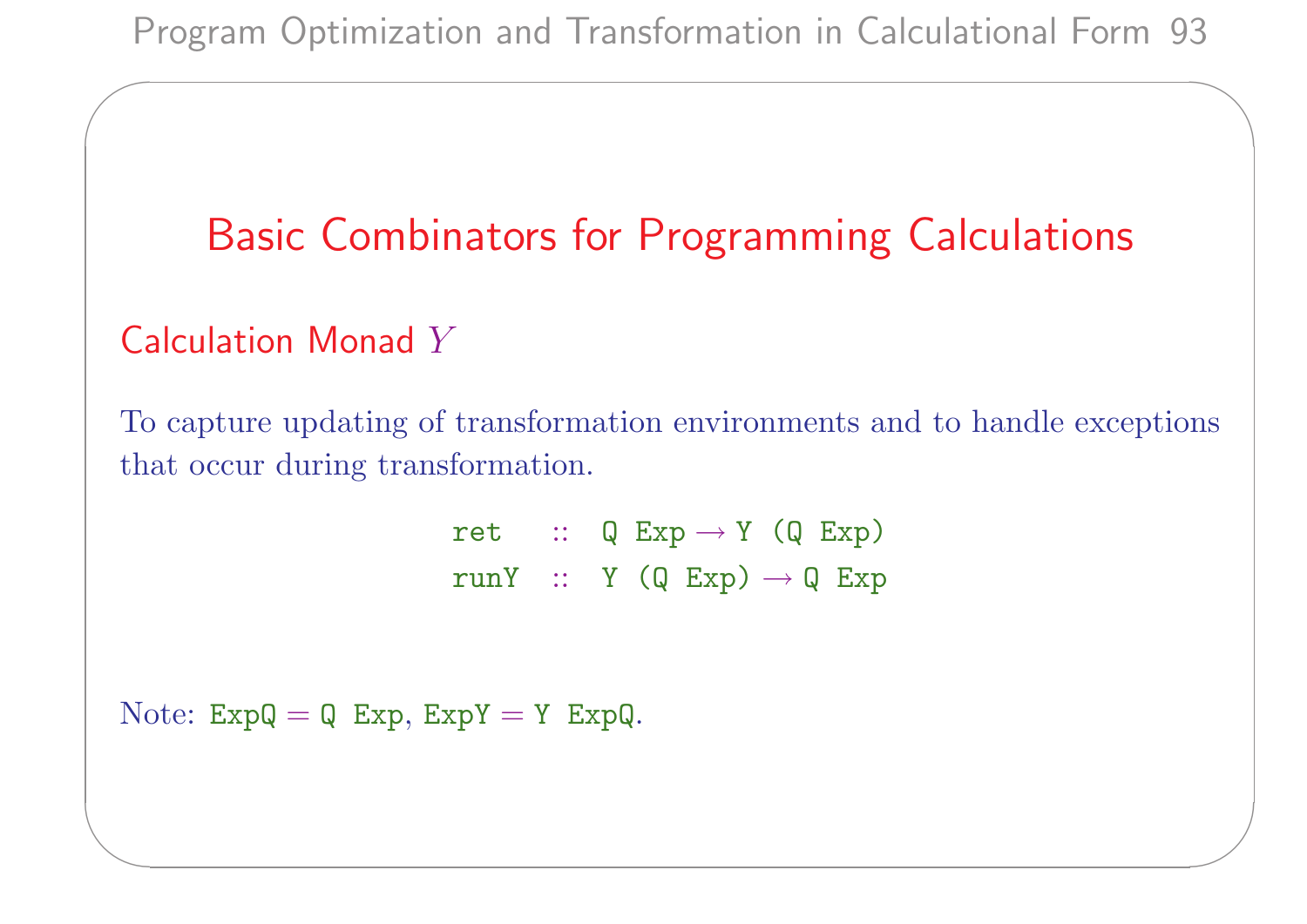### Useful Combinators for Coding Calculation

 $\overline{\phantom{a}}$ 

| Match    |                                 | $(\leq =)$ :: ExpQ -> ExpQ -> Y ()                    |
|----------|---------------------------------|-------------------------------------------------------|
| Rule     | $(==)$                          | $::$ $ExpQ \rightarrow ExpQ \rightarrow RuleY$        |
| Sequence | (>>)                            | $:: Y () \rightarrow Y () \rightarrow Y ()$           |
| Choice   | $(\left\langle +\right\rangle)$ | $::$ $ExpY$ $\rightarrow$ $ExpY$ $\rightarrow$ $ExpY$ |
| Case     | casem                           | $::$ $ExpQ \rightarrow [RuleY] \rightarrow ExpY$      |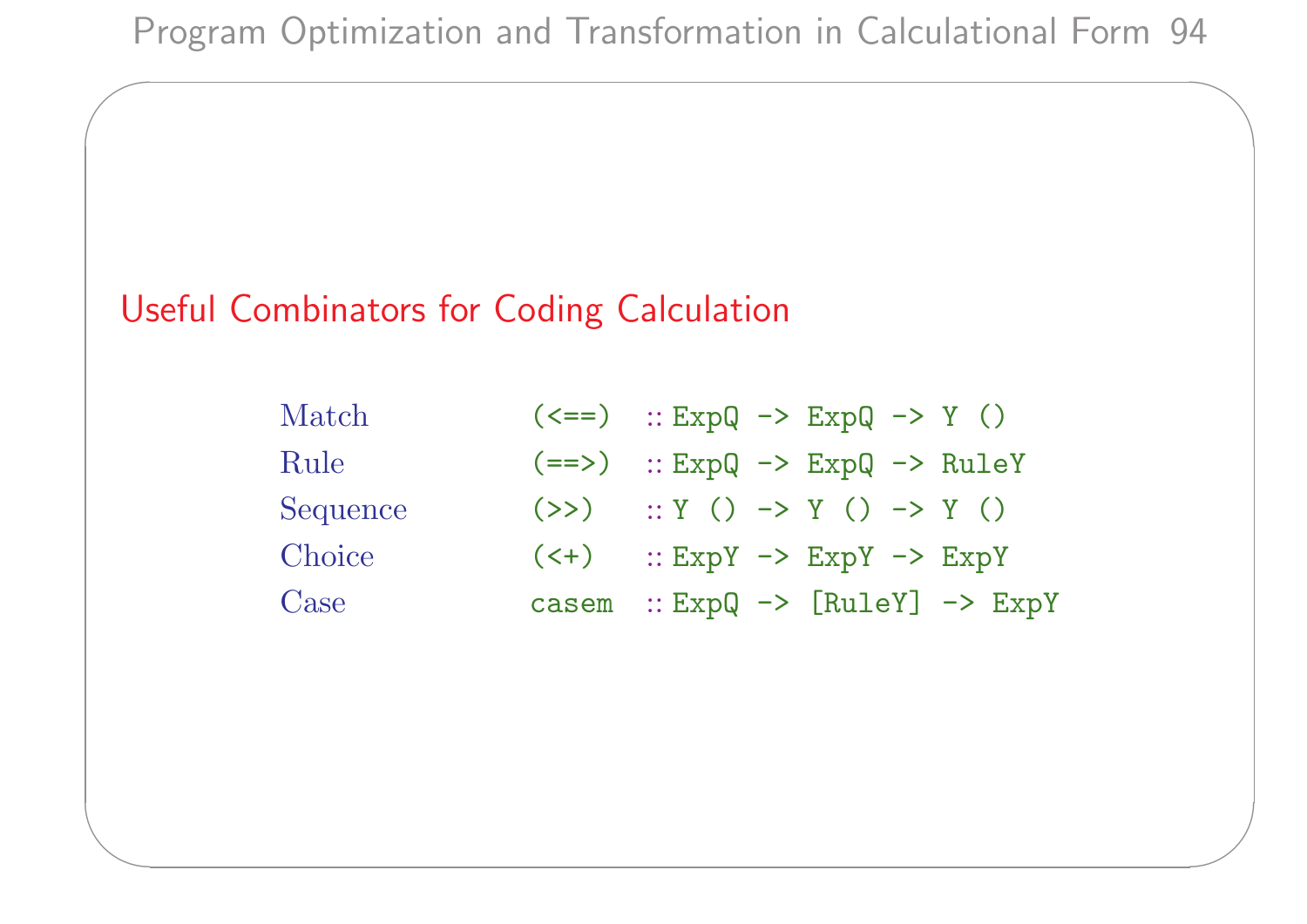#### Match

✫

 $\overline{\phantom{a}}$ 

The most essential combinator used to match a pattern with a term and produce a substitution (embedded in monadic Y).

#### An Example

```
[ | \text{ a x } \rightarrow \text{ $splus a (biggers x, sum x) ]}\leq == [| \a x -> if a >= sum x then a : biggers x
                        else biggers x
          |]
```
This will yield the following substitution embedded in Y .

```
{ $oplus := \xleftarrow{x} (b,s) \rightarrowif x \geq s then x : b else b \}.
```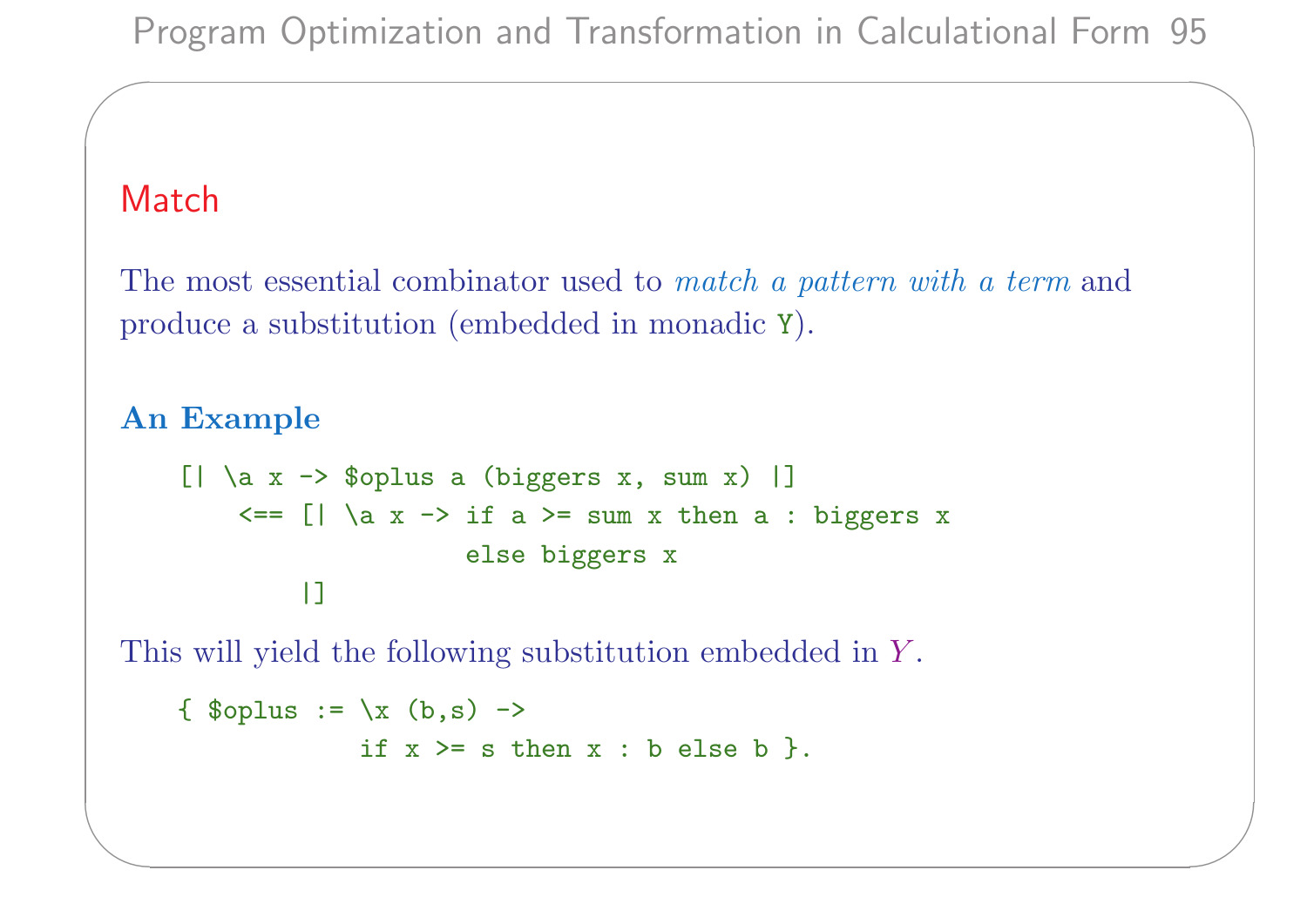#### Rule

✫

 $\overline{\phantom{a}}$ 

Used to *create a calculation rule* mapping from one program pattern to another.

#### An Example

[| hom \$e \$oplus . build  $g \equiv -\$  [| g \$e \$oplus |]

Note: Rule can be defined by Match.

```
(==) :: ExpQ \rightarrow ExpQ \rightarrow RuleY(lhs == rhs) term = do lhs <= term
                             ret rhs
```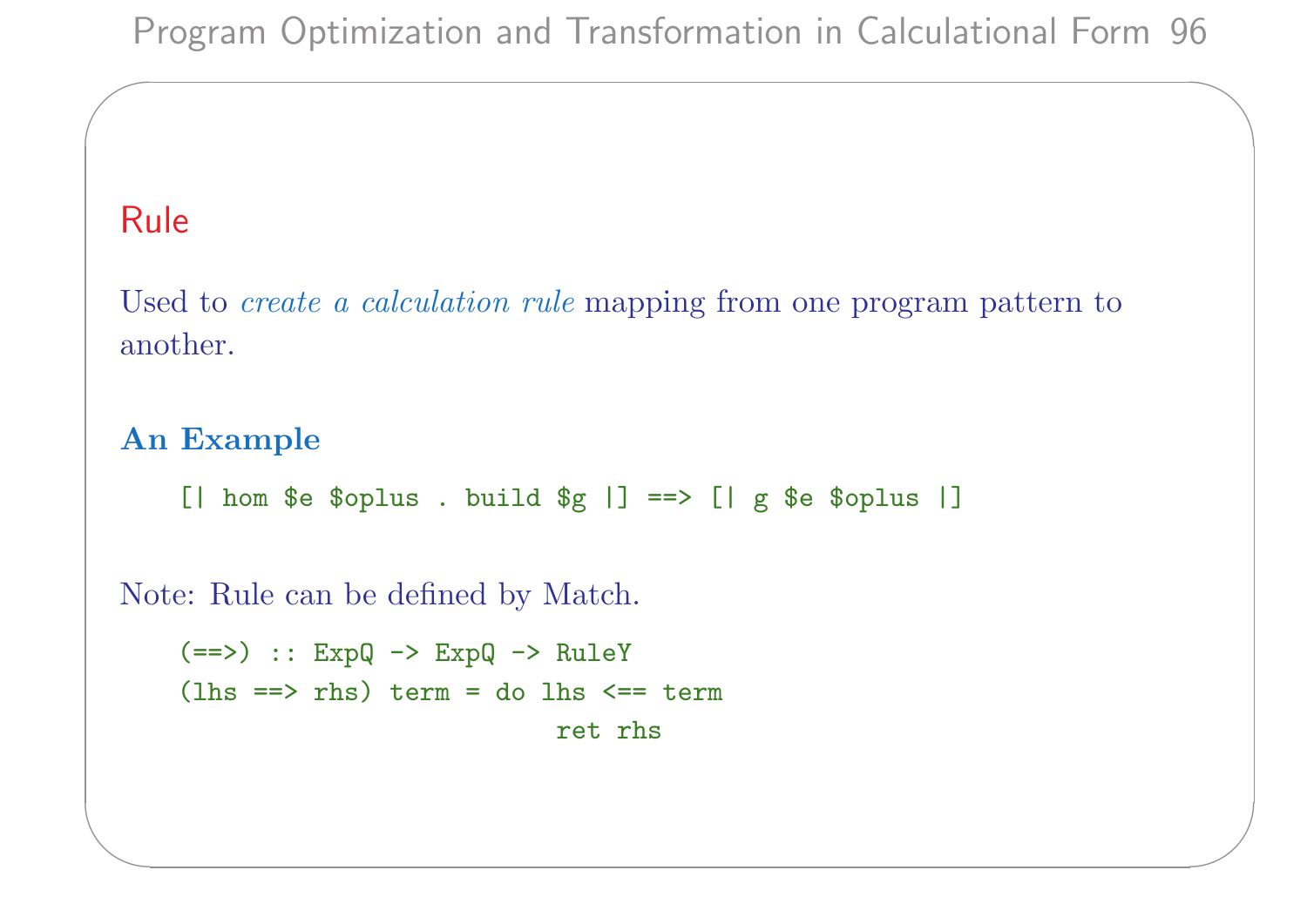### Choise & Casem

 $\overline{\phantom{a}}$ 

```
Used to express deterministic choice.
```

```
(rule1 e) < + (rule2 e)casem :: ExpQ -> [RuleY] -> ExpY
casem sel (r:rs) = r sel \leq + casem sel rs
```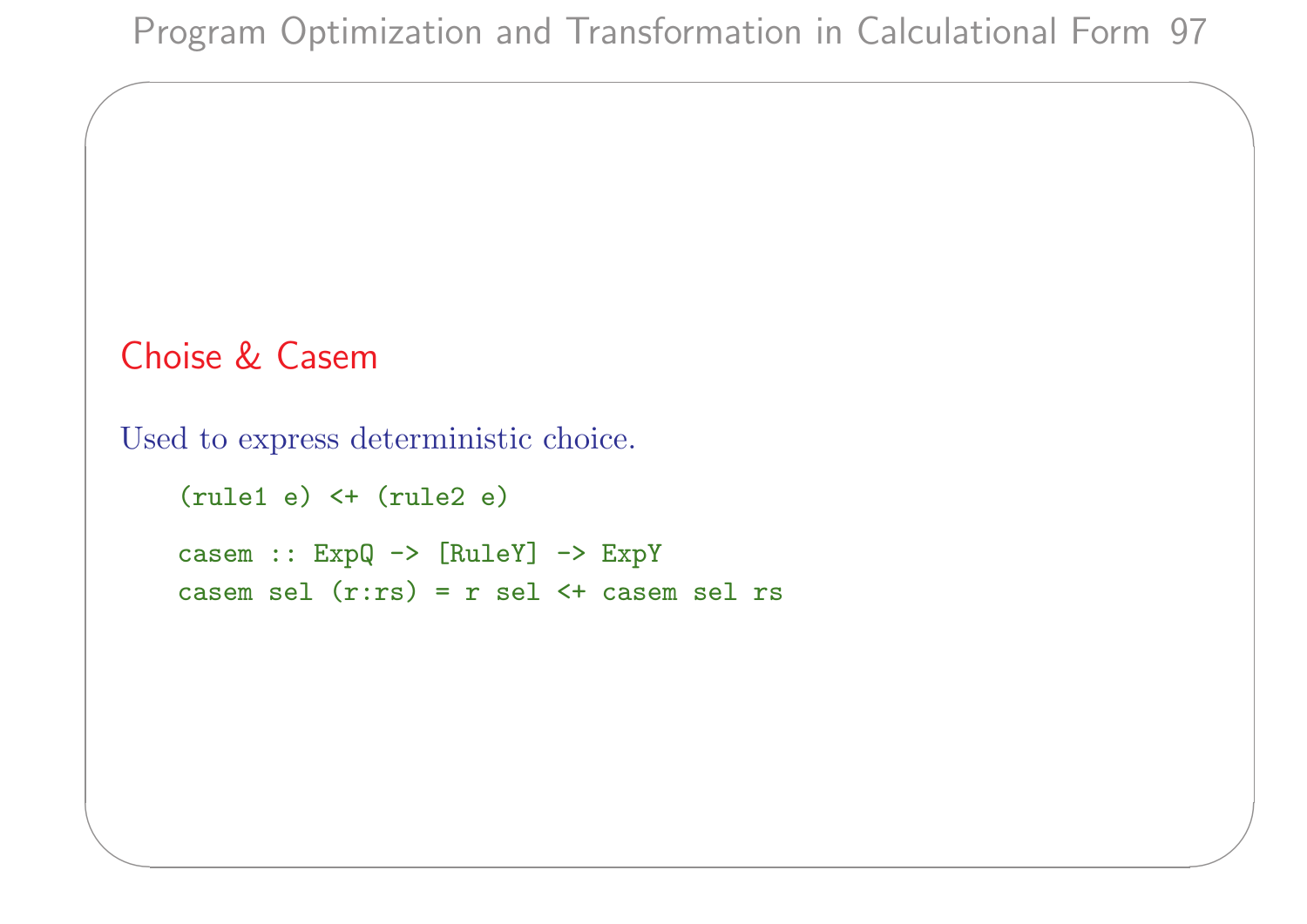

```
Code the promotion rule
```
 $\overline{\phantom{a}}$ 

✫

promotion:  $f(a \oplus x) = a \otimes f x$  $f \circ foldr \ (\oplus) \ e = foldr \ (\otimes) \ (f \ e)$ ⇓

```
promotion :: ExpQ -> ExpY
promotion exp = do
     [f,oplus,e,otimes] <- pvars ["f","oplus","e","otimes"]
     [| $f . foldr $oplus $e |] <== exp
     [ \ \vert \ \lambda x -> $otimes a ($f x) \vert \\leq = [ | \ a \ x \rightarrow $f ( $oplus a x) ] ]ret [| foldr $otimes ($f $z) |]
```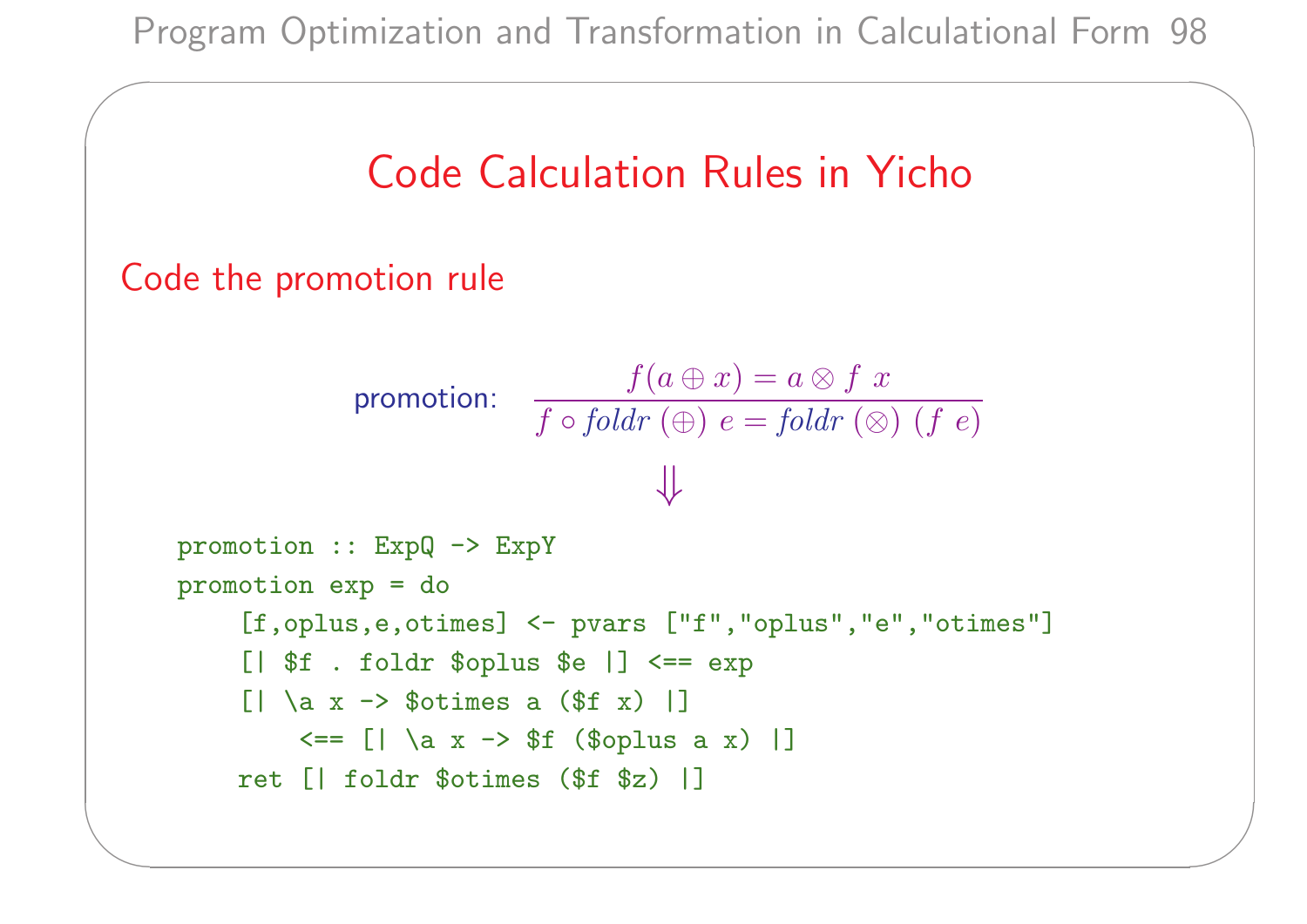```
Enhance the promotion with an additional rule
```
 $\overline{\phantom{a}}$ 

```
promotionWithRule :: RuleY -> ExpQ -> ExpY
promotionWithRule rule exp = do
         [f,oplus,e,otimes] <- pvars ["f","oplus","e","otimes"]
         [ | $f : {foldr} $oplus $e | ] < == rule exp\lceil \cdot \rceil \{ \cdot \} \{ \cdot \} \uparrow \uparrow \uparrow \uparrow \uparrow \uparrow \uparrow \uparrow \uparrow \uparrow \uparrow \uparrow \uparrow \uparrow \uparrow \uparrow \uparrow \uparrow \uparrow \uparrow \uparrow \uparrow \uparrow \uparrow \uparrow \uparrow \uparrow \uparrow \uparrow \uparrow \uparrow \uparrow 
                 \leq -> rule [ \ \vert \ \a x -> $f ($oplus a x) |]
        ret [| foldr $otimes ($f $z) |]
```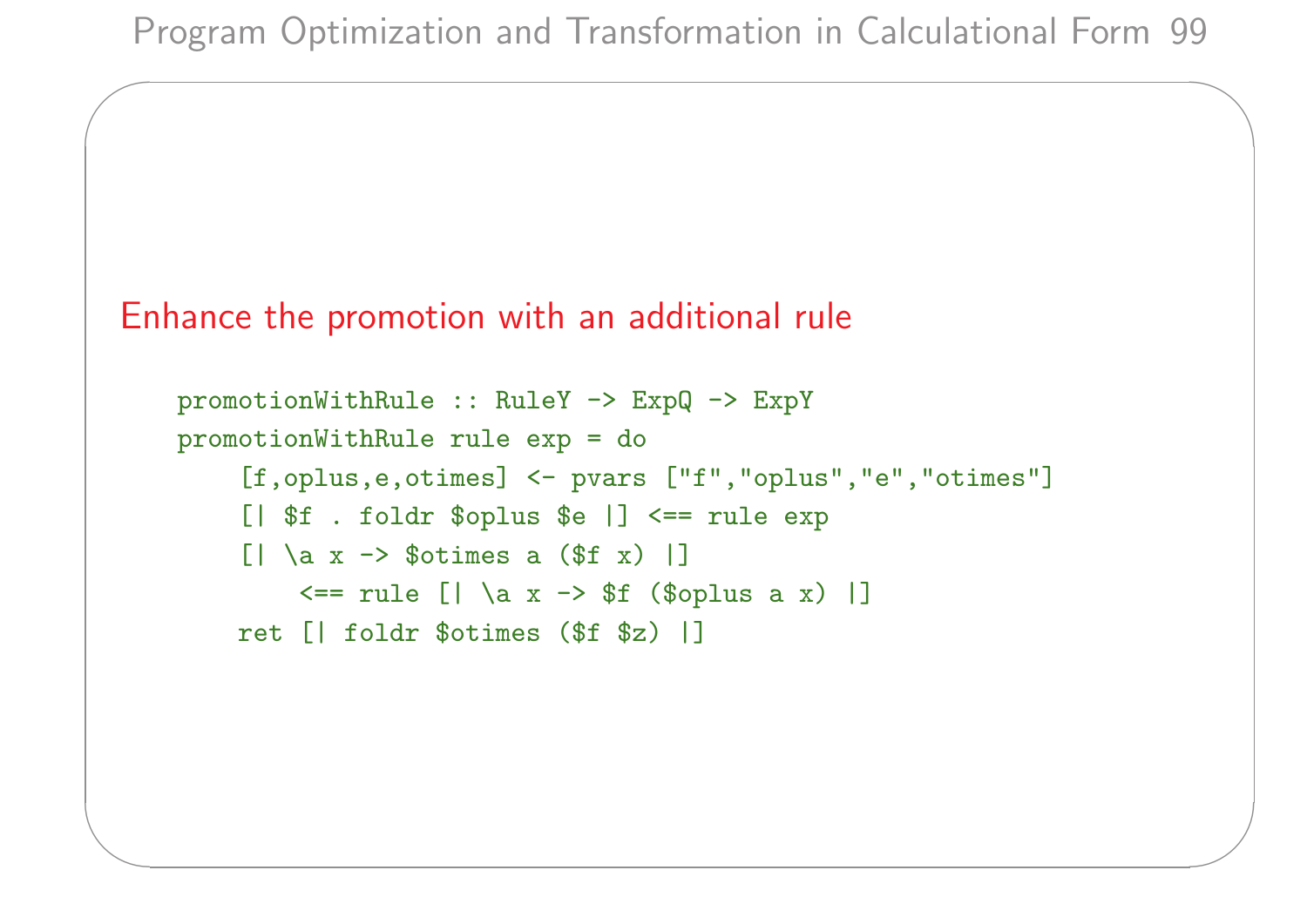#### Run it!

 $\overline{\phantom{a}}$ 

```
oldExp = [| sum . foldr (\{x \} > 2 * x : y) [ ] |]
newExp = runY (promotionWithRule rule oldExp)
```
#### ⇒

```
GHCi> prettyExpQ newExp
foldr (\{x_1 \rightarrow (+) (2 * x_1)\}) 0
```

```
GHCi> $oldExp (take 100000 [1..])
10000100000
```

```
(0.33 secs, 21243136 bytes)
```

```
GHCi> $newExp (take 100000 [1..])
10000100000
(0.27 secs, 19581216 bytes)
```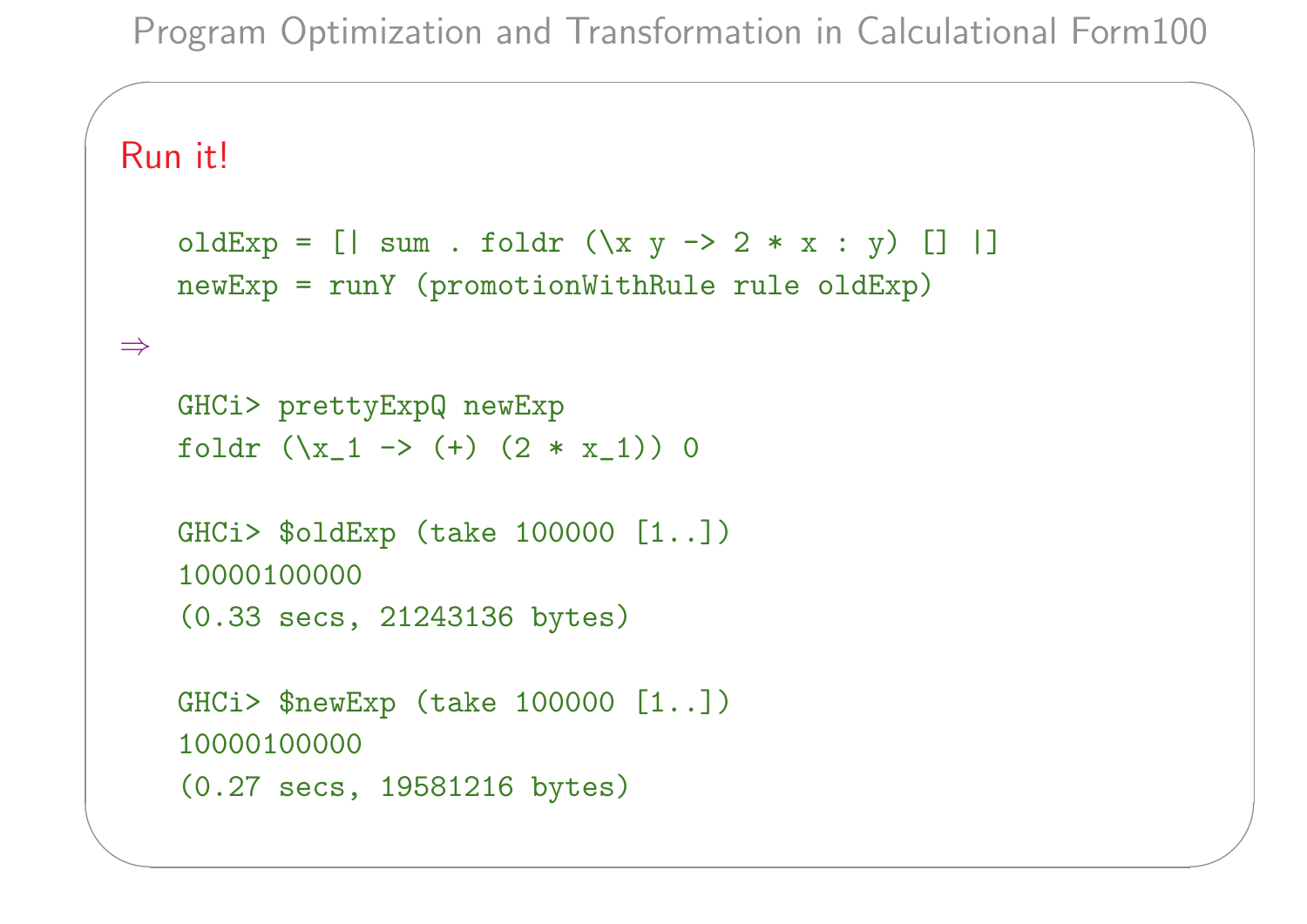### Try it!

 $\overline{\phantom{a}}$ 

- Step 1: Download Yicho
- Step 2: Uncompress the source
- Step 3: Add to your module Import Yicho

All the calculations in this tutorial has been implemented in Yicho.

```
> ghci -fglasgow-exts Examples/Main.hs
```

```
...
```

```
GHCi> all_examples
```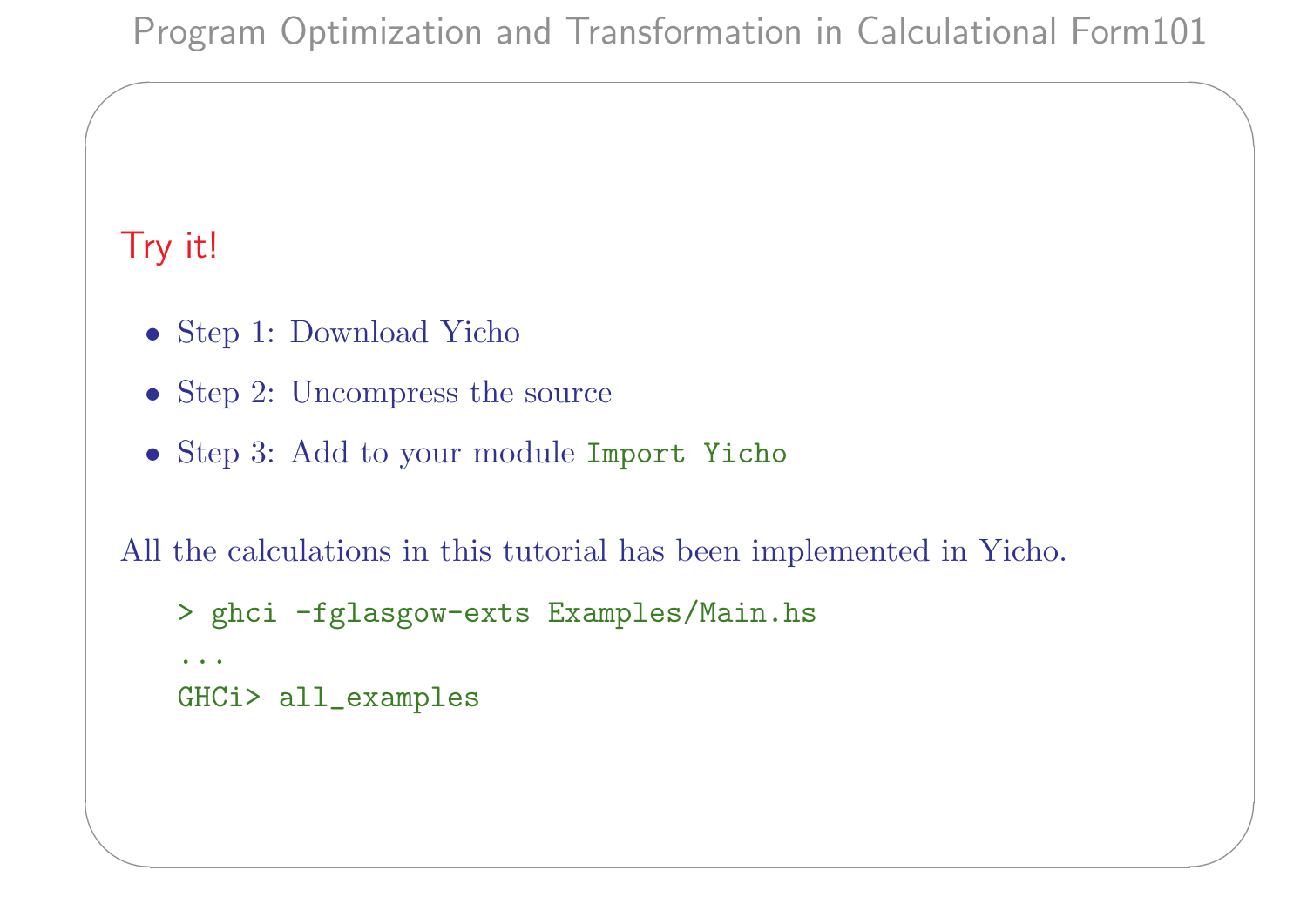# **Outline**

• Introduction

 $\overline{\phantom{a}}$ 

- Program Calculation vs Fold/Unfold Program Transformation
- Loop Fusion in Calculational Form
- Parallelization in Calculational Form
- Implementing Program Calculation in Yicho
	- Overview of Yicho
	- Program Representation
	- Basic Combinators for Programming Calculations
	- Programming Calculation Rules in Yicho
- Conclusion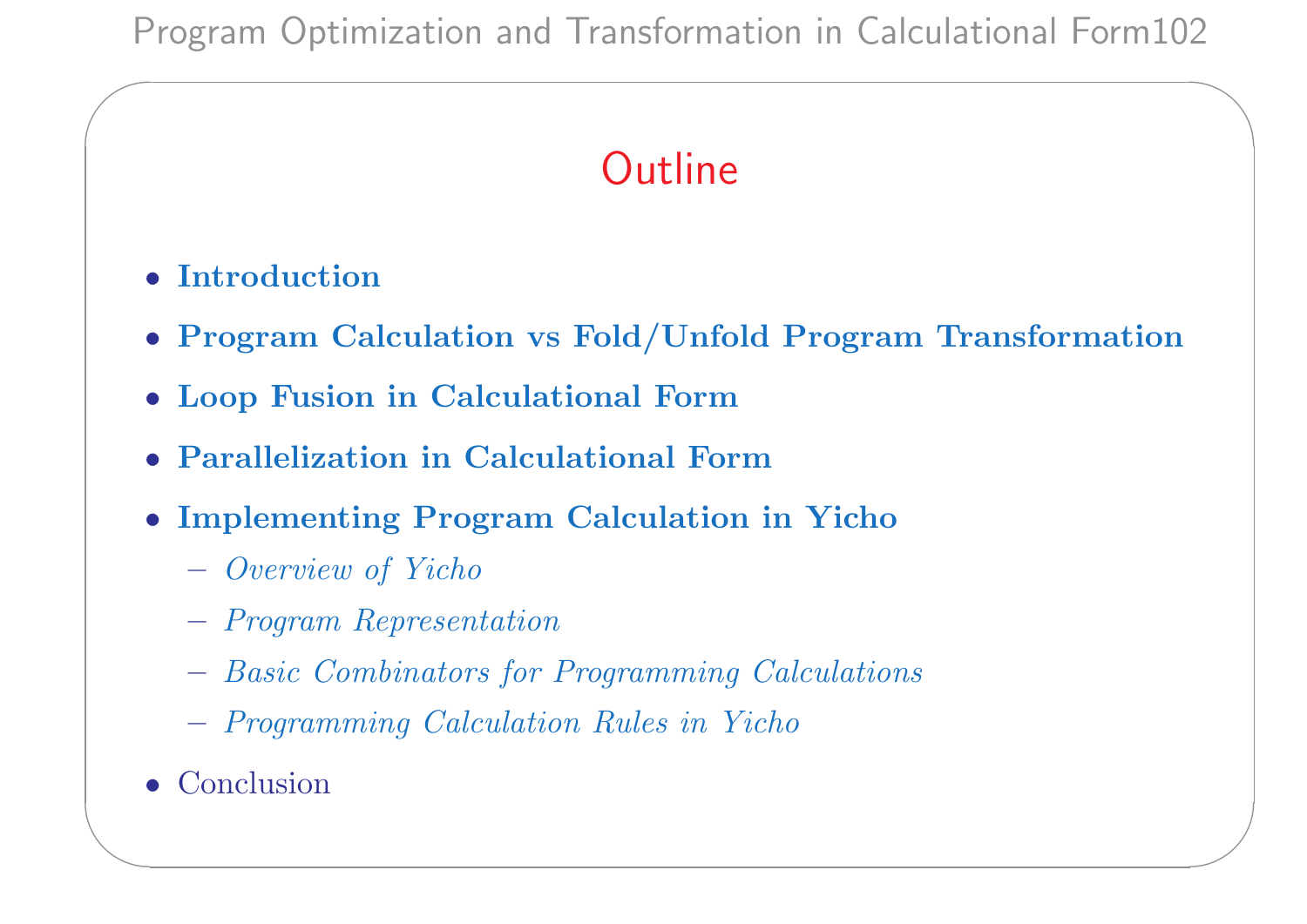# Conclusion

#### Important Points

 $\overline{\phantom{a}}$ 

- Program calculation is a *fold free* program transformation.
- To formalize a program transformation in calculational form, one may first define a suitable form for the program, then develop calculation rules to capture the essence of the transformation, and finally construct a calculation algorithm.
- Program calculation can be implemented directly and efficiently.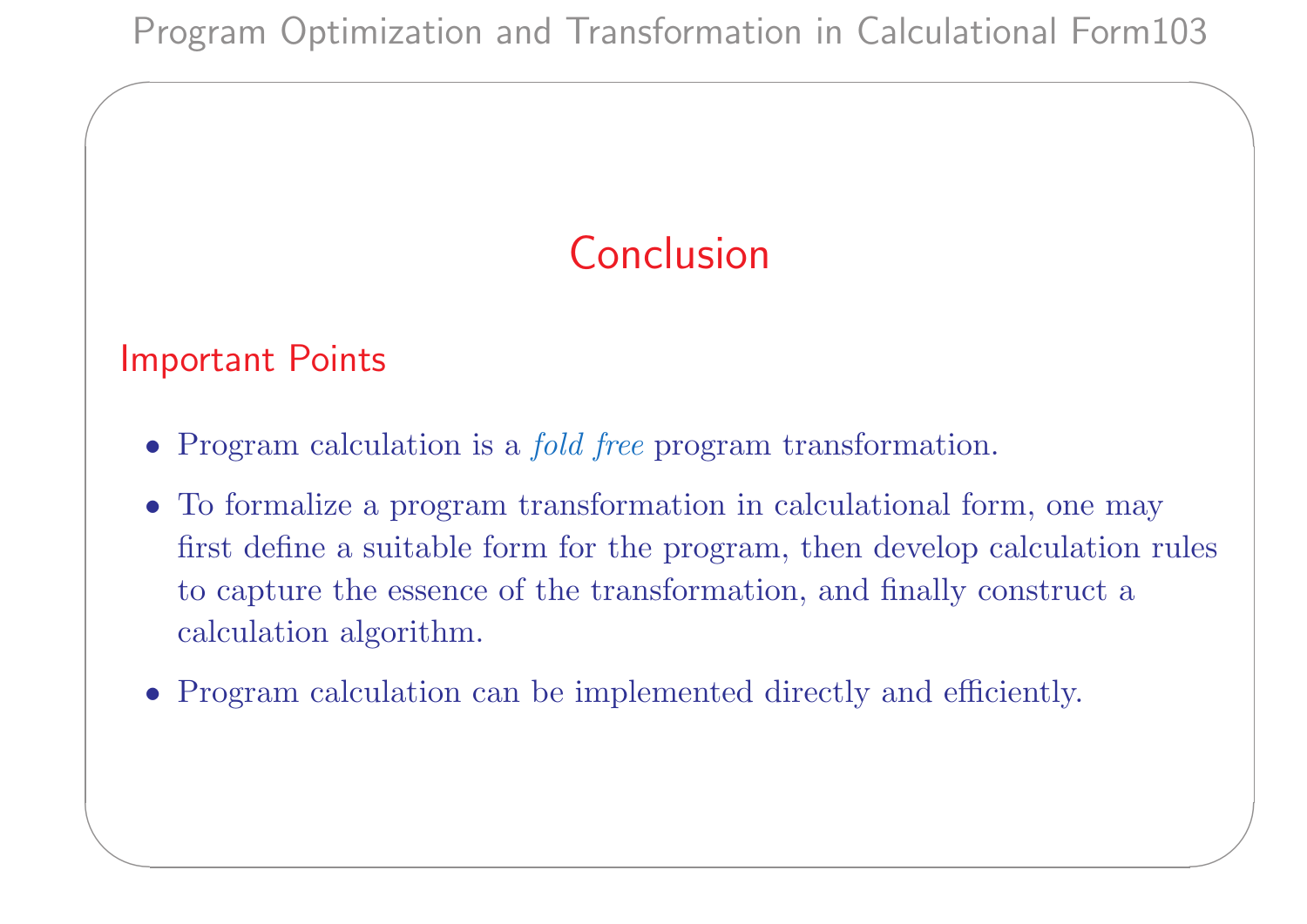### Advantages of Program Transformations in Calculational Form

- Modularity: local analysis, local rule application
- Generality: polytypic, extendability

 $\overline{\phantom{a}}$ 

✫

- Cheap Implementation: simple rule application
- *Compatibility*: all based on constructive algorithmics

We believe that more optimizations and transformations can be formalized in calculational form to gain the advantages discussed above, and we are looking forward to see more practical applications.